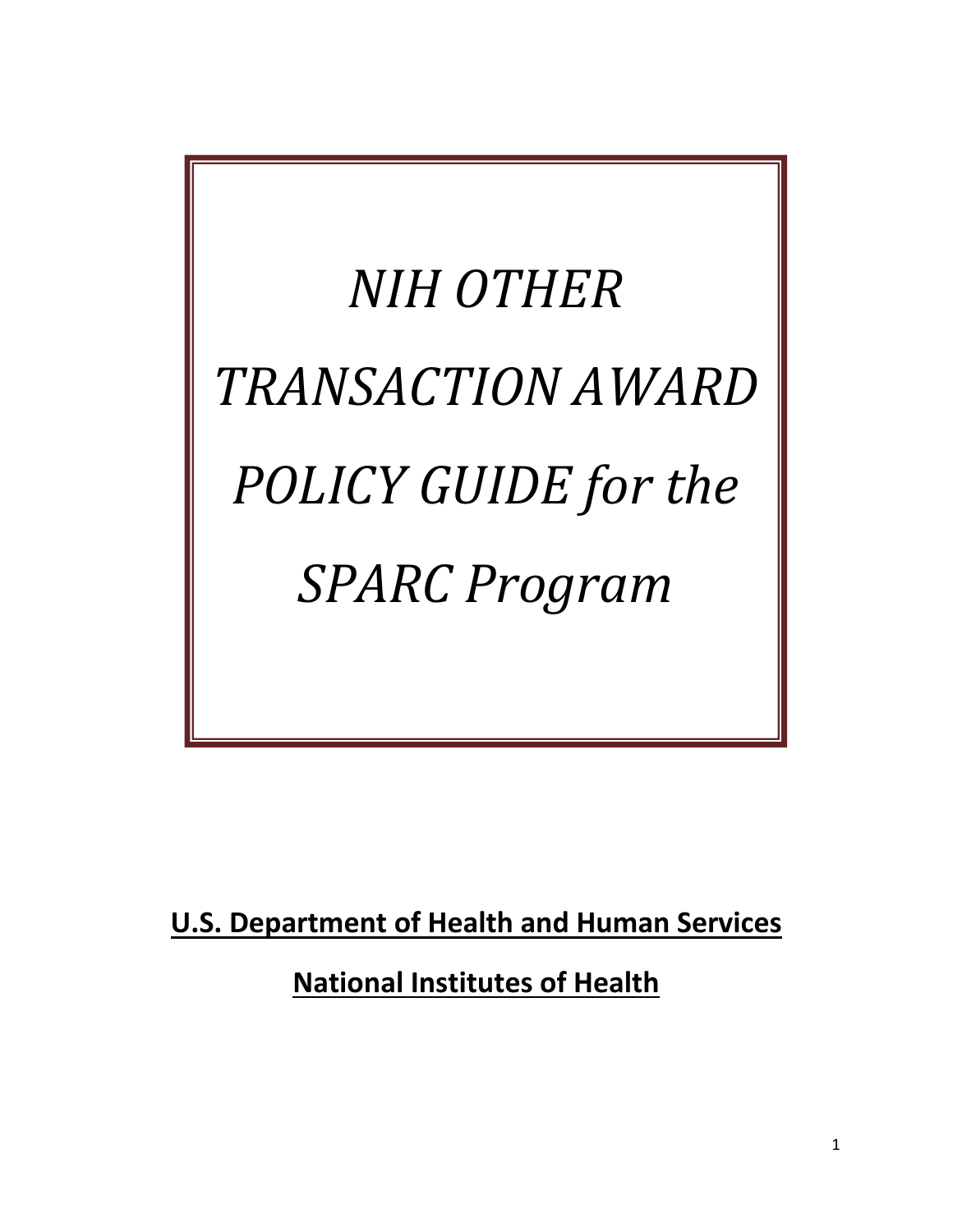#### **TABLE OF CONTENTS**

**Introduction**

#### **PART I: SPARC Other Transaction Awards—General Information**

- **1 Definitions**
- **2 Roles and Responsibilities**
- **2.1 NIH Staff**
- **2.2 Recipient Staff**
- **3. eRA Commons**
- **3.1 eRA Commons Registration**
- **3.2 eRA Commons Registration for the Organization**
- **3.3 eRA Commons Registration for the PD/PI**
- **3.4 eRA Commons Registration for Other Individuals Participating in NIH Progress Reports**
- **4. Application Information and Processes**
- **4.1 Eligibility**
- **4.2 Funding Opportunity Announcement (FOA)**
- **4.3 Legal Implications of Applications**
- **4.4 Policies Affecting Applications**
- **4.5 DUNS Number and SAM Registration Requirements**
- **5. The Objective Review Process**
- **Part II: Terms and Conditions of SPARC Other Transaction Awards**
- **1. Overview of Terms and Conditions**
- **1.2 NIH Standard Terms of Award for Other Transactions**
- **1.2.1 Cost-Related Prior Approvals**

**1.2.2 Transfer of the Performance of Substantive Programmatic Work to a Third Party by Means of a Consortium Agreement**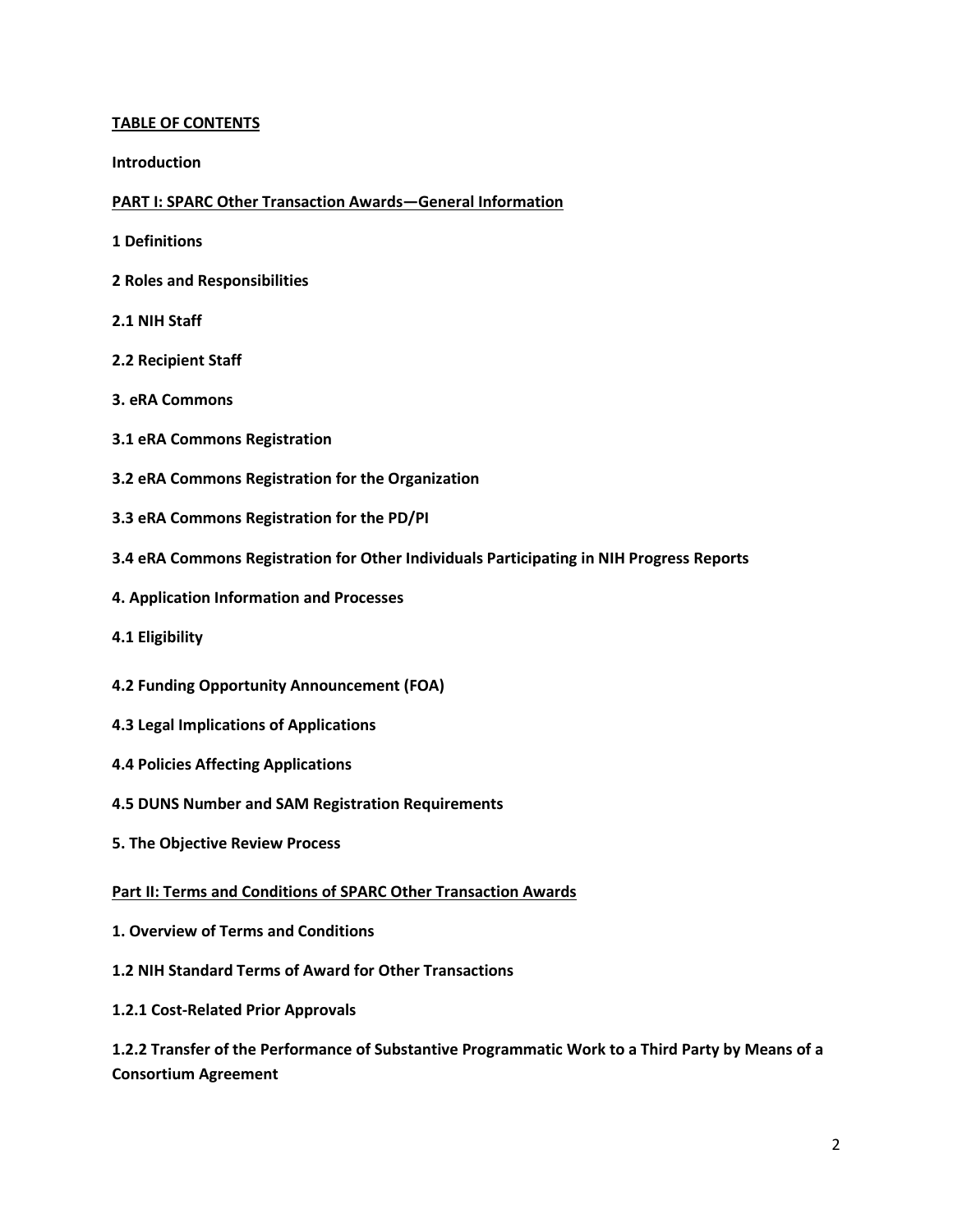- **1.2.3 Carryover of Unobligated Balances from One Budget Period to Any Subsequent Budget Period**
- **1.2.4 No-cost Extensions**
- **1.2.5 Change in Scope**
- **1.2.6 Change of Recipient Organization**
- **1.2.7 Deviation from Award Terms and Conditions, including Restrictions in the NoA**
- **1.3 Requests for Prior Approval**
- **2. Public Policy Requirements and Objectives**
- **2.1 Debarment and Suspension**
- **2.2 Fly America Act**
- **2.3 Metric System**
- **2.4 National Environmental Policy Act**
- **2.5 Pro-Children Act of 1994**
- **2.6 Research Misconduct**
- **2.7 Research Involving Recombinant or Synthetic Nucleic Acid Molecules**
- **2.8 Select Agents**
- **2.9 USA Patriot Act**
- **2.10 Salary Cap/Salary Limitation**
- **2.11 Gun Control**
- **2.12 Lobbying Prohibition**
- **2.13 Restriction on Abortion Funding**
- **2.14 Exceptions to Restrictions on Abortions**
- **2.15 ClinicalTrials.gov Requirement**
- **2.16 Human Stem Cell Research**
- **2.17 Human Embryo Research and Cloning Ban**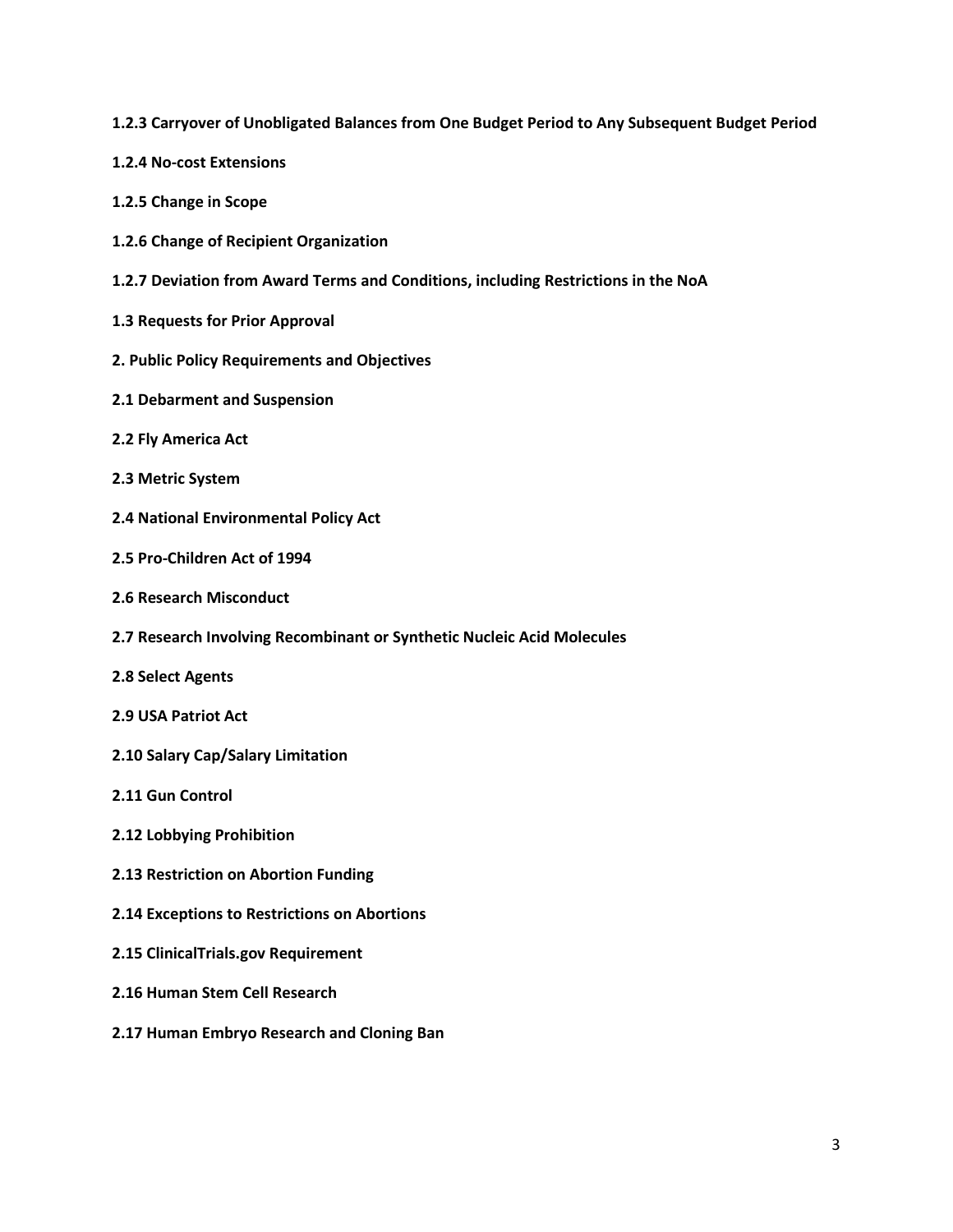- **2.18 Human Fetal Tissue Research**
- **2.19 Human Subjects Protections**
- **2.20 Animal Welfare Requirements**
- **2.21 Promotion or Legalization of Controlled Substances**
- **2.22 Dissemination of False or Deliberately Misleading Information**
- **2.23 Restriction on Distribution of Sterile Needles**
- **2.24 Restriction of Pornography on Computer Networks**
- **3. The Notice of Award**
- **3.1 Notice of Award Notification**
- **3.2 Funding**
- **3.3 Budget**
- **4. Payment**
- **4.1 SMARTLINK II/ACH**
- **4.2 Cash Request**
- **4.3 Interest Earned on Advances of Other Transaction Award Funds**
- **5. Cost Consideration**
- **5.1 The Cost Principles**
- **5.2 Direct Costs and Facilities and Administrative Costs**

**6. Availability of Research Results: Publications, Intellectual Property Rights, and Sharing Research Resources**

- **6.1 Rights in Data (Publication and Copyrighting)**
- **6.2 NIH Public Access Policy**
- **6.3 Sharing Research Resources**
- **6.3.1 Data Sharing Policy**
- **6.3.2 Sharing Model Organisms**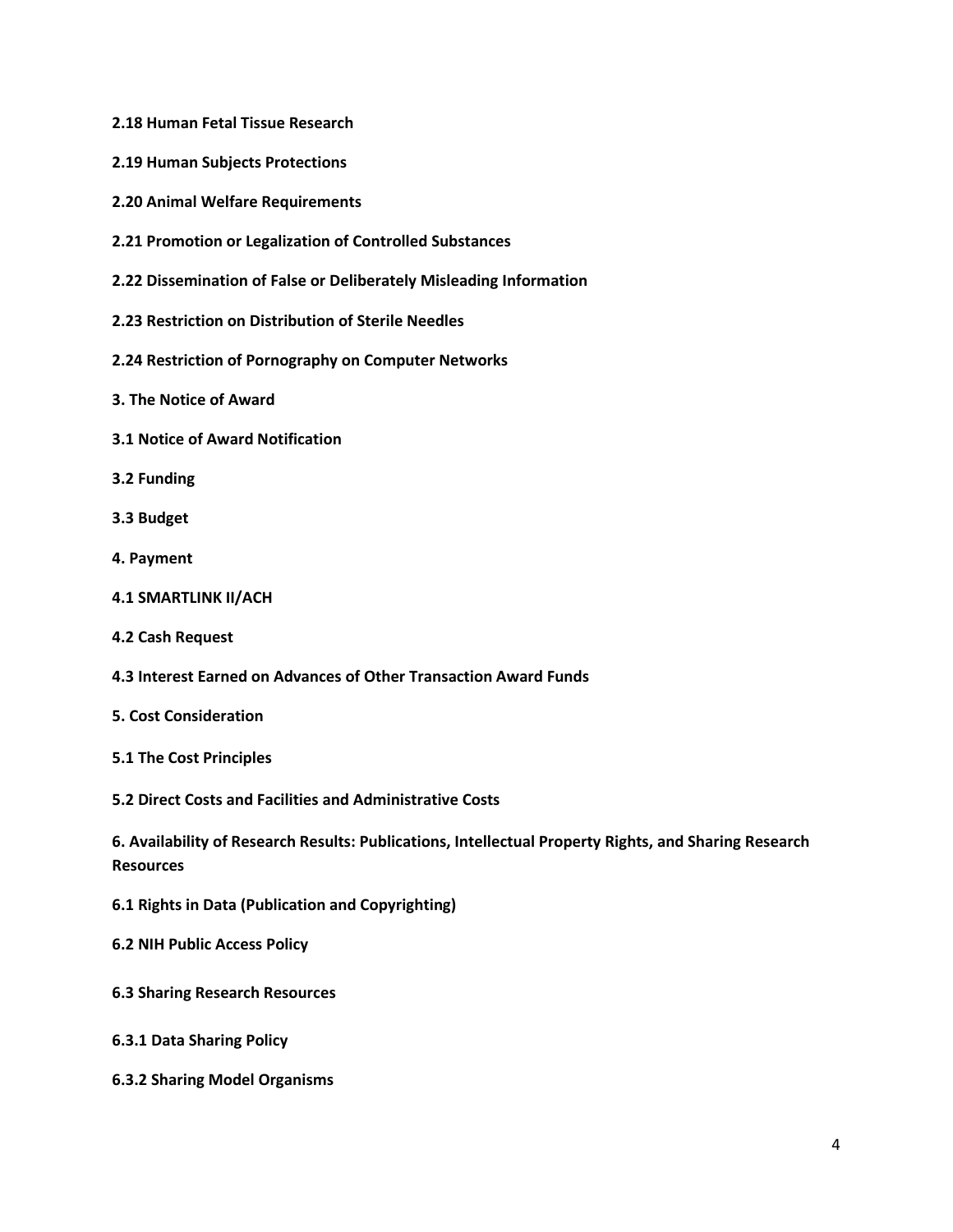- **6.3.3 Genomic Data Sharing (GDS) Policy/ Policy for Genome-Wide Association Studies (GWAS)**
- **6.3.4 Inventions and Patents**
- **7. Management Systems and Procedures**
- **7.1 Financial Management System Standards**
- **7.2 Program Income**
- **7.3 Reporting Program Income**
- **7.4 Sale of Real Property, Equipment, and Supplies**
- **7.5 Royalties and Licensing Fees from Copyrights, Inventions, and Patents**
- **7.6 Property Management System Standards**
- **7.7 Procurement System Standards and Requirements**
- **8. Monitoring**
- **8.1 Reporting**
- **8.2 Progress Reports**
- **8.3 Submitting Progress Reports**
- **8.4 Final Progress Reports**
- **8.5 Financial Reports**
- **8.6 Cash Transaction Reports**
- **8.7 Revised Financial Reports and Expenditures**
- **8.8 Unobligated Balances and Actual Expenditures**
- **8.9 Invention Reporting**
- **8.10 Financial Conflict of Interest Reports**
- **8.11 Record Retention and Access**
- **8.12 Audit**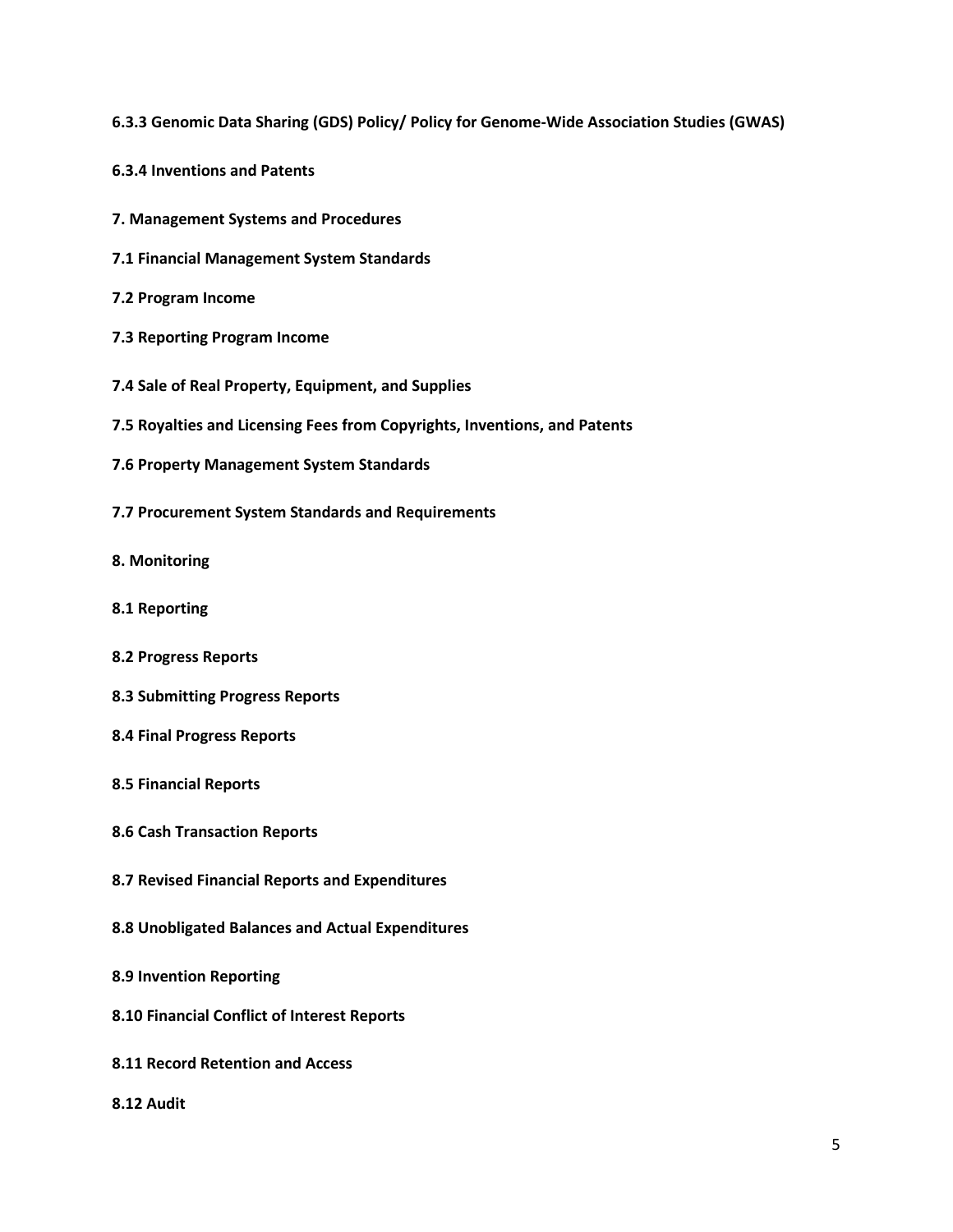**9. Remedies for Noncompliance or Enforcement Actions: Suspension, Termination, and Withholding of Support**

- **10. Termination**
- **11. Recovery of Funds**
- **12. Debt Collection**
- **13. Closeout**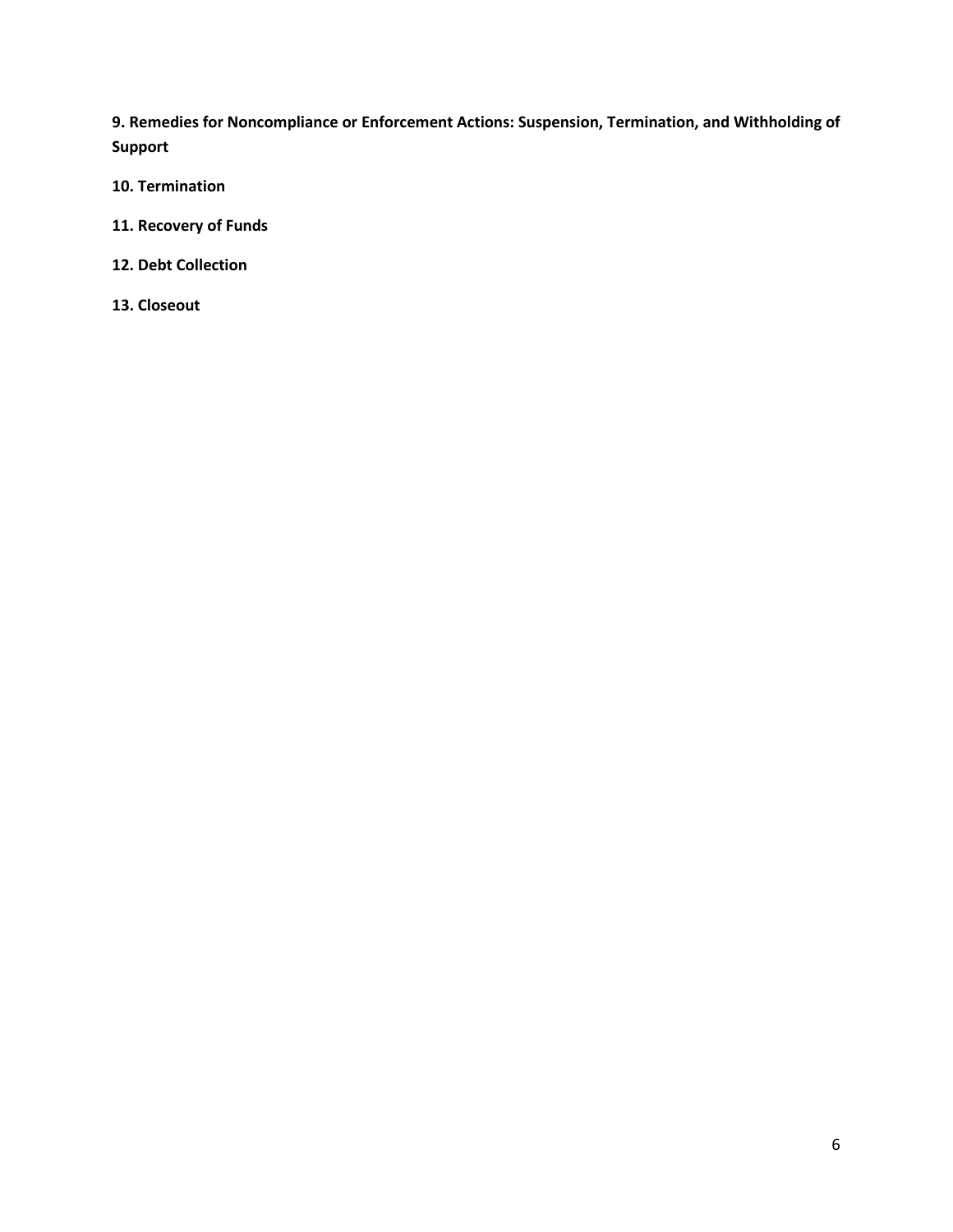#### **Introduction**

The new program, Stimulating Peripheral Activity to Relieve Conditions or SPARC, is designed to revolutionize our understanding of the peripheral nervous system (PNS) by delivering detailed, integrated, functional and anatomical neural circuit maps in multiple organs. Modulation of autonomic and sensory nerve activity has been recognized as a powerful way to control organ function. Although devices that modulate neural activity have been developed and shown to be effective, the mechanisms through which they work are poorly understood, limiting our ability to employ neuromodulation broadly and effectively. The understanding of the control of organ function through autonomic and sensory innervation is hampered by the lack of high resolution neural circuit maps, which, in turn, are difficult to obtain because of inadequate neural stimulation and recording technologies. If these challenges could be overcome, neuromodulation therapies could benefit more patients.

The SPARC program intends to develop high resolution functional and anatomic neural circuit maps of the PNS by integrating ideas and expertise from several disciplines, including anatomy, surgery, neuroscience, engineering, biotechnology, neuromodulation and device design. Because no discipline possesses all the expertise required to generate fine circuit maps of the PNS, the SPARC program staff will aggregate the necessary expertise by using the Other Transaction Authority (OTA) to nimbly add or subtract specific expertise, tools, technologies, and approaches to the problem of mapping peripheral neural circuits in animals and human tissues. A significantly different baseline of knowledge is expected in various organs/organ systems and expertise gained on one organ could be flexibly combined with projects focused on less advanced areas to accelerate gains in knowledge across organs.

Some components of the overall **SPARC Program** have been designated for use of the Other Transaction Authority (OTA) described in the Consolidated and Further Continuing Appropriations Act of 2015 (P.L. 113-235). Under OTA, NIH can make research awards that are not grants, contracts or cooperative agreements. OTA has been used by NASA, DOD, DOE, and certain components of the HHS in the past but implementation has been quite different. This document describes flexible policies for implementing other transaction awards by the NIH SPARC Program.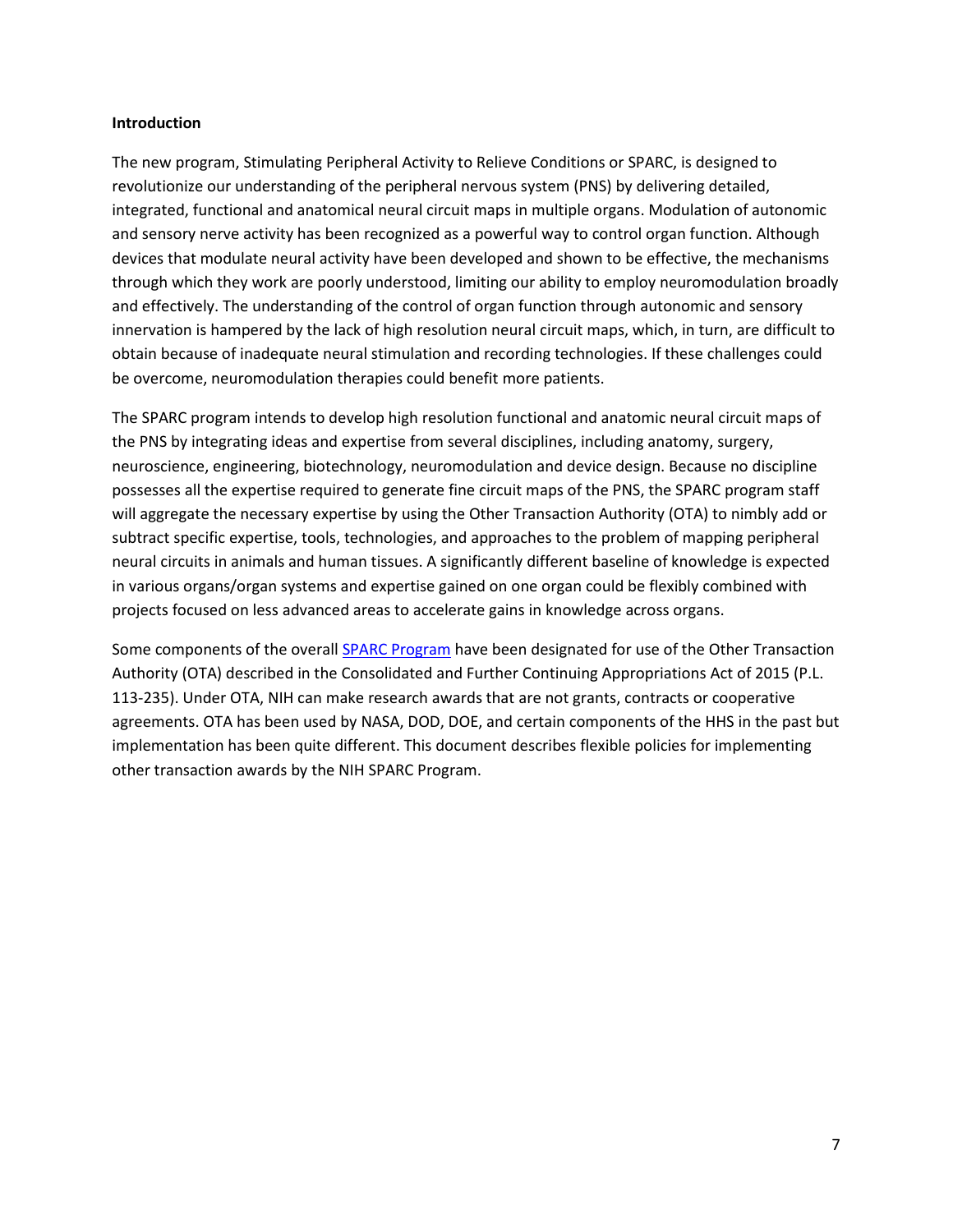#### **PART I: SPARC OTHER TRANSACTION AWARDS —GENERAL INFORMATION**

#### **1. Definitions**

| <b>Term</b>             | <b>Definition</b>                                                                                                                                                                                                                                                                                                                                                                                                                                                                                                                                                                                                                                                                                                                                       |
|-------------------------|---------------------------------------------------------------------------------------------------------------------------------------------------------------------------------------------------------------------------------------------------------------------------------------------------------------------------------------------------------------------------------------------------------------------------------------------------------------------------------------------------------------------------------------------------------------------------------------------------------------------------------------------------------------------------------------------------------------------------------------------------------|
| Acquisition cost        | The cost of the asset including the cost to ready the asset for its intended use. Acquisition<br>cost for equipment, for example, means the net invoice price of the equipment, including<br>the cost of any modifications, attachments, accessories, or auxiliary apparatus necessary to<br>make it usable for the purpose for which it is acquired. Acquisition costs for software<br>includes those development costs capitalized in accordance with generally accepted<br>accounting principles (GAAP). Ancillary charges, such as taxes, duty, protective in transit<br>insurance, freight, and installation may be included in or excluded from the acquisition cost<br>in accordance with the non-Federal entity's regular accounting practices. |
| Additive alternative    | A use of program income earned during or after the project period that permits income<br>that is generated under an other transaction award to be added to funds committed to the<br>project by the Federal awarding agency and recipient and used to further eligible project or<br>program objectives.                                                                                                                                                                                                                                                                                                                                                                                                                                                |
| Advance payment         | A payment that a Federal awarding agency or pass-through entity makes by any appropriate<br>payment mechanism, including a predetermined payment schedule, before the non-Federal<br>entity disburses the funds for program purposes.                                                                                                                                                                                                                                                                                                                                                                                                                                                                                                                   |
| Award                   | The provision of funds by NIH, based on an approved application and budget or progress<br>report, to an organizational entity or an individual to carry out a project or activity.                                                                                                                                                                                                                                                                                                                                                                                                                                                                                                                                                                      |
| Award date              | The date when the award is signed by the authorized official of the Federal awarding<br>agency.                                                                                                                                                                                                                                                                                                                                                                                                                                                                                                                                                                                                                                                         |
| Awarding IC             | The NIH IC responsible for the award, administration, and monitoring of other transaction<br>supported activities.                                                                                                                                                                                                                                                                                                                                                                                                                                                                                                                                                                                                                                      |
| <b>Budget</b>           | The financial plan for the project or program that the Federal awarding agency or pass-<br>through entity approves during the award process or in subsequent amendments to the<br>award. It may include the Federal and non-Federal share or only the Federal share, as<br>determined by the Federal awarding agency or pass-through entity. The approved budget<br>specified in the NoA may be shown in detailed budget categories or as total costs without a<br>categorical breakout. Expenditures charged to an approved budget that consists of both<br>Federal and non-Federal shares are deemed to be borne by the recipient in the same<br>proportion as the percentage of Federal/non-Federal participation in the overall budget.             |
| Capital assets          | Tangible or intangible assets used in operations having a useful life of more than one year<br>which are capitalized in accordance with GAAP. Capital assets include: (1) Land, buildings<br>(facilities), equipment, and intellectual property (including software) whether acquired by<br>purchase, construction, manufacture, lease-purchase, exchange, or through capital leases;<br>and (2) Additions, improvements, modifications, replacements, rearrangements,<br>reinstallations, renovations or alterations to capital assets that materially increase their<br>value or useful life (not ordinary repairs and maintenance).                                                                                                                  |
| Capital<br>expenditures | Expenditures to acquire capital assets or expenditures to make additions, improvements,<br>modifications, replacements, rearrangements, reinstallations, renovations, or alterations to<br>capital assets that materially increase their value or useful life.                                                                                                                                                                                                                                                                                                                                                                                                                                                                                          |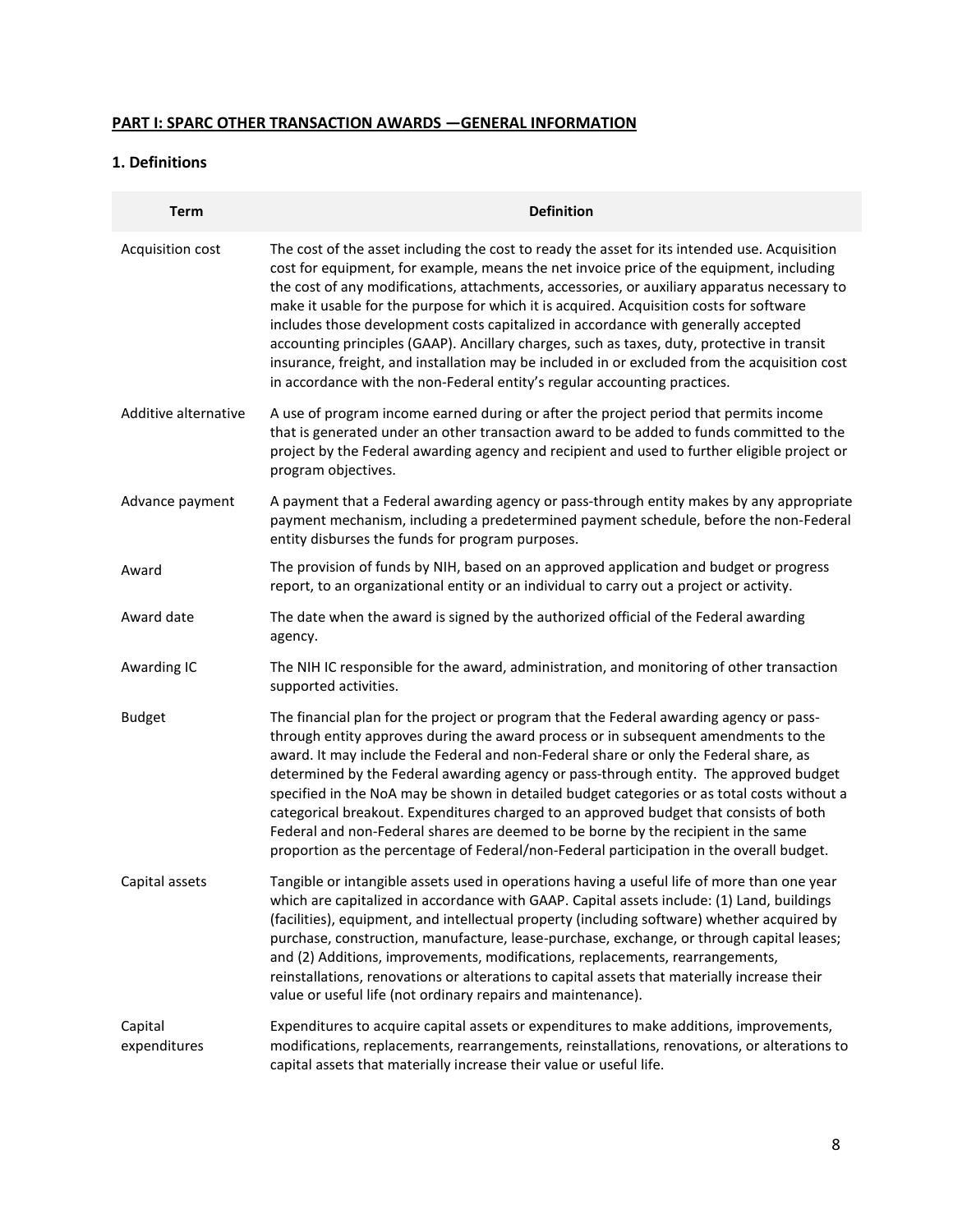| <b>Term</b>                         | <b>Definition</b>                                                                                                                                                                                                                                                                                                                                                                    |
|-------------------------------------|--------------------------------------------------------------------------------------------------------------------------------------------------------------------------------------------------------------------------------------------------------------------------------------------------------------------------------------------------------------------------------------|
| Change of recipient<br>organization | Transfer of the legal and administrative responsibility for a other transaction-supported<br>project or activity from one legal entity to another before the completion date of the<br>approved project period (competitive segment).                                                                                                                                                |
| Closeout                            | The process by which the Federal awarding agency or pass-through entity determines that<br>all applicable administrative actions and all required work of the award have been<br>completed and the appropriate closeout actions have been taken.                                                                                                                                     |
| Commercial<br>organization          | An organization, institution, corporation, or other legal entity, including, but not limited to,<br>partnerships, sole proprietorships, and limited liability companies, that is organized or<br>operated for the profit or benefit of its shareholders or other owners. The term includes<br>small and large businesses and is used interchangeably with "for-profit organization." |
| Competitive<br>segment              | The initial project period recommended for support (up to 5 years) or each extension of a<br>project period resulting from a renewal award.                                                                                                                                                                                                                                          |
| Contract                            | A legal instrument by which a non-Federal entity purchases property or services needed to<br>carry out the project or program under an award. The term does not include a legal<br>instrument, even if the non-Federal entity considers it a contract, when the substance of<br>the transaction meets the definition of an award or subaward. See Subaward.                          |
| Contractor                          | An entity that receives a contract. See Contract.                                                                                                                                                                                                                                                                                                                                    |
| Disallowed costs                    | Those charges to an award that the Federal awarding agency or pass-through entity<br>determines to be unallowable, in accordance with the applicable Federal statutes,<br>regulations, or the terms and conditions of the award.                                                                                                                                                     |
| Equipment                           | Tangible personal property (including information technology systems) having a useful life<br>of more than one year and a per-unit acquisition cost which equals or exceeds the lesser of<br>the capitalization level established by the non-Federal entity for financial statement<br>purposes, or \$5,000.                                                                         |
| Expenditure report                  | (1) The SF-425 Federal Financial Report (FFR) (or other OMB-approved equivalent report).                                                                                                                                                                                                                                                                                             |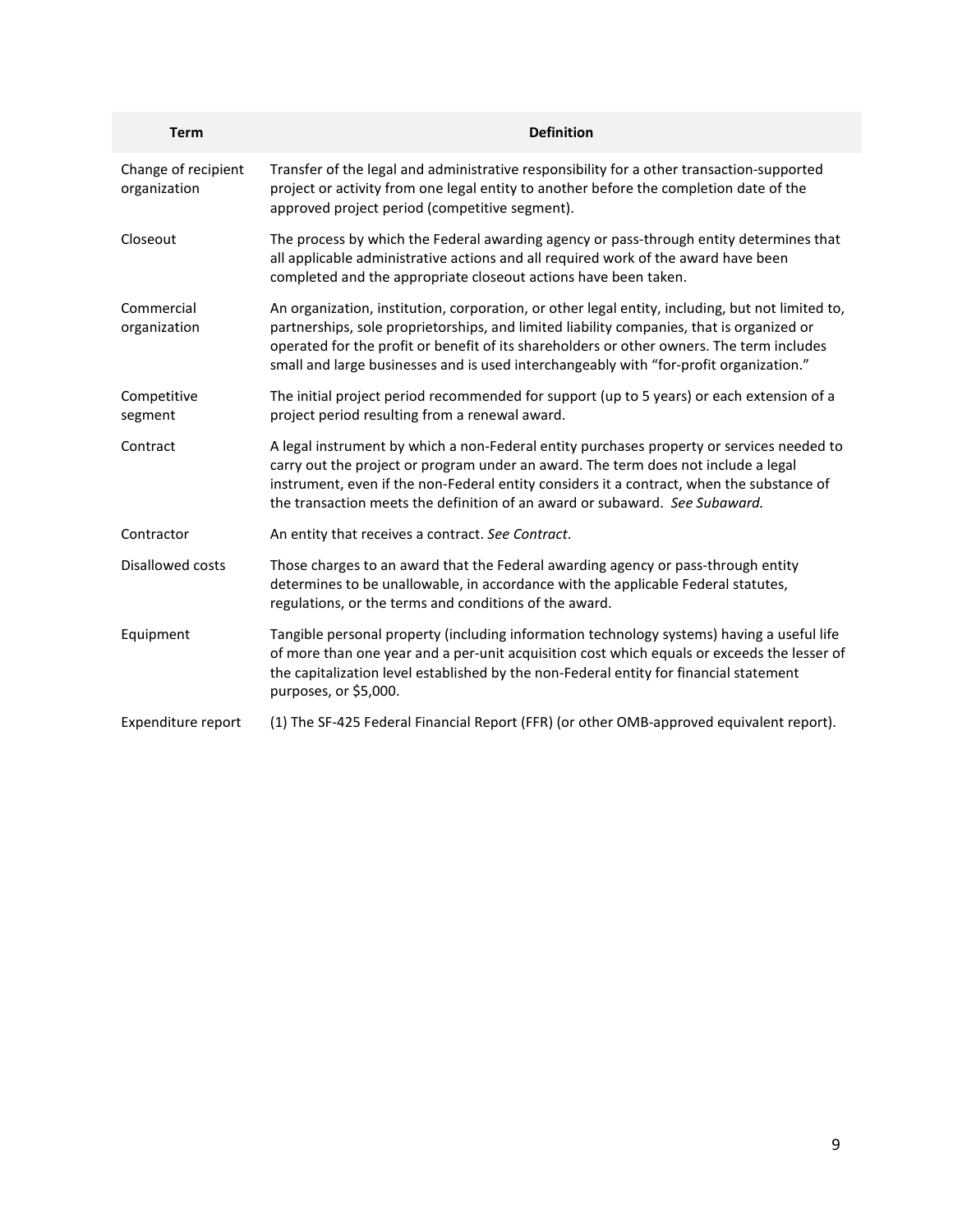| <b>Term</b>                                                                     | <b>Definition</b>                                                                                                                                                                                                                                                                                                                                                                                                                                                                                                                                                                                                                                                                                                                                                                                                                                                                                                                                                                                                                                                                                                                                                                                                                                         |
|---------------------------------------------------------------------------------|-----------------------------------------------------------------------------------------------------------------------------------------------------------------------------------------------------------------------------------------------------------------------------------------------------------------------------------------------------------------------------------------------------------------------------------------------------------------------------------------------------------------------------------------------------------------------------------------------------------------------------------------------------------------------------------------------------------------------------------------------------------------------------------------------------------------------------------------------------------------------------------------------------------------------------------------------------------------------------------------------------------------------------------------------------------------------------------------------------------------------------------------------------------------------------------------------------------------------------------------------------------|
| Expenditures                                                                    | Charges made by a non-Federal entity to a project or program for which an award was<br>received.<br>(1) The charges may be reported on a cash or accrual basis, as long as the methodology is<br>disclosed and is consistently applied.<br>(2) For reports prepared on a cash basis, expenditures are the sum of:<br>(i) Cash disbursements for direct charges for property and services;<br>(ii) The amount of indirect expense charged;<br>(iii) The value of third-party in-kind contributions applied; and<br>(iv) The amount of cash advance payments and payments made to subrecipients.<br>(3) For reports prepared on an accrual basis, expenditures are the sum of:<br>(i) Cash disbursements for direct charges for property and services;<br>(ii) The amount of indirect expense incurred;<br>(iii) The value of third-party in-kind contributions applied; and<br>(iv) The net increase or decrease in the amounts owed by the non-Federal entity<br>for:<br>(A) Goods and other property received;<br>(B) Services performed by employees, contractors, subrecipients, and<br>other payees; and<br>(C) Programs for which no current services or performance are required<br>such as annuities, insurance claims, or other benefit payments. |
| Federal awarding<br>agency                                                      | The Federal agency that provides an award directly to another entity. See also Awarding IC.                                                                                                                                                                                                                                                                                                                                                                                                                                                                                                                                                                                                                                                                                                                                                                                                                                                                                                                                                                                                                                                                                                                                                               |
| Federal share                                                                   | The portion of the total project costs that are paid by Federal funds.                                                                                                                                                                                                                                                                                                                                                                                                                                                                                                                                                                                                                                                                                                                                                                                                                                                                                                                                                                                                                                                                                                                                                                                    |
| General purpose<br>equipment                                                    | Equipment which is not limited to research, medical, scientific or other technical activities.<br>Examples include office equipment and furnishings, modular offices, telephone networks,<br>information technology equipment and systems, air conditioning equipment, reproduction<br>and printing equipment, and motor vehicles.                                                                                                                                                                                                                                                                                                                                                                                                                                                                                                                                                                                                                                                                                                                                                                                                                                                                                                                        |
| <b>Generally Accepted</b><br>Accounting<br>Principles (GAAP)                    | The meaning specified in accounting standards issued by the Government Accounting<br>Standards Board (GASB) and the Financial Accounting Standards Board (FASB).                                                                                                                                                                                                                                                                                                                                                                                                                                                                                                                                                                                                                                                                                                                                                                                                                                                                                                                                                                                                                                                                                          |
| <b>Generally Accepted</b><br>Government<br><b>Auditing Standards</b><br>(GAGAS) | Also known as the Yellow Book, generally accepted government auditing standards issued<br>by the Comptroller General of the United States, which are applicable to financial audits.                                                                                                                                                                                                                                                                                                                                                                                                                                                                                                                                                                                                                                                                                                                                                                                                                                                                                                                                                                                                                                                                      |
| Hospital                                                                        | A facility licensed as a hospital under the law of any state or a facility operated as a hospital<br>by the United States, a state, or a subdivision of a state. Also includes a non-profit or for-<br>profit hospital or a medical care provider component of a non-profit organization (for<br>example, a foundation).                                                                                                                                                                                                                                                                                                                                                                                                                                                                                                                                                                                                                                                                                                                                                                                                                                                                                                                                  |
| Institutions of<br><b>Higher Education</b><br>(IHEs)                            | IHE is defined at 20 U.S.C. 1001.                                                                                                                                                                                                                                                                                                                                                                                                                                                                                                                                                                                                                                                                                                                                                                                                                                                                                                                                                                                                                                                                                                                                                                                                                         |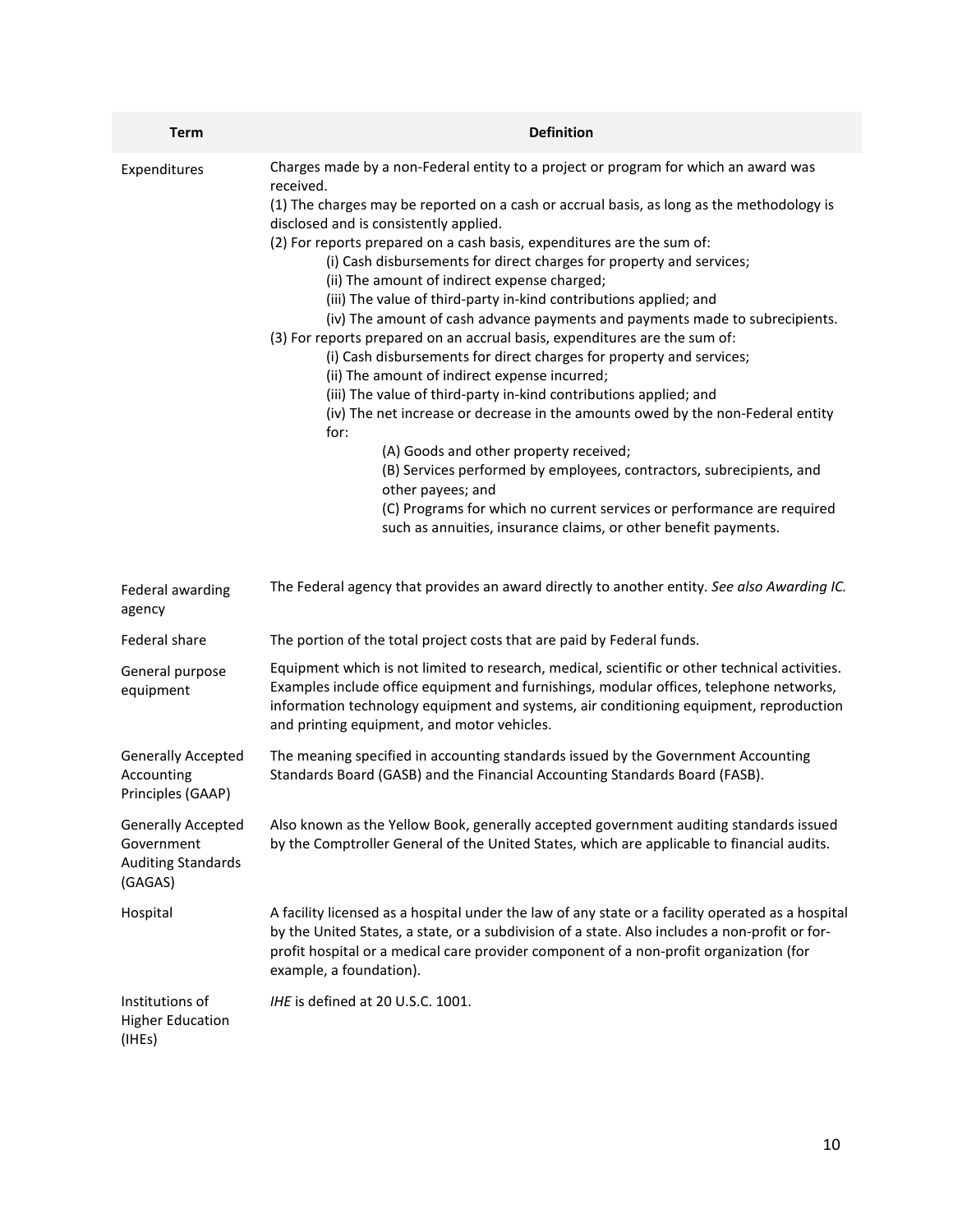| <b>Term</b>                       | <b>Definition</b>                                                                                                                                                                                                                                                                                                                             |
|-----------------------------------|-----------------------------------------------------------------------------------------------------------------------------------------------------------------------------------------------------------------------------------------------------------------------------------------------------------------------------------------------|
| Intangible property               | Property having no physical existence, such as trademarks, copyrights, patents and patent<br>applications and property, such as loans, notes and other debt instruments, lease<br>agreements, stock and other instruments of property ownership (whether the property is<br>tangible or intangible).                                          |
| Internal controls                 | A process, implemented by a non-Federal entity, designed to provide reasonable assurance<br>regarding the achievement of objectives in the following categories:<br>(1) Effectiveness and efficiency of operations; (2) Reliability of reporting for internal and<br>external use; and (3) Compliance with applicable laws and regulations.   |
| Matching or cost<br>sharing       | The portion of project costs not paid by Federal funds (unless otherwise authorized by<br>Federal statute). This may include the value of allowable third party in-kind contributions,<br>as well as expenditures by the recipient. These costs are only required when identified in<br>specific FOAs.                                        |
| Non-Federal entity                | A state, local government, Indian tribe, institution of higher education (IHE), or nonprofit<br>organization that carries out an award as a recipient or sub-recipient.                                                                                                                                                                       |
| Notice of Award                   | The official, legally binding document, signed (or the electronic equivalent of signature) by<br>an Agreement Officer that:                                                                                                                                                                                                                   |
|                                   | (1) notifies the recipient of the other transaction award;                                                                                                                                                                                                                                                                                    |
|                                   | (2) contains or references all the terms and conditions of the other transaction award and<br>Federal funding limits and obligations; and,                                                                                                                                                                                                    |
|                                   | (3) provides the documentary basis for recording the obligation of Federal funds in the NIH<br>accounting system.                                                                                                                                                                                                                             |
| Obligations                       | When used in connection with a non- Federal entity's utilization of funds under a award,<br>obligations means orders placed for property and services, contracts and subawards made,<br>and similar transactions during a given period that require payment by the non- Federal<br>entity during the same or a future period.                 |
| <b>Other Transaction</b><br>Award | Refers to the authority provided to the Director, NIH, to enter into transactions other than<br>contracts, grants or cooperative agreements to carry out research identified pursuant to<br>Section 402(b)(7) (pertaining to the Common Fund) or research and activities described in<br>Section 402(b)(12) of the Public Health Service Act. |
| Pass-through entity               | A non-Federal entity that provides a subaward to a subrecipient to carry out part of a<br>Federal program.                                                                                                                                                                                                                                    |
| Payment<br>Management<br>System   | The HHS centralized payment system operated by the Payment Management Service,<br>Program Support Center. Most HHS (and some other Federal government agencies')<br>recipients receive payments through this system.                                                                                                                          |
| Period of<br>performance          | The time during which the non-Federal entity may incur new obligations to carry out the<br>work authorized under the award. The Federal awarding agency or pass-through entity<br>must include start and end dates of the period of performance in the award.                                                                                 |
| Personal property                 | Property of any kind except real property. It may be tangible, having physical existence, or<br>intangible, such as copyrights, patents, or securities.                                                                                                                                                                                       |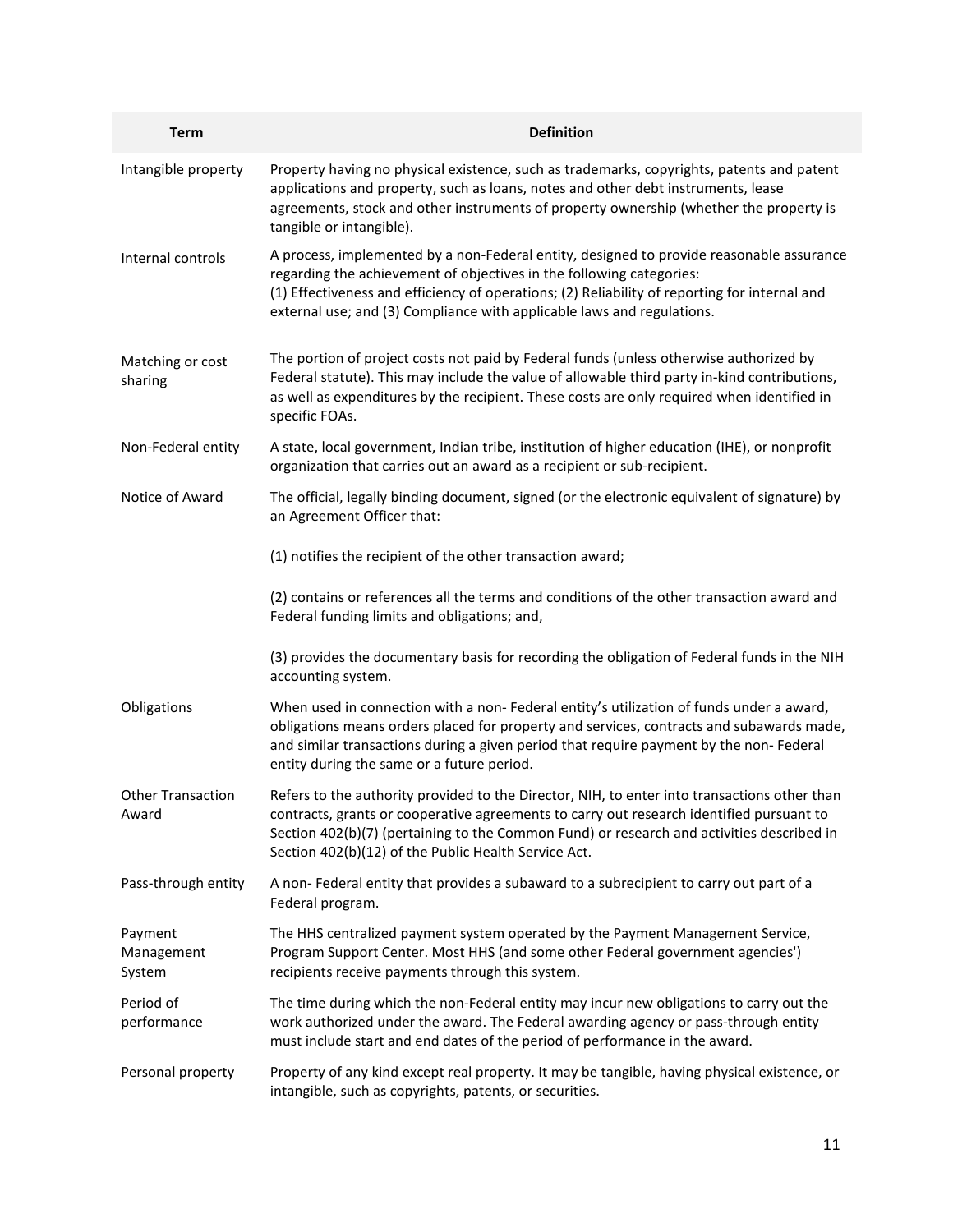| <b>Term</b>                                                                   | <b>Definition</b>                                                                                                                                                                                                                                                                                                                                                                                                                                                                                                                                                                                                                                                                                                                                                                                                                                                                                                                                                                                                                            |
|-------------------------------------------------------------------------------|----------------------------------------------------------------------------------------------------------------------------------------------------------------------------------------------------------------------------------------------------------------------------------------------------------------------------------------------------------------------------------------------------------------------------------------------------------------------------------------------------------------------------------------------------------------------------------------------------------------------------------------------------------------------------------------------------------------------------------------------------------------------------------------------------------------------------------------------------------------------------------------------------------------------------------------------------------------------------------------------------------------------------------------------|
| Personally<br>Identifiable<br>Information (PII)                               | Information that can be used to distinguish or trace an individual's identity, either alone or<br>when combined with other personal or identifying information that is linked or linkable to a<br>specific individual. Some information that is considered to be PII is available in public<br>sources such as telephone books, public Web sites, and university listings. This type of<br>information is considered to be Public PII and includes, for example, first and last name,<br>address, work telephone number, E-mail address, home telephone number, and general<br>educational credentials. The definition of PII is not anchored to any single category of<br>information or technology. Rather, it requires a case-by-case assessment of the specific risk<br>that an individual can be identified. Non-PII can become PII whenever additional<br>information is made publicly available, in any medium and from any source, that, when<br>combined with other available information, could be used to identify an individual. |
| Pre-award costs                                                               | Any cost incurred prior to the beginning date of the project period or the initial budget<br>period of a competitive segment (under a multi-year award), in anticipation of the award<br>and at the applicant's own risk. Under other transaction awards these costs are not<br>allowable.                                                                                                                                                                                                                                                                                                                                                                                                                                                                                                                                                                                                                                                                                                                                                   |
| Prior approval                                                                | Written approval by an authorized HHS official, e.g., a designated Agreement Officer,<br>evidencing prior consent before a recipient undertakes certain activities or incurs specific<br>costs.                                                                                                                                                                                                                                                                                                                                                                                                                                                                                                                                                                                                                                                                                                                                                                                                                                              |
| Program income                                                                | Gross income earned by the non-Federal entity that is directly generated by a supported<br>activity or earned as a result of the other transaction award during the period of<br>performance. Program income includes but is not limited to income from fees for services<br>performed, the use or rental of real or personal property acquired under an award, the sale<br>of commodities or items fabricated under an award, license fees and royalties on patents<br>and copyrights, and principal and interest on loans made with award funds. Interest earned<br>on advances of Federal funds is not program income. Except as otherwise provided in<br>Federal statutes, or the terms and conditions of the other transaction award, program<br>income does not include rebates, credits, discounts, and interest earned on any of them.                                                                                                                                                                                               |
| Project period                                                                | The total time for which Federal support of a project has been programmatically approved<br>as shown in the NoA; however, it does not constitute a commitment by the Federal<br>government to fund the entire period. The total project period comprises the initial<br>competitive segment, any subsequent competitive segments resulting from a renewal<br>award(s), and extensions.                                                                                                                                                                                                                                                                                                                                                                                                                                                                                                                                                                                                                                                       |
| Property                                                                      | Real property or personal property.                                                                                                                                                                                                                                                                                                                                                                                                                                                                                                                                                                                                                                                                                                                                                                                                                                                                                                                                                                                                          |
| <b>Protected Personally</b><br>Identifiable<br>Information<br>(Protected PII) | An individual's first name or first initial and last name in combination with any one or more<br>of types of information, including, but not limited to, social security number, passport<br>number, credit card numbers, clearances, bank numbers, biometrics, date and place of<br>birth, mother's maiden name, criminal, medical and financial records, educational<br>transcripts. This does not include PII that is required by law to be disclosed.                                                                                                                                                                                                                                                                                                                                                                                                                                                                                                                                                                                    |
| Questioned cost                                                               | A cost that is questioned by the auditor because of an audit finding:<br>(1) Which resulted from a violation or possible violation of a statute, regulation, or the<br>terms and conditions of an award, including for funds used to match Federal funds;<br>(2) Where the costs, at the time of the audit, are not supported by adequate<br>documentation; or<br>(3) Where the costs incurred appear unreasonable and do not reflect the actions a prudent<br>person would take in the circumstances.                                                                                                                                                                                                                                                                                                                                                                                                                                                                                                                                       |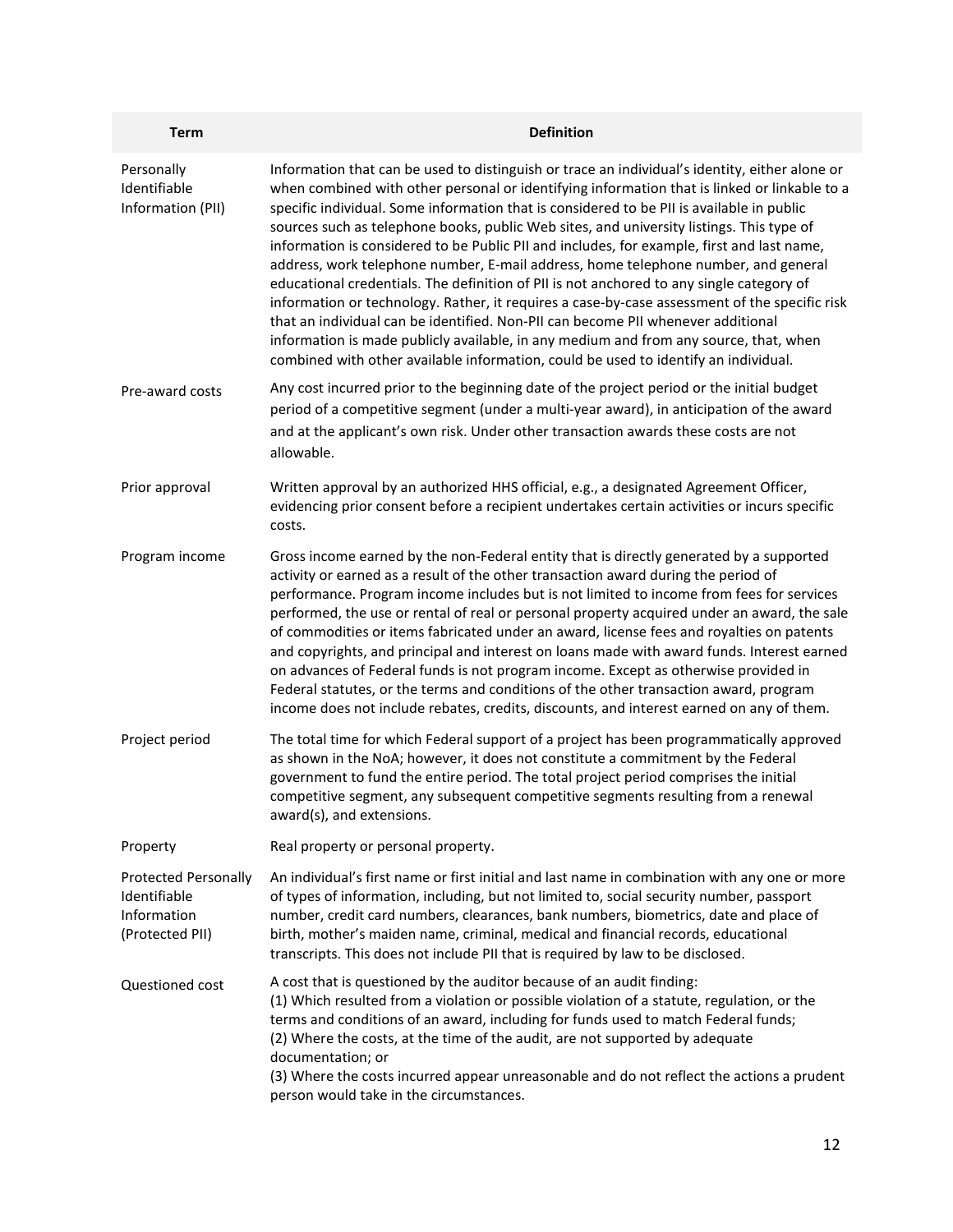| <b>Term</b>                          | <b>Definition</b>                                                                                                                                                                                                                                                                                                                                                                                                                                                                                                                                                                                                                                                                                                                                                                                           |
|--------------------------------------|-------------------------------------------------------------------------------------------------------------------------------------------------------------------------------------------------------------------------------------------------------------------------------------------------------------------------------------------------------------------------------------------------------------------------------------------------------------------------------------------------------------------------------------------------------------------------------------------------------------------------------------------------------------------------------------------------------------------------------------------------------------------------------------------------------------|
| Real property                        | Land, including land improvements, structures and appurtenances thereto, but excludes<br>moveable machinery and equipment.                                                                                                                                                                                                                                                                                                                                                                                                                                                                                                                                                                                                                                                                                  |
| Recipient                            | An entity, usually but not limited to non-Federal entities, that receives an award directly<br>from a Federal awarding agency to carry out an activity under a Federal program. The term<br>may also include an Individual. The term recipient does not include subrecipients, except as<br>indicated below.                                                                                                                                                                                                                                                                                                                                                                                                                                                                                                |
| Research &<br>Development (R&D)      | All research activities, both basic and applied, and all development activities that are<br>performed by HHS award recipients. The term research also includes activities involving the<br>training of individuals in research techniques where such activities utilize the same facilities<br>as other research and development activities and where such activities are not included in<br>the instruction function. "Research" is defined as a systematic study directed toward fuller<br>scientific knowledge or understanding of the subject studied. "Development" is the<br>systematic use of knowledge and understanding gained from research directed toward the<br>production of useful materials, devices, systems, or methods, including design and<br>development of prototypes and processes. |
| Special purpose<br>equipment         | Equipment which is used only for research, medical, scientific, or other technical activities.<br>Examples of special purpose equipment include microscopes, x-ray machines, surgical<br>instruments, and spectrometers.                                                                                                                                                                                                                                                                                                                                                                                                                                                                                                                                                                                    |
| Subaward                             | An award provided by a pass-through entity to a subrecipient for the subrecipient to carry<br>out part of an award received by the pass-through entity. It does not include payments to a<br>contractor or payments to an individual that is a beneficiary of a Federal program. A<br>subaward may be provided through any form of legal agreement, including an agreement<br>that the pass-through entity considers a contract. The term includes consortium<br>agreements.                                                                                                                                                                                                                                                                                                                                |
| Subrecipient                         | A non-Federal entity that receives a subaward from a pass-through entity to carry out part<br>of a Federal program; but does not include an individual that is a beneficiary of such<br>program. A subrecipient may also be a recipient of other awards directly from a Federal<br>awarding agency. The term includes consortium participants.                                                                                                                                                                                                                                                                                                                                                                                                                                                              |
| <b>Supplies</b>                      | All tangible personal property other than those described in Equipment. A computing<br>device is a supply if the acquisition cost is less than the lesser of the capitalization level<br>established by the non-Federal entity for financial statement purposes or \$5,000, regardless<br>of the length of its useful life. See Computing devices and Equipment.                                                                                                                                                                                                                                                                                                                                                                                                                                            |
| Suspension of award<br>activities    | An action by NIH requiring the recipient to cease all activities on the award pending<br>corrective action by the recipient. It is a separate action from suspension under HHS<br>regulations (2 CFR 376) implementing Executive Orders 12549 and 12689. See Section 2.1<br>Debarment and Suspension and Section 9 Remedies for Noncompliance or Enforcement<br>Actions: Suspension, Termination, and Withholding of Support.                                                                                                                                                                                                                                                                                                                                                                               |
| Termination                          | The ending of an award, in whole or in part at any time prior to the planned end of period<br>of performance.                                                                                                                                                                                                                                                                                                                                                                                                                                                                                                                                                                                                                                                                                               |
| Third-party in-kind<br>contributions | The value of non-cash contributions (i.e., property or services) that: (1) Benefit a federally<br>assisted project or program; and (2) Are contributed by non-Federal third parties, without<br>charge, to a non- Federal entity under a Federal award.                                                                                                                                                                                                                                                                                                                                                                                                                                                                                                                                                     |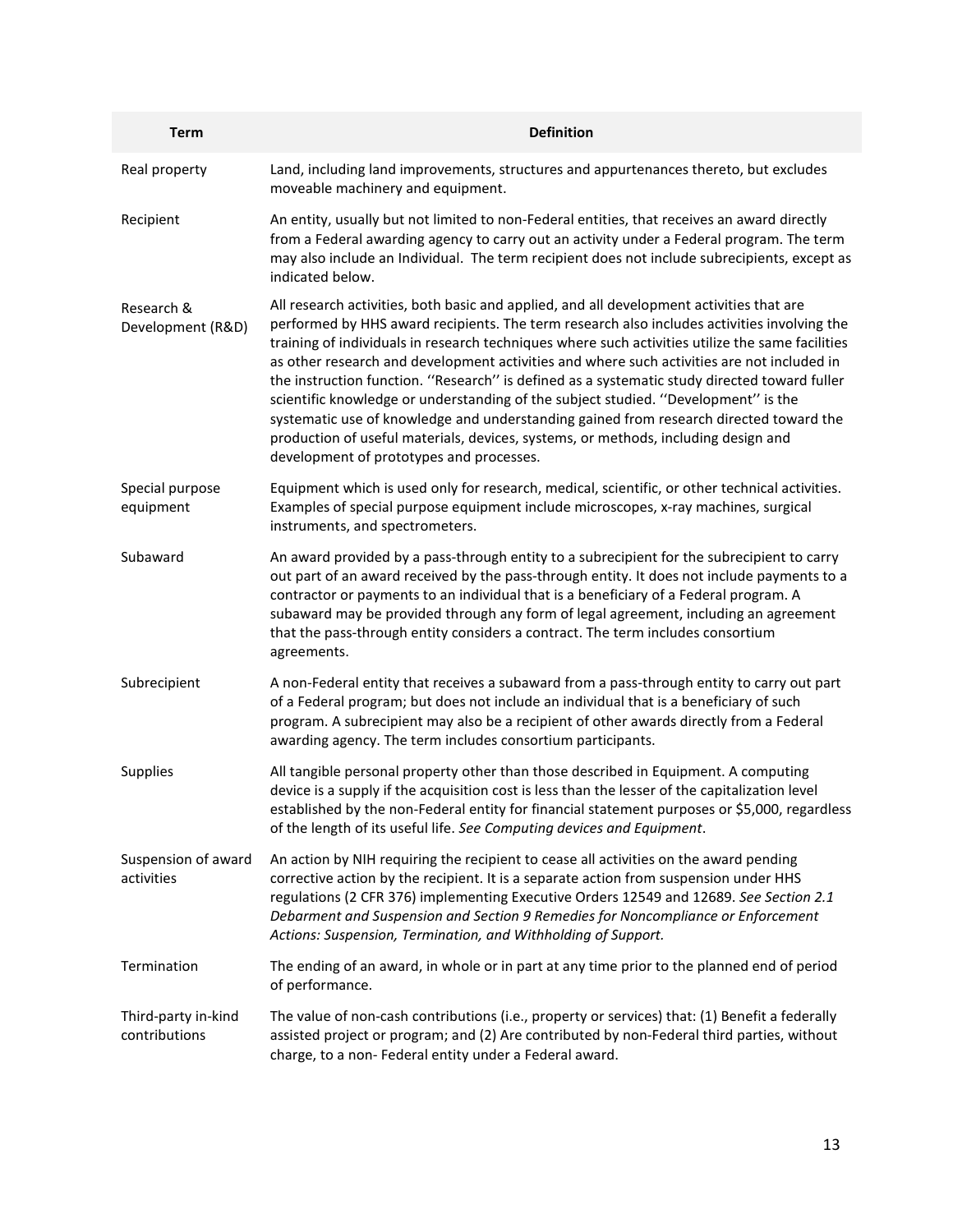| <b>Term</b>                 | <b>Definition</b>                                                                                                                                                                                                                                                                                                                                                                                                   |
|-----------------------------|---------------------------------------------------------------------------------------------------------------------------------------------------------------------------------------------------------------------------------------------------------------------------------------------------------------------------------------------------------------------------------------------------------------------|
| Unliquidated<br>obligations | For financial reports prepared on a cash basis, obligations incurred by the non- Federal<br>entity that have not been paid (liquidated). For reports prepared on an accrual expenditure<br>basis, these are obligations incurred by the non-Federal entity for which an expenditure has<br>not been recorded.                                                                                                       |
| Unobligated balance         | The amount of funds authorized under an award that the non-Federal entity has not<br>obligated. The amount is computed by subtracting the cumulative amount of the non-<br>Federal entity's unliquidated obligations and expenditures of funds under the award from<br>the cumulative amount of the funds that the Federal awarding agency or pass-through<br>entity authorized the non-Federal entity to obligate. |

#### **2. Roles and Responsibilities**

NIH, as a Federal awarding agency, is responsible to Congress and the U.S. taxpayer for carrying out its mission in a manner that not only facilitates research but does so cost-effectively and in compliance with applicable rules and regulations. NIH seeks to ensure integrity and accountability in its other transaction award and administration processes by relying on a system of checks and balances and separation of responsibilities within its own staff and by establishing a similar set of expectations for recipient organizations.

The following subsections highlight the major functions and areas of responsibility of Federal and recipient staffs. NIH recognizes that additional staff members in a number of different organizations may be involved in other transaction-related activities; however, this section details only the major participants representing the Federal government and the recipient.

#### **2.1 NIH Staff**

The roles and responsibilities of NIH participants are as follows:

• **Agreement Officer.** The AO whose name appears on the NoA is the individual responsible for the business management and other non-programmatic aspects of the other transaction award. These activities include, but are not limited to, evaluating other transaction applications for administrative content and compliance with statutes and guidelines; negotiating other transaction awards; providing consultation and technical assistance to applicants and recipients, including interpretation of other transaction administration policies and provisions; and administering and closing out other transaction awards. The AO works closely with his or her counterparts in other NIH ICs and with the designated Program Manager. The AO is the focal point for receiving and acting on requests for NIH prior approval or for changes in the terms and conditions of award, and is the only NIH official authorized to obligate NIH to the expenditure of Federal funds or to change the funding, duration, or other terms and conditions of award.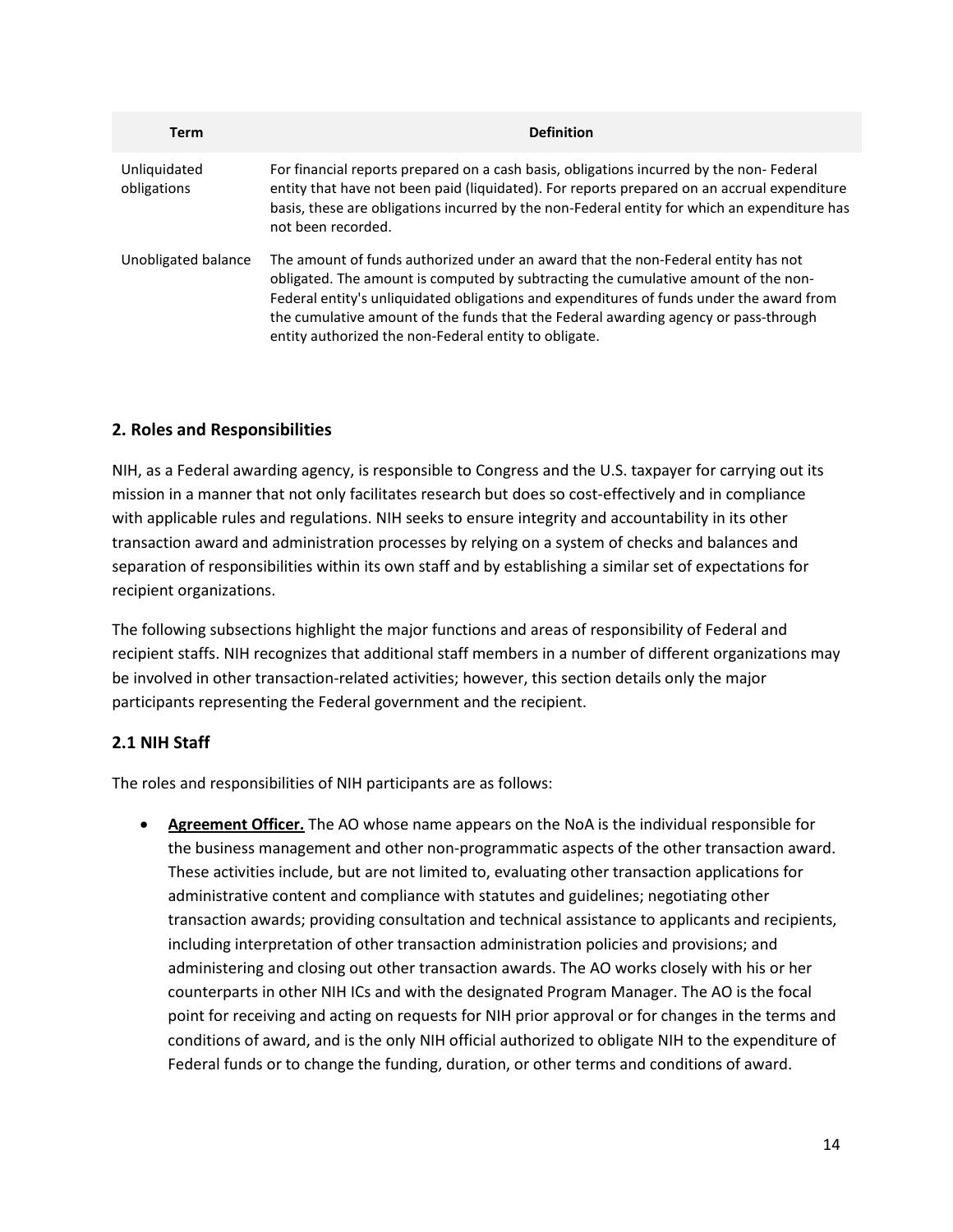• **Program Manager.** The PM is responsible for the programmatic, scientific, and/or technical aspects of assigned applications and OTA awards. The PM's responsibilities include, but are not limited to, development of research programs to meet the IC's mission; oversight of the objective review; and post-award administration, including review of progress reports, participation in site visits, and other activities complementary to those of the AO. The PM and the AO work as a team on many of these activities. The PM reviews applications for completeness and conformity to requirements, ensures that adequate numbers of reviewers with appropriate expertise are available for application review, assigns applications to individual reviewers as discussion leaders and for preparation of written critiques, and serves as the overall point of contact with applicants during the initial phase of the peer review process.

#### **2.2 Recipient Staff**

Overall responsibility for successfully implementing an NIH other transaction award is a shared responsibility of the PD/PI(s), the Authorized Organizational Representative (AOR), and the Research Administrator. As key members of the other transaction team, they respectively lead the scientific and administrative aspects of the other transaction award. While communications can be conducted with Research Administrators and other institutional staff, NIH staff members conduct official business only with the designated PD/PI(s) and AORs. The roles and responsibilities of recipient participants are as follows:

• **Authorized Organization Representative.** The AOR is the designated representative of the recipient organization in matters related to the award and administration of its NIH other transactions, including those that require NIH approval. The AOR should ascertain and assure that the materials the applicant organization are submitting on behalf of the PD/PI are the original work of the PD/PI and have not been used by other individuals in the preparation and submission of a similar other transaction application. In signing an other transaction application, this individual certifies that the applicant organization will comply with all applicable assurances and certifications referenced in the application. This individual's signature on the other transaction application further certifies that the applicant organization will be accountable both for the appropriate use of funds awarded and for the performance of the other transactionsupported project or activities resulting from the application. This individual also is responsible to NIH for ensuring that the organization complies with applicable Federal laws and regulations, including required certifications and assurances, its application, and the terms and conditions of individual awards. For applications sub-mitted electronically through Grants.gov, the signature of the AOR is documented as part of the electronic submission process and is authenticated through the Grants.gov registration process. In the eRA Commons, this individual holds the Signing Official role. Although NIH requires that the recipient organization designate such an official, NIH does not specify the organizational location or full set of responsibilities for this official.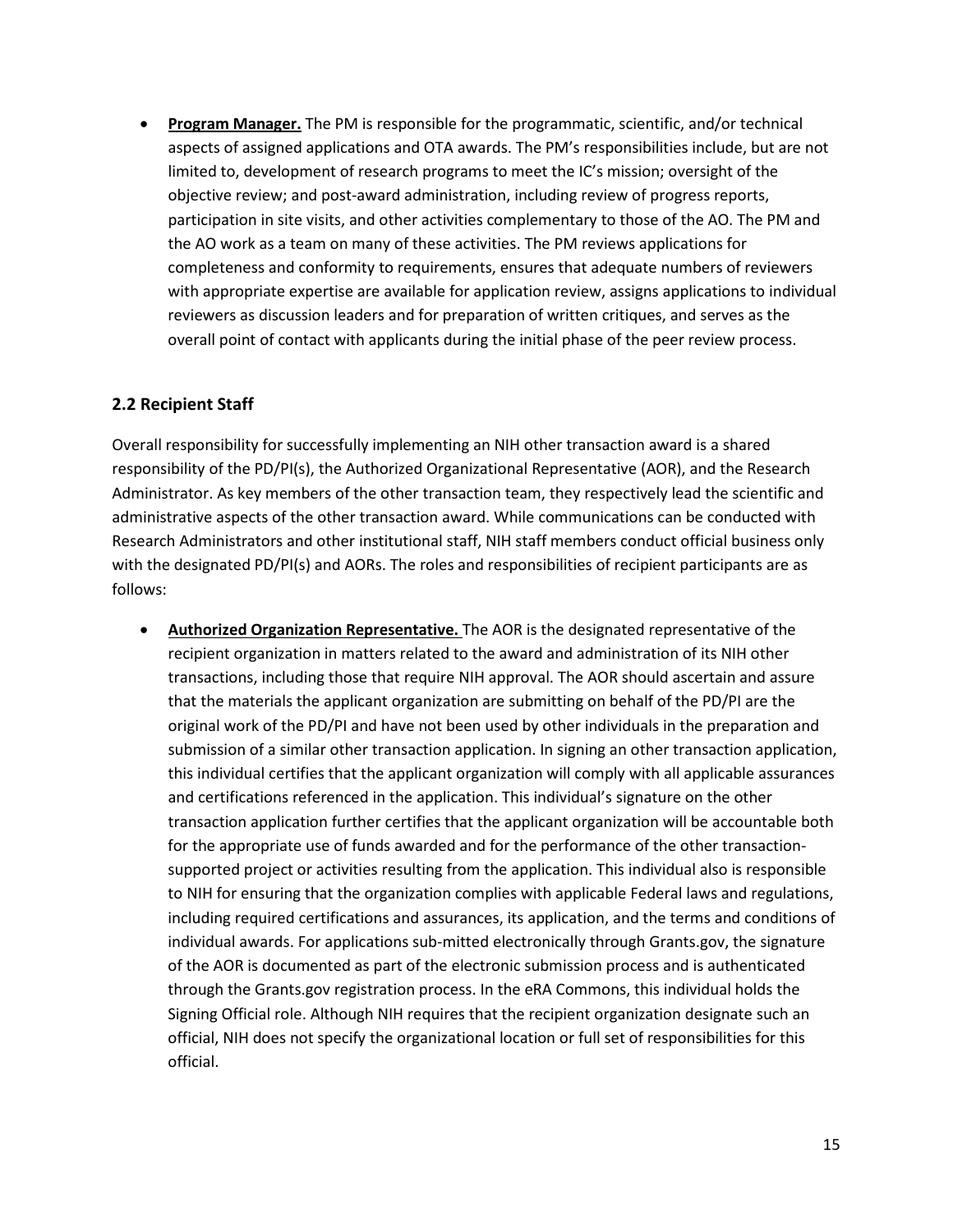• **Program Director/Principal Investigator.** A PD/PI is an individual designated by the applicant organization to have the appropriate level of authority and responsibility to direct the project or program supported by the award. When a PD/PI is designated, that individual is not required to be an employee of the applicant organization. However, because the other transaction, if awarded, is usually made to the organization, the applicant organization must have a formal written agreement with the PD/PI that specifies an official relationship between the parties even if the relationship does not involve a salary or other form of remuneration. If the PD/PI is not an employee of the applicant organization, NIH will assess whether the arrangement will result in the organization or individual being able to fulfill its responsibilities under the other transaction, if awarded.

PD/PIs are members of the recipient team responsible for ensuring compliance with the financial and administrative aspects of the award. They work closely with designated officials within the recipient organization to create and maintain necessary documentation, including both technical and administrative reports; prepare justifications; appropriately acknowledge Federal support of research findings in publications, announcements, news programs, and other media; and ensure compliance with other Federal and organizational requirements. NIH encourages PD/PIs to maintain contact with the NIH PM with respect to the scientific aspects of the project and the AO concerning the business and administrative aspects of the award.

• **Research Administrator.** The Research Administrator acts as a local agent of the AOR and/or PD/PIs providing day-to-day other transaction-related support. Depending on the structure of the organization, this individual can be located centrally or within an organizational component such as a Department.

### **3. ERA Commons**

eRA Commons is an online interface where other transaction applicants, recipients and Federal staff at NIH are able to conduct their research administration business electronically as well as access and share administrative information relating to research other transaction awards. While applicants use Grants.gov to find and apply for other transaction awards; the eRA Commons retrieves the application or proposal information from Grants.gov, compiles it into a consistent application format and then makes it available to applicants and NIH staff for electronic research administration purposes.

Access to the eRA Commons is vital for all steps in the SPARC program's other transaction administration process. Following application submission, the eRA Commons becomes the primary site for accessing other transaction information such as IC assignments, review outcomes, Summary Statements, and NoAs. The eRA Commons also provides electronic business processes such as Internet Assisted Review (IAR), submission of Financial Reports (FFRs), and submission of Closeout documents. Appropriate user roles are assigned to registered individuals depending on the responsibilities assigned to them by the recipient organization.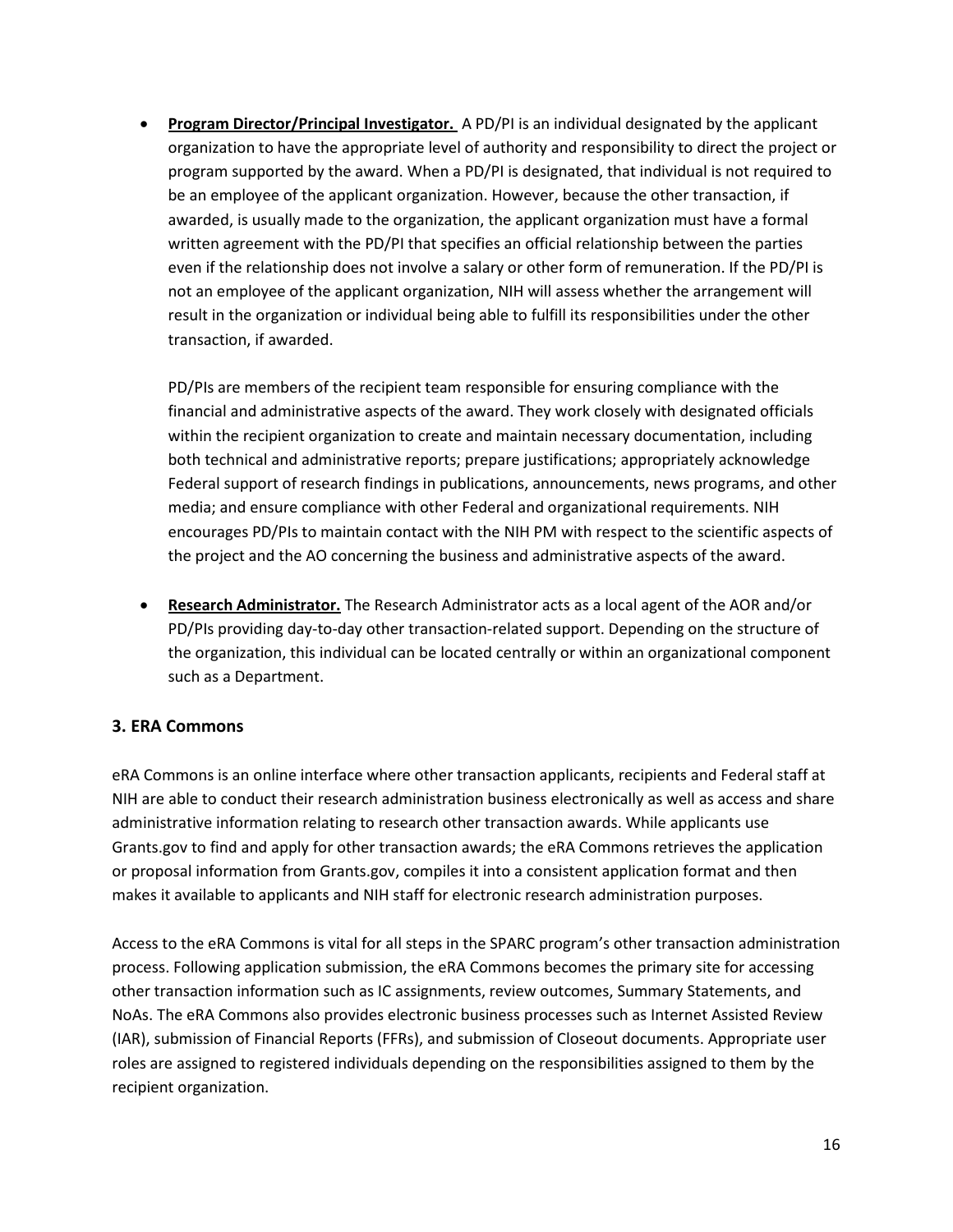### **3.1 eRA Commons Registration**

In order to participate in the SPARC program, an organization and PD/PI(s) must complete a **one-time**  registration in the Commons. Institutional/organizational officials are responsible for registering PD/PI(s) in the eRA Commons. PD/PI(s) should work with their AOR (also known as the Signing Official in the eRA Commons) to determine their institutional/organizational process for registration.

IMPORTANT: Organizations registering in the eRA Commons for the first time should allow 2-4 weeks to complete the registration process.

#### **3.2 eRA Commons Registration for the Organization**

Organizations may verify their current registration status by accessing the "List of Recipient Organizations Registered in eRA Commons" at [http://era.nih.gov/commons/quick\\_quer](http://era.nih.gov/commons/quick_quer-ies/index.cfm#commons)[ies/index.cfm#commons.](http://era.nih.gov/commons/quick_quer-ies/index.cfm#commons)This listing can be accessed without logging into the Commons.

To register an Organization in the eRA Commons an AOR should follow the procedures found on the eRA Commons homepage at<https://commons.era.nih.gov/commons/> under the link "Recipient Organization Registration."

During this registration process, NIH may make a preliminary assessment of applicant organization eligibility. Applicants should be prepared to establish their eligibility to receive and administer all awards (that are applied for), and NIH may deny registration if an organization is determined ineligible. Note, acceptance of an organization's registration in the Commons does not mean an organization is an acceptable recipient for a particular program. That assessment will be made by the NIH awarding component prior as part of the pre-award process.

#### **3.3 eRA Commons Registration for the PD/PI**

The individual designated as the PD/PI on the application must also be registered in the Commons. The PD/PI must hold a PD/PI eRA Commons role **and** be affiliated with the applicant organization. **The initial registration must be done by an AOR who has the SO role in the Commons or other authorized accounts administrators at the organization**. However, after the initial registration process is complete, it becomes the responsibility of the individual to maintain the information in his/her personal profile.

Designating the PD/PI role in the eRA Commons provides the individual with the administrative authority needed to see pertinent information regarding an application (e.g., electronic submission status, review assignment, etc.). The PD/PI role within the eRA Commons is necessary to complete the other transaction application process, and if an award is made, to complete required post-award actions such as submission of a progress report. The PD/PI may delegate certain authorities to other individuals.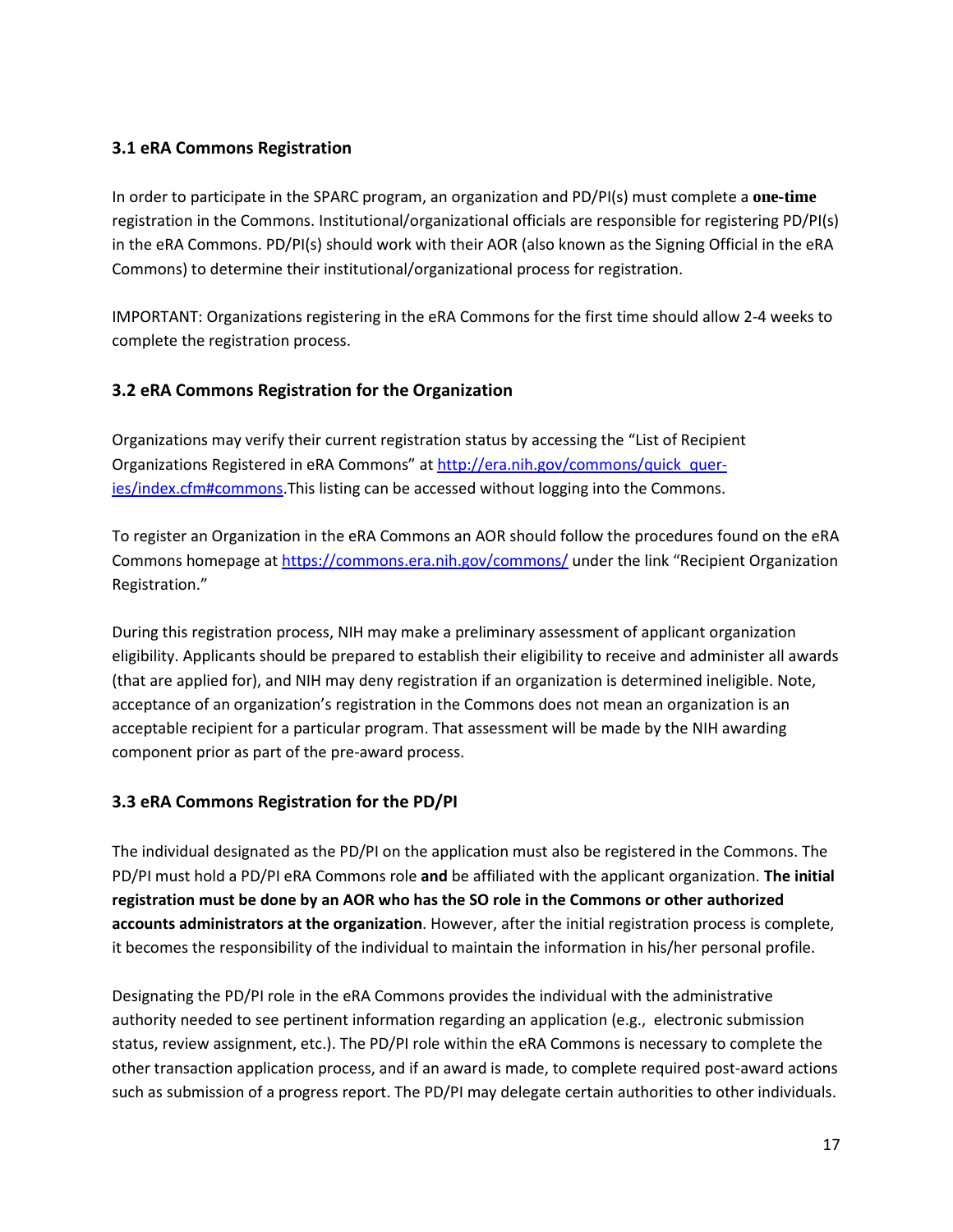Users should only have one PD/PI eRA Commons account. If the PD/PI has already been registered in eRA Commons by an organization other than the organization submitting an application, a separate eRA Commons registration with the submitting organization is not necessary. However, the submitting organization must take steps to affiliate the individual with that organization so that the individual can view and access data records for those applications.

Individual applicants not affiliated with an organization or who want to submit an application independently must complete all the required registrations as though they are an organization [\(http://grants.nih.gov/grants/ElectronicReceipt/UnaffiliatedUserRegistration.pdf\)](http://grants.nih.gov/grants/ElectronicReceipt/UnaffiliatedUserRegistration.pdf). In eRA Commons, they will be registered as "independent scholars" and also be the Signing Official, with the same authority in eRA Commons that the AOR has in Grants.gov.

#### **3.4 eRA Commons Registration for Other Individuals Participating in NIH Progress Reports**

Any individual with an Undergraduate, Graduate Student, and/or Postdoctoral role who participates in a NIH-funded project for at least one person month or more should also be registered in the eRA Commons and should verify that all Personal Information located within the Personal Pro-file tab in the eRA Commons System is accurate. This is required regardless of whether salary is actually charged to the project. For graduate students supported on a particular other transaction award, this could include project roles of graduate research assistant or graduate student. For postdoctoral individuals supported on a particular other transaction award, this could include project roles such as Postdoctoral Associate and other similar Postdoctoral positions.

When an individual is assigned the Undergraduate, Graduate Student, or Postdoctoral Role in the Commons, responses to certain data items in the Personal Profile tab will be required to meet NIH reporting requirements to Congress included in the NIH Reform Act, P.L. 109-482. The Commons user name ID for those with an Undergraduate, Graduate Student, or Postdoctoral Role is not required at the time of application submission, but will be required as part of the Research Performance Progress Report (RPPR).

A Commons ID is strongly encouraged, but currently optional, for all other project personnel. A general Commons Role of Project Personnel is available for those not assigned other Commons Roles.

#### **4. Applications Information and Processes**

This section provides an overview of types of entities eligible to receive other transaction awards, funding opportunities, and the legal implications of applications.

### **4.1 Eligibility**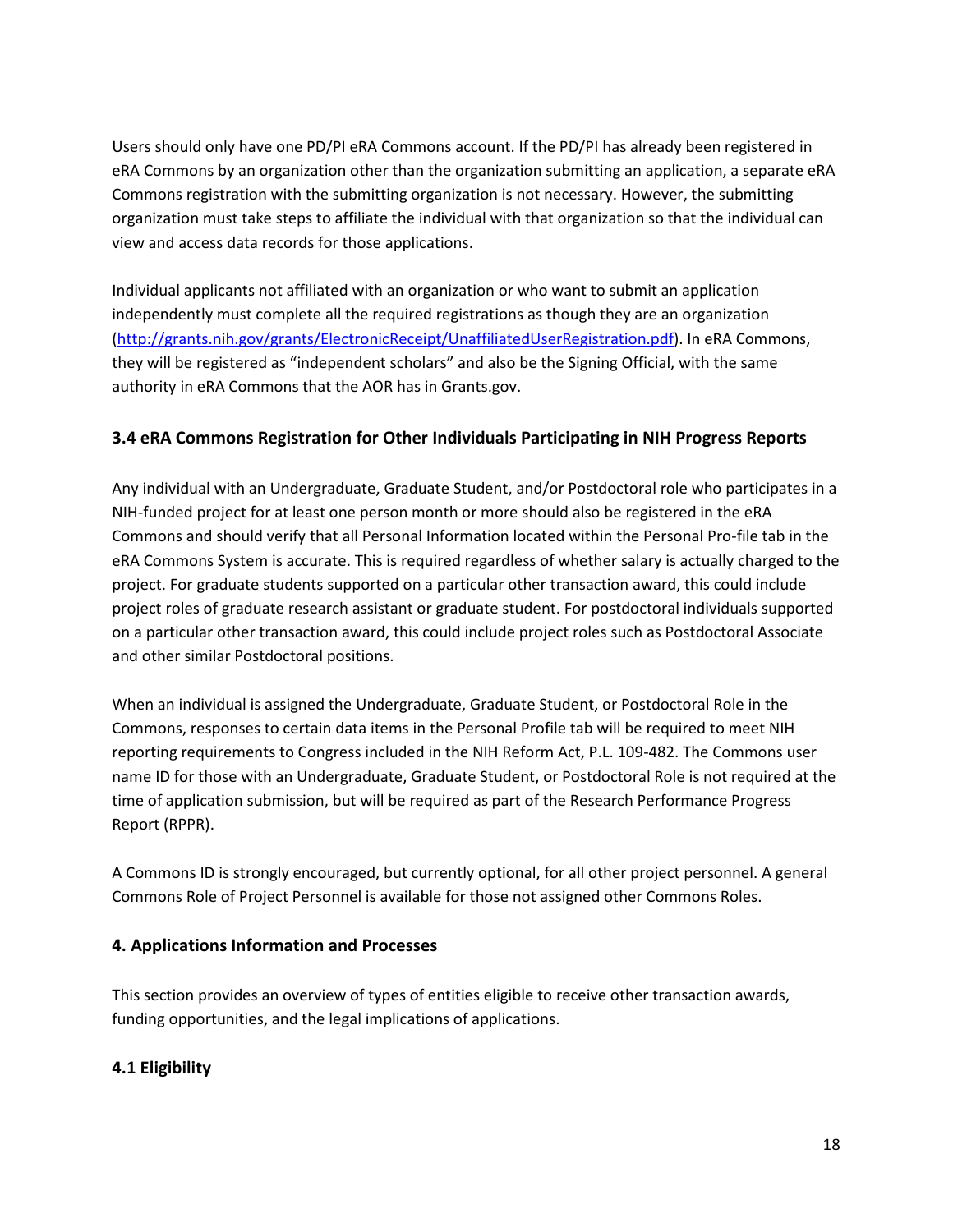In general, NIH other transactions may be awarded to organizations that are domestic, foreign, public, private, non-profit or for-profit. Eligible organizations include governments, including Federal institutions, institutions of higher education, other non-profit organizations, hospitals, and, in rare occasions, individuals. Any special criteria for applicant eligibility or requirements concerning the qualifications of the PD/PI or other staff or participants will be specified in the FOA, program guidelines, or other publicly available documents.

As indicated, individuals unaffiliated with an institution may receive other transaction awards. These awards will be made to promising applicants who have the ability to be productive, independent investigators in fields related to the SPARC mission. The eligibility of these individuals to complete the project will be evaluated during the objective review process and by the AO and PM.

### **4.2 Funding Opportunity Announcement (FOA)**

A FOA is a publicly available document in which a Federal agency makes known its intentions to make awards (e.g., other transactions), usually as a result of competition for funds. SPARC applications must be submitted in response to a FOA or direct request from SPARC staff. FOAs include information to allow prospective applicants to determine whether to apply.

FOAs pertaining to other transactions for the SPARC program are published on the SPARC website [\(http://commonfund.nih.gov/sparc/grants\)](http://commonfund.nih.gov/sparc/grants), in the *NIH Guide for Grants and Contracts* [\(http://](http://-grants.nih.gov/grants/guide/index.html) [grants.nih.gov/grants/guide/index.html\)](http://-grants.nih.gov/grants/guide/index.html) and/or on Grants.gov under Find Grant Opportunities [\(http://www.grants.gov/applicants/find\\_grant\\_opportunities.jsp\)](http://www.grants.gov/applicants/find_grant_opportunities.jsp). Although these grants-related resources are being used for SPARC Other Transaction announcements, the awards are not grants or contracts.

## **4.3 Legal Implications of Applications**

An applicant must be an eligible entity and must submit a complete application in accordance with established receipt (deadline) dates in order to be considered for support. The signature of an AOR on the application certifies that the applicant will comply with all applicable assurances and certifications referenced in the application. The applicant is responsible for verifying conformity with the most current guidelines for all administrative, fiscal, and scientific information in the application. The AOR's signature further certifies that the applicant has the ability to provide appropriate administrative and scientific oversight of the project and agrees to be fully accountable for the appropriate use of any funds awarded and for the performance of the other transaction-supported project or activities resulting from the application.

### **4.4 Policies Affecting Applications**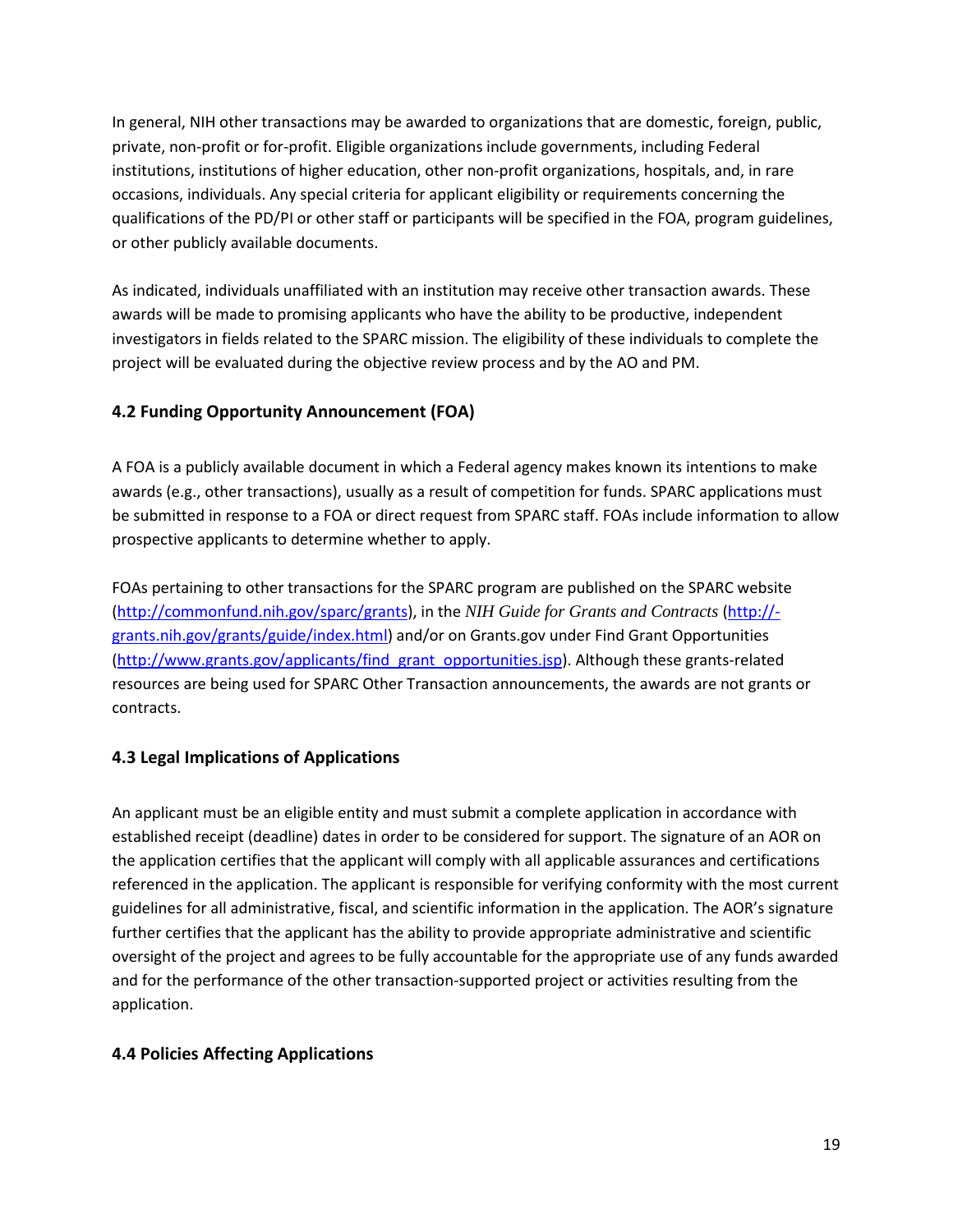Application information to be submitted typically includes a project description, budget and budget justification, biographical sketches of senior/key personnel, and other information specified in the application instructions, in the announcement, and/or in program guidelines, if any. Specific details on application content are addressed in application instructions and specific FOAs. Any significant change to the application post-submission must be reported immediately to the appropriate NIH official.

### **4.5 DUNS Number and SAM Registration Requirements**

All applicants are encouraged to apply for a Dun and Bradstreet (D&B) Data Universal Numbering System (DUNS) number and to register in the System for Award Management (SAM) at the time of application to ensure timely award processing. All awardee organizations **must have** a Dun and Bradstreet (D&B) Data Universal Numbering System (DUNS) number as the Universal Identifier when applying for Federal other transaction awards. The DUNS number is a nine-digit number assigned by Dun and Bradstreet Information Services. An AOR should be consulted to determine the appropriate number. If the organization does not have a DUNS number, an AOR should complete the US D&B D-U-N-S Number Request Form or contact Dun and Bradstreet by telephone directly at 1-866-705-5711 (tollfree) to obtain one. A DUNS number will be provided immediately by telephone at no charge. Note this is an organizational number. Individual PD/PIs do not need to register for a DUNS number unless they are unaffiliated.

Additionally, all awardees must register in the System for Award Management (SAM) (formerly the Central Contractor Registry (CCR)) and maintain the registration with current information at all times during which it has an application under consideration for funding by NIH. SAM is the primary registrant database for the Federal government and is the repository into which an entity must provide information required for the conduct of business as a recipient.

If an award is issued, the recipient must notify potential subrecipients that they may not receive a subaward under the other transaction award unless they have provided their DUNS number to the recipient.

## **5. The Objective Review Process**

Division G, Title II, Section 213 of the Consolidated and Further Continuing Appropriations Act of 2015 (P.L. 113-235) allows the NIH Director to enter into transactions other than contracts, grants or cooperative agreements to carry out Common Fund research. This authority additionally allows the Director to use nonstandard peer review procedures to obtain assessments of scientific and technical merit:

SEC. 213. (a) AUTHORITY.—Notwithstanding any other provision of law, the Director of NIH (''Director'') may use funds available under Section 402(b)(7) or 402(b)(12) of the Public Health Service (PHS) Act to enter into transactions (other than contracts, cooperative agreements, or grants) to carry out research identified pursuant to such Section 402(b)(7) (pertaining to the Common Fund) or research and activities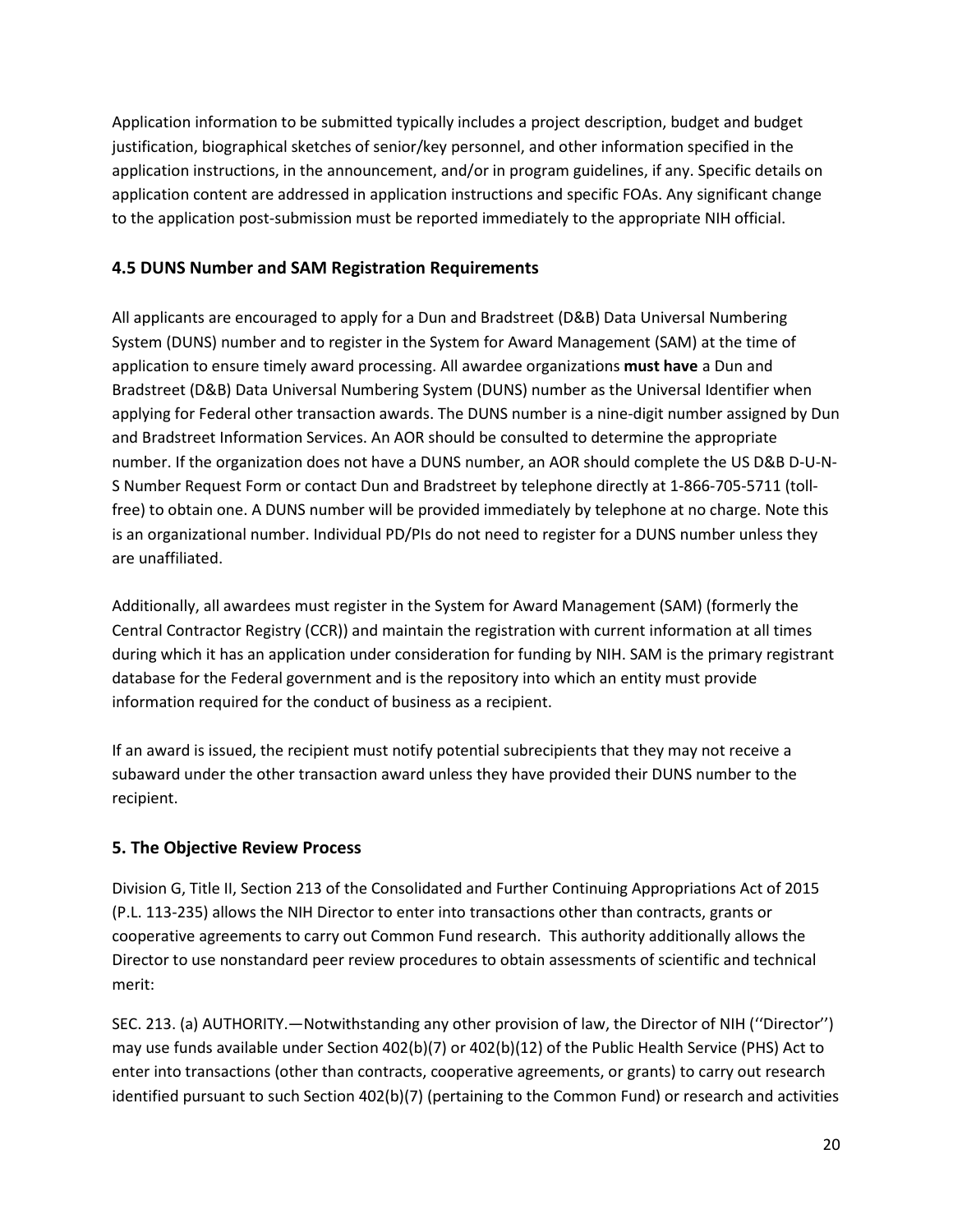described in such Section 402(b)(12). (b) PEER REVIEW.—In entering into transactions under subsection (a), the Director may utilize such peer review procedures (including consultation with appropriate scientific experts) as the Director determines to be appropriate to obtain assessments of scientific and technical merit. Such procedures shall apply to such transactions in lieu of the peer review and advisory council review procedures that would otherwise be required under Sections 301(a)(3), 405(b)(1)(B), 405(b)(2), 406(a)(3)(A), 492, and 494 of the PHS Act.

Objective review is an assessment of scientific or technical merit of applications by individuals with knowledge and expertise equivalent (peer) to that of the individuals whose applications of support they are reviewing, i.e., reviewers who are the professional equals of the principal investigator (PI) or program/project director (PD) for the proposed project and who often are engaged or were previously engaged in comparable activities.

Objective review is essential to ensuring selection of applications that best meet the needs of the program consistent with established criteria and providing assurance to the public that the evaluation and selection process was impartial and fair. To achieve this result, NIH strives to conduct reviews under the highest ethical standards. The review process should be viewed by practitioners, participants, and the public as credible and fair. Any circumstance that might introduce any conflict of interest, or appearance thereof, prejudices, biases, or predispositions into the process must be avoided.

The review process and criteria will be specified in each FOA. Only the review criteria described in the FOA will be considered in the review process. All applications submitted in response to the FOA will be evaluated by an appropriate review group.

Reviewers will individually provide an assessment of the likelihood for the project to exert a sustained, powerful influence on the research field(s) involved, in consideration of the review criteria.

### **PART II: TERMS AND CONDITIONS OF SPARC OTHER TRANSACTION AWARDS**

#### **1. Overview of Terms and Conditions**

Part II includes the terms and conditions of SPARC other transaction awards and is incorporated by reference in all SPARC other transaction awards. These terms and conditions are not intended to be allinclusive. All awards or a specified subset of awards also may be subject to additional requirements, such as those included in executive orders and appropriations acts.

SPARC other transaction awards are based on the application submitted to, and approved by, the NIH and are subject to the terms and conditions incorporated either directly or by reference in the following:

- The other transaction program legislation and program regulation cited in the NoA.
- Conditions on activities and expenditure of funds in other statutory requirements, such as those included in appropriations acts. This also includes any recent legislation.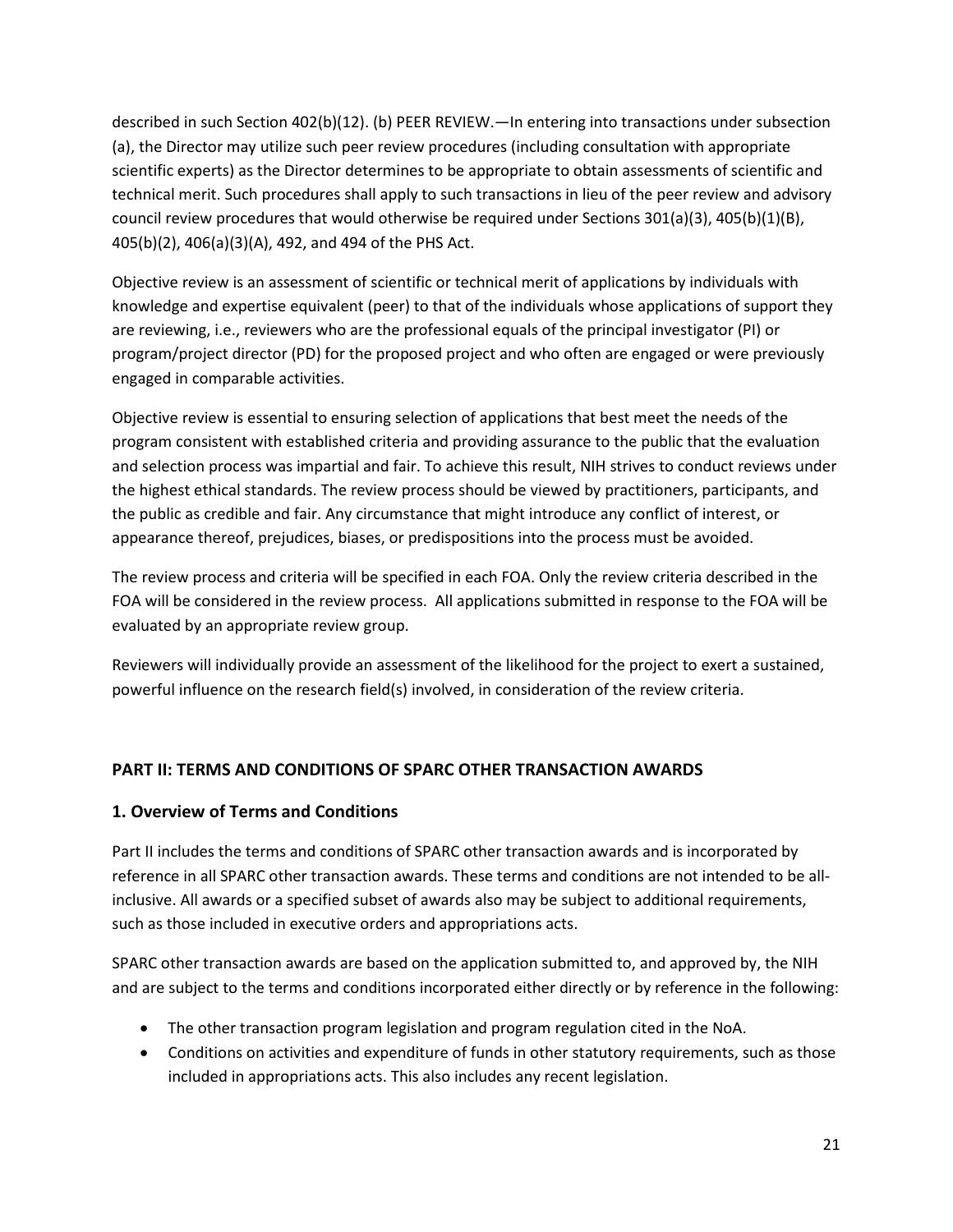- The NIH Other Transaction Award Policy Guide for the SPARC Program, including any revisions in effect as of the beginning date of the next budget period.
- The NoA including all terms and conditions cited on the document or attachments.

Notice of requirements not specified in the NIH Other Transaction Award Policy Guide for the SPARC Program generally will be provided in the NoA, but such notice is not required for the award to be subject to the requirements of pertinent statutes and regulations. An individual award also may contain award-specific terms and conditions. For example, the AO may include terms or conditions necessary to address concerns about an applicant's management systems.

Program and administrative policies and the terms and conditions of individual awards are intended to supplement, rather than substitute for, governing statutory and regulatory requirements. Thus, the requirements of the NIH Other Transaction Award Policy Guide for the SPARC program apply in addition to governing statutory and regulatory requirements not cited herein, and award-specific terms apply in addition to the requirements of the policy.

This NIH Other Transaction Award Policy Guide for the SPARC program is an aid to the interpretation of statutory requirements. These terms and conditions are intended to be compliant with governing statutes.

#### **1.2 SPARC Program Standard Terms of Award for Other Transactions**

In general, NIH recipients are allowed a certain degree of latitude to rebudget within and between budget categories to meet unanticipated needs and to make other types of post-award changes. Some changes may be made at the recipient's discretion as long as they are within the limits established by NIH. In other cases, NIH prior written approval may be required before a recipient makes certain budget modifications or undertakes particular activities. The recipient-initiated changes that may be made under the recipient's authority and the changes that require NIH approval are outlined below:

#### **Recipient Authorities as SPARC Program Standard Terms of Award**

#### **1.2.1 Cost-Related Prior Approvals**

Other transaction awards use the cost principles at 45 CFR Part 75, Subpart E as a guide for negotiating the award amount. However, NIH prior approval is not required to rebudget funds for any direct cost item that the applicable cost principles identify as requiring the Federal awarding agency's prior approval, unless the incurrence of costs is associated with or is considered to be a change in scope.

# **1.2.2 Transfer of the Performance of Substantive Programmatic Work to a Third Party by Means of a Consortium Agreement**

Prior approval by the NIH awarding IC is not required to transfer the performance of already approved programmatic work unless the activity constitutes a change in scope or results in the transfer of substantive programmatic work to a foreign component.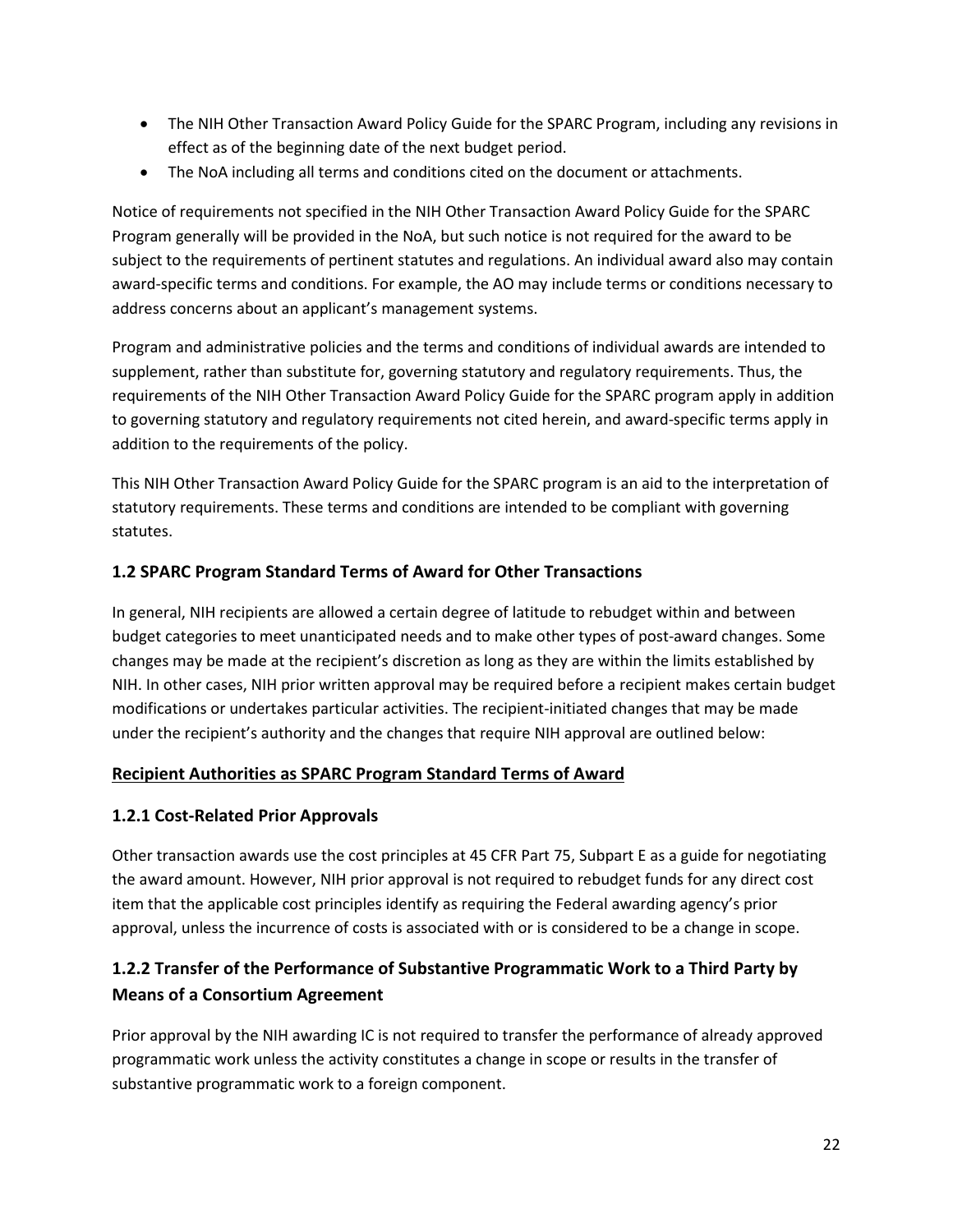#### **NIH prior approval is required for:**

## **1.2.3 Carryover of Unobligated Balances from One Budget Period to Any Subsequent Budget Period**

Recipients should be aware that there is a difference between unliquidated obligations and unobligated balances. Unliquidated obligations are commitments of the recipient and are considered to be obligations and, therefore, should not be reported as unobligated balances.

For other transaction awards, the NoA will include a term and condition to indicate the disposition of unobligated balances. The term and condition will state whether the recipient has automatic carryover authority or if prior approval is required to carryover unobligated balances from one budget period to any subsequent budget period. Recipients will be required to indicate, as part of the other transaction's progress report, whether any estimated unobligated balance (including prior-year carryover) is expected to be greater than 25 percent of the current year's total approved budget. The total approved budget amount includes current year and any carryover from prior years of the project period. If the unobligated balance is greater than 25 percent of the total approved budget, the recipient must provide an explanation and indicate plans for expenditure of those funds within the current budget year.

When a recipient reports a balance of unobligated funds in excess of 25 percent of the total amount awarded for the budget period, plus any approved carryover of funds from a prior year(s), the AO will review the circumstances resulting in the balance to ensure that these funds are necessary to complete the project, and may request additional information from the recipient, including a revised budget, as part of the review.

All Federal agencies are required by 31 U.S.C. §1552(a) to close fixed year appropriation accounts and cancel any remaining balances by September 30 of the fifth fiscal year after the year of availability. In order for the NIH to meet its obligation to close these accounts and cancel any remaining balances by September 30, recipients must report disbursements on the quarterly cash transaction report (using the FFR) no later than June 30 of the fifth fiscal year after the year of availability. At the end of five years, the funds are cancelled and returned to the Treasury. This provision may limit the availability of funds for carryover.

#### **1.2.4 No-cost Extensions**

For other transaction awards, any project period extension beyond the initial project period requires NIH prior approval. The request should include a description of the project activities that require support during the extension and a statement about the funds available to support the extension.

All Federal agencies are required by 31 U.S.C. §1552(a) to close fixed year appropriation accounts and cancel any remaining balances by September 30 of the fifth fiscal year after the year of availability. In order for the NIH to meet its obligation to close these accounts and cancel any remaining balances by September 30, recipients must report disbursements on the quarterly cash transaction report (using the FFR) no later than June 30 of the fifth fiscal year after the year of availability. At the end of five years,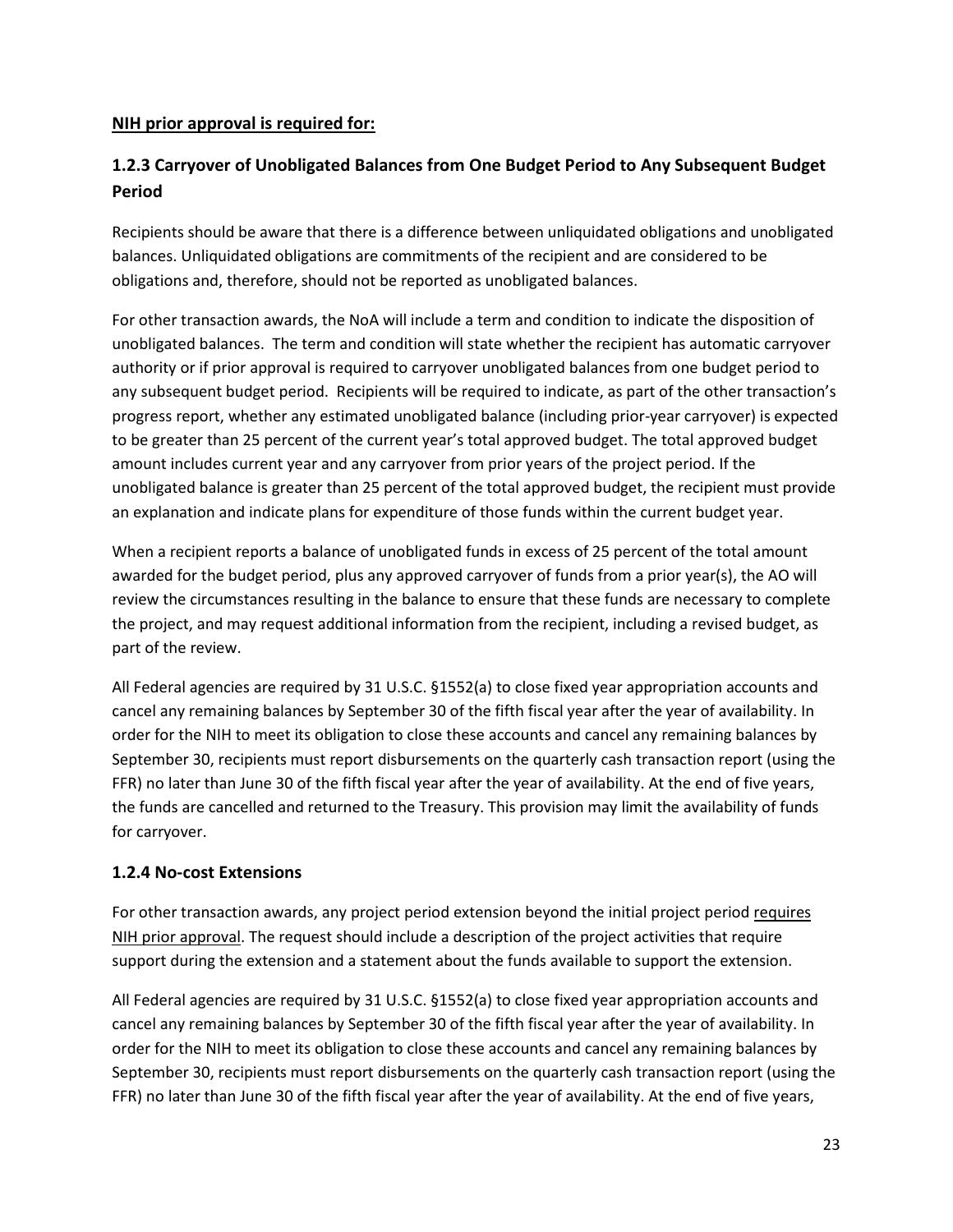the funds are cancelled and returned to the Treasury. This provision may limit NIH's ability to further extend the final budget period.

### **1.2.5 Change in Scope**

In general, the PD/PI may make changes in the methodology, approach, or other aspects of the project objectives. However, the recipient must obtain prior approval from the NIH awarding IC for a change in scope. The recipient must make the initial determination of the significance of a change and should consult with the AO as necessary.

Potential indicators of a change in scope include, but are not limited to, the following:

• Significant rebudgeting, whether or not the particular expenditure(s) require prior approval. Significant rebudgeting occurs when expenditures in a single direct cost budget category deviate (increase or decrease) from the categorical commitment level established for the budget period by 25 percent or more of the total costs awarded. For example, if the award budget for total costs is \$200,000, any rebudgeting that would result in an increase or decrease of more than \$50,000 in a budget category is considered significant rebudgeting. The base used for determining significant rebudgeting excludes the effects of prior-year carryover balances but includes competing and non-competing supplements.

### **1.2.6 Change of Recipient Organization**

NIH prior approval is required for the transfer of the legal and administrative responsibility for an other transaction-supported project or activity from one legal entity to another before the completion date of the approved project period (competitive segment).

### **1.2.7 Deviation from Award Terms and Conditions, including Restrictions in the NoA**

NIH prior approval is required for any deviation from terms or conditions stated or referenced in the NoA, including those in the NIH Other Transaction Award Policy Guide for the SPARC Program. This includes undertaking any activities disapproved or restricted as a condition of the award.

## **1.3 Requests for Prior Approval**

All requests for NIH prior approval must be made in writing (including submission by E-mail) to the AO no later than 30 days before the proposed change, and signed by the AOR. If the request is E-mailed, it must provide evidence of the AOR's approval; a cc to the AOR is not acceptable. A request by a subrecipient for prior approval will be addressed in writing to the recipient. The recipient will promptly review such request and shall approve or disapprove the request in writing. A recipient will not approve any budget or project revision which is inconsistent with the purpose or terms and conditions of the other transaction award to the recipient.

### **2. Public Policy Requirements and Objectives**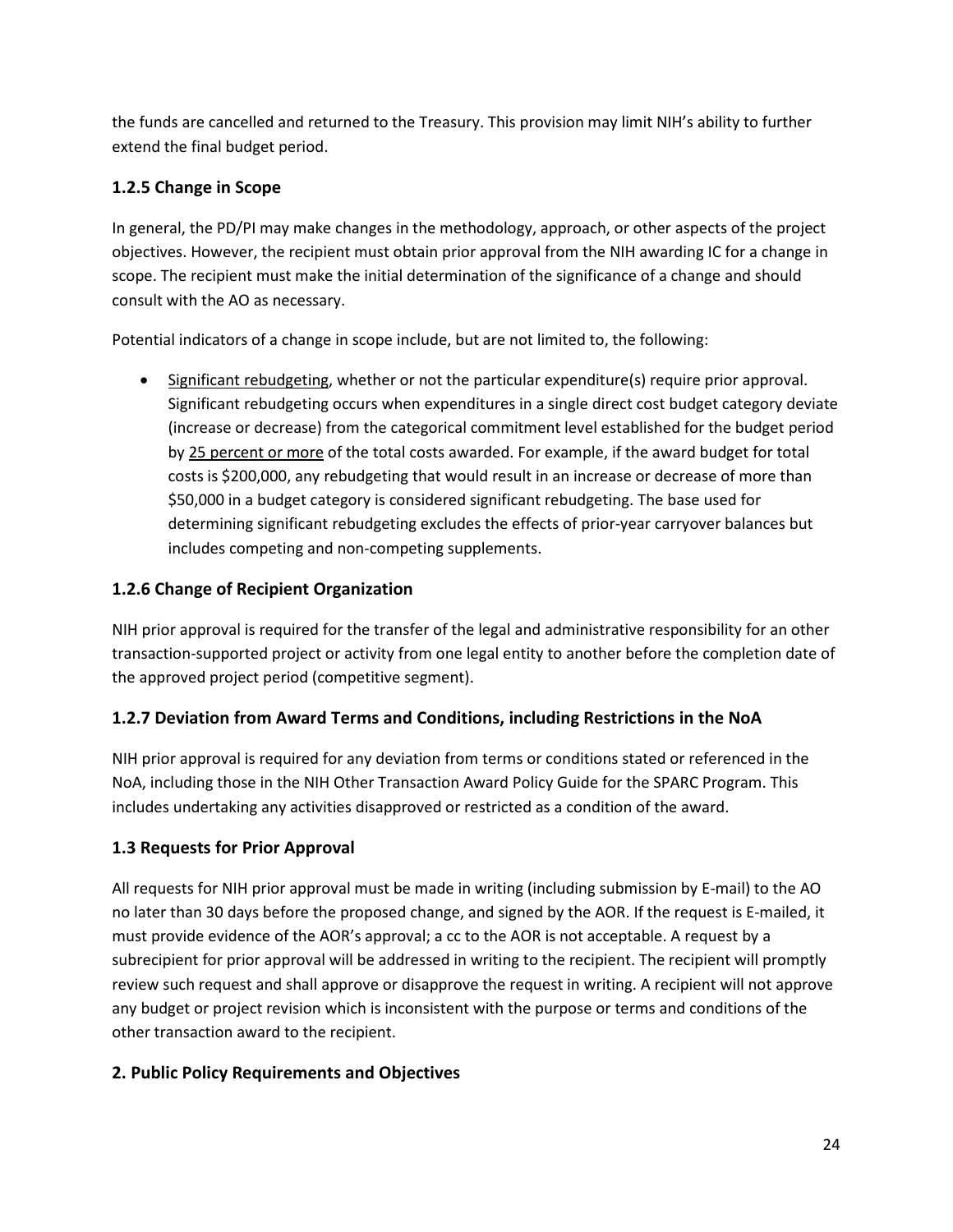NIH intends to uphold high ethical, health, and safety standards in both the conduct of the research it funds and the expenditure of public funds by its recipients. The public policy requirements specified in this section set many of those standards. The signature of the AOR on the application certifies that the organization complies, or intends to comply, with all applicable policies, certifications and assurances referenced (and, in some cases, included) in the application instructions. The policies, certifications and assurances listed in this section may or may not be applicable to the project, program, or type of applicant organization. This list is not intended to be comprehensive and other laws may be determined to apply generally to all NIH OT awards, or specifically to a particular award depending on the terms of the OTA.

### **2.1 Debarment and Suspension**

HHS regulations published in 2 CFR 376 implement the government-wide debarment and suspension system guidance (2 CFR 180) for HHS' non-procurement programs and activities. "Non-procurement transactions" include, among other things, grants, cooperative agreements, scholarships, fellowships, and loans. NIH implements the HHS Debarment and Suspension regulations as a term and condition of award. Accordingly, recipients of NIH other transaction awards are required to determine whether it or any of its principals (as defined in 2 CFR 180.995 and 2 CFR 376.995) is excluded or disqualified from participating in a covered transaction prior to entering into the covered transaction, i.e., prior to the drawdown of funds which signals acceptance of the other transaction award. Recipients may decide the method and frequency by which this determination is made and may check excluded parties in SAM, although checking SAM is not required.

#### **2.2 Fly America Act**

The Fly America Act (49 U.S.C. 40118) generally provides that foreign air travel funded by Federal government money may only be conducted on U.S. flag air carriers. A "U.S. flag air carrier" is an air carrier that holds a certificate under 49 U.S.C. 41102 but does not include a foreign air carrier operating under a permit. There are limited circumstances under which use of a foreign-flag air carrier is permissible. These circumstances are outlined below:

1. Airline "Open Skies" Agreement. A foreign flag air carrier may be used if the transportation is provided under an air transportation agreement between the United States and a foreign government, which the Department of Transportation has determined meets the requirements of the Fly America Act. For example, in 2008, the U.S. entered into an "Open Skies" Agreement with the European Union (EU). This Agreement gives European Community airlines (airlines of Member States) the right to transport passengers and cargo on flights funded by the U.S. government, when the transportation is between a point in the United States and any point in a Member State or between any two points outside the United States.

The U.S.-EU Open Skies Agreement was amended effective June 24, 2010. GSA issued Guidance October 6, 2010. Pursuant to the amendment, federal contractors and recipients (not U.S. Government employees) need not be concerned about city-pair contract fares. However,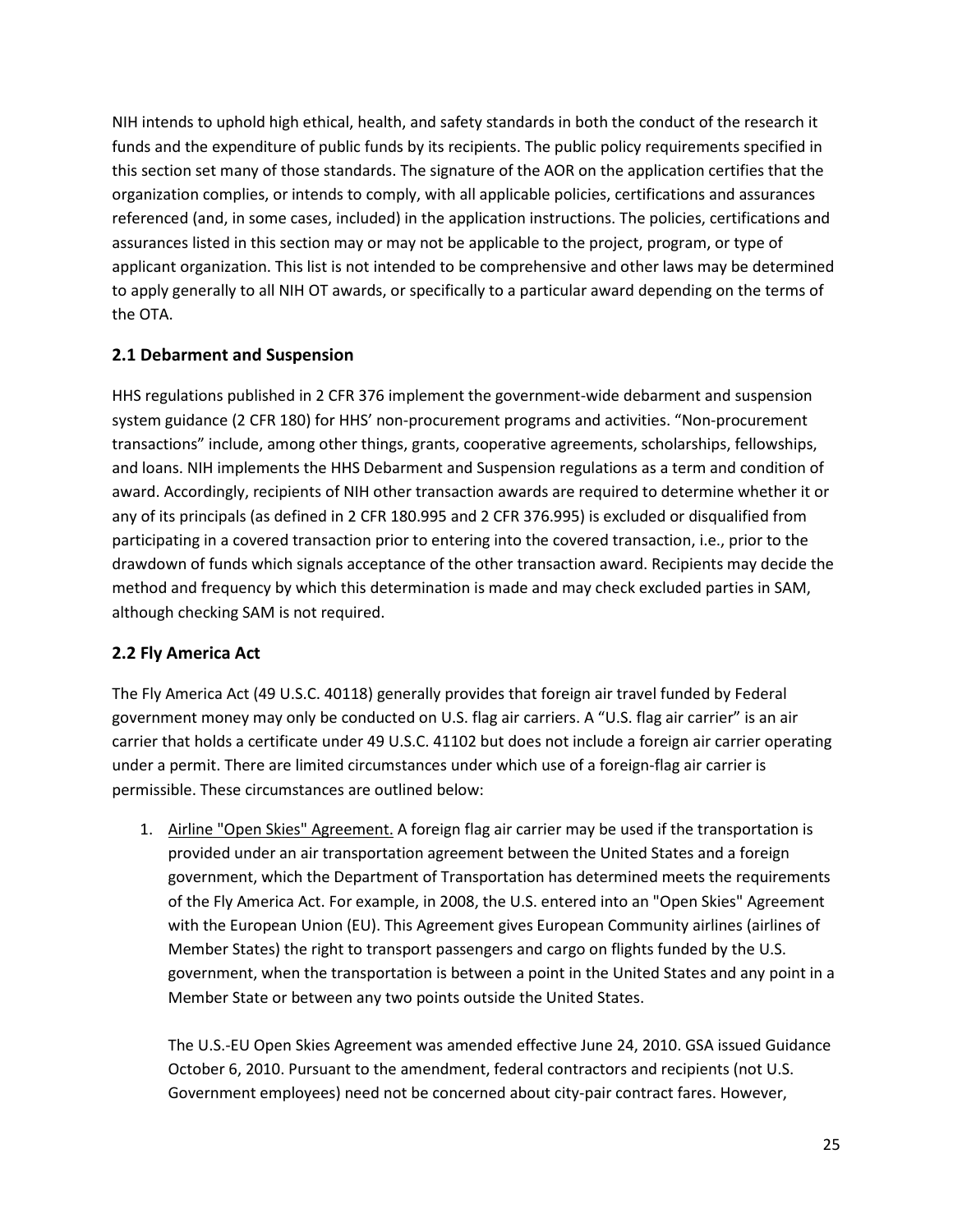contractors and recipients must check with the airline to ensure that the airline is covered by the U.S.-EU Open Skies agreement which may change periodically.

Additionally, pursuant to the amendment, EU airlines are no longer limited to flying passengers between points in the United States and points in the EU. Instead, EU airlines are authorized to transport passengers between points in the United States and points outside the EU if the EU airline is authorized to serve the route under the U.S.-EU Open Skies Agreement. This includes flights that originate, arrive, or stop in the European Union. For additional information, please see the text of the Amendment and GSA Bulletin FTR 11-02. For information on other "open skies" agreements in which the United States has entered, refer to GSA's Web site: [http://www.gsa.gov/portal/content/103191.](http://www.gsa.gov/portal/content/103191)

- 2. Involuntary Rerouting. Travel on a foreign-flag carrier is permitted if a U.S.-flag air carrier involuntarily reroutes the traveler via a foreign-flag air carrier, notwithstanding the availability of alternative U.S.-flag air carrier service.
- 3. Travel To and From the U.S. Use of a foreign-flag air carrier is permissible if the airport abroad is: (a) the traveler's origin or destination airport, and use of U.S.-flag air carrier service would extend the time in a travel status by at least 24 hours more than travel by a foreign-flag air carrier; or (b) an interchange point, and use of U.S.-flag air carrier service would increase the number of aircraft changes the traveler must make outside of the U.S. by two or more, would require the traveler to wait four hours or more to make connections at that point, or would extend the time in a travel status by at least six hours more than travel by a foreign-flag air carrier.
- 4. Travel Between Points Outside the U.S. Use of a foreign-flag air carrier is permissible if: (a) travel by a foreign-flag air carrier would eliminate two or more aircraft changes en route; (b) travel by a U.S.-flag air carrier would require a connecting time of four hours or more at an overseas interchange point; or (c) the travel is not part of the trip to or from the U.S., and use of a U.S. flag air carrier would extend the time in a travel status by at least six hours more than travel by a foreign-flag air carrier.
- 5. Short Distance Travel. For all short distance travel, regardless of origin and destination, use of a foreign-flag air carrier is permissible if the elapsed travel time on a scheduled flight from origin to destination airport by a foreign-flag air carrier is three hours or less and service by a U.S.-flag air carrier would double the travel time.

### **2.3 Metric System**

Consistent with EO 12770 (July 25, 1991), Metric Usage in Federal Government Programs, measurement values in applications and recipient-prepared reports, publications, and other transaction award-related documents should be in metric.

### **2.4 National Environmental Policy Act**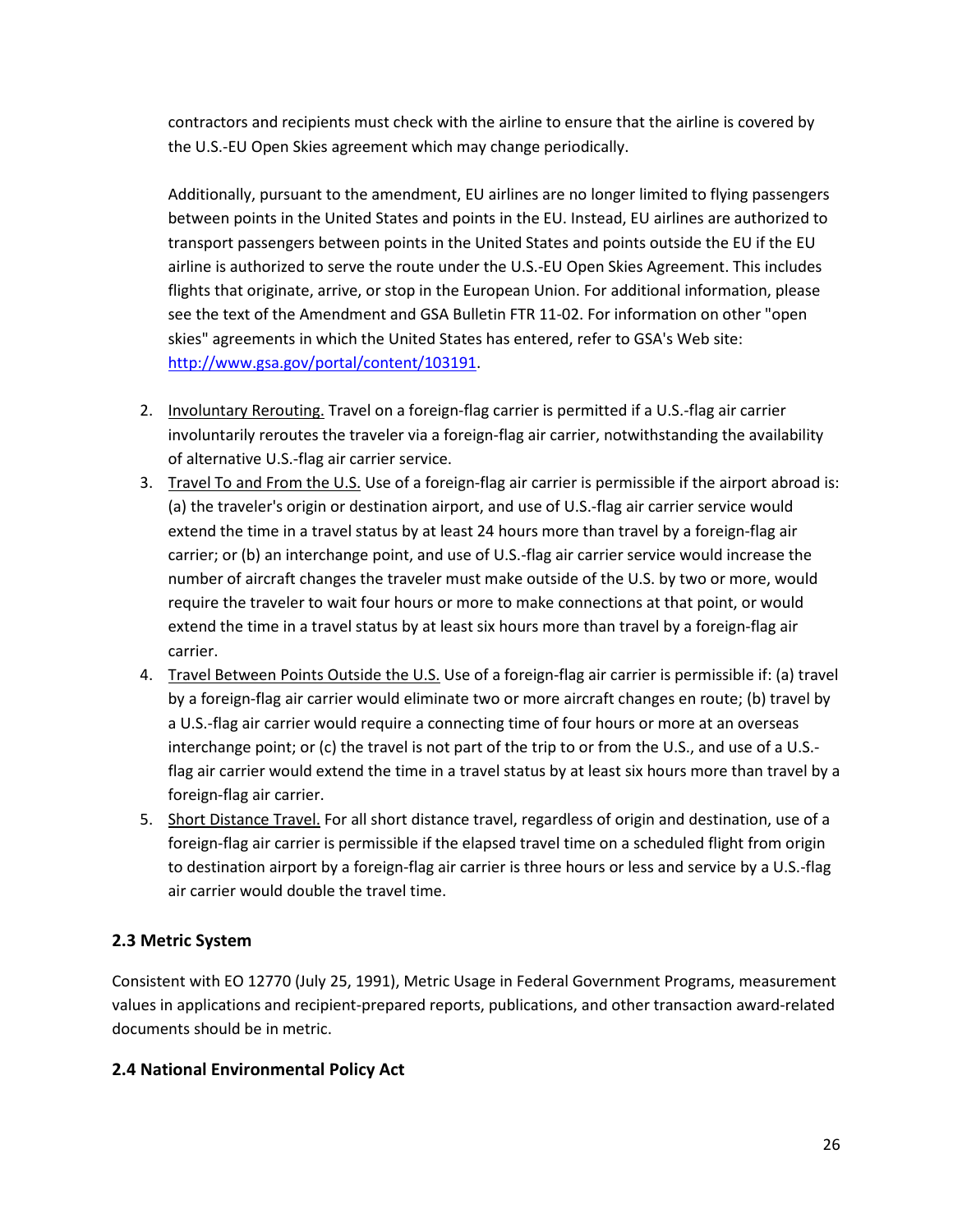All NIH other transaction awards, whether or not they include construction or major A&R activities, are subject to the requirements of the National Environmental Policy Act (NEPA) of 1969, as amended. This Act requires Federal agencies to consider the reasonably foreseeable environmental consequences of all other transaction-supported activities. As part of NIH's implementation of this Act, recipients are required to promptly notify NIH of any reasonably foreseeable impacts on the environment from other transaction-supported activities, or certify that no such impacts will arise upon receipt of an other transaction award. In addition, NIH has determined that most NIH other transaction awards are not expected to individually or cumulatively have a significant effect on the environment unless any part of the proposed research and/or project includes one or more of the following categorical exclusions listed below:

- 1. The potential environmental impacts of the proposed research may be of greater scope or size than other actions included within a category.
- 2. The proposed research threatens to violate a Federal, State, or local law established for the protection of the environment or for public health and safety.
- 3. Potential effects of the proposed research are unique or highly uncertain.
- 4. Use of especially hazardous substances or processes is proposed for which adequate and accepted controls and safeguards are unknown or not available.
- 5. The proposed research may overload existing waste treatment plants due to new loads (volume, chemicals, toxicity, additional hazardous wasted, etc.)
- 6. The proposed research may have a possible impact on endangered or threatened species.
- 7. The proposed research may introduce new sources of hazardous/toxic wastes or require storage of wastes pending new technology for safe disposal.
- 8. The proposed research may introduce new sources of radiation or radioactive materials.
- 9. Substantial and reasonable controversy exists about the environmental effects of the pro-posed research.

### **2.5 Pro-Children Act of 1994**

Public Law 103-227, Title X, Part C, Environmental Tobacco Smoke, also known as the Pro-Children Act of 1994, imposes restrictions on smoking in facilities where federally funded children's services are provided. NIH other transaction awards are subject to these requirements only if they meet the Act's specified coverage. The Act specifies that smoking is prohibited in any indoor facility (owned, leased, or contracted for) used for the routine or regular provision of kindergarten, elementary, or secondary education or library services to children under the age of 18. In addition, smoking is prohibited in any indoor facility or portion of a facility (owned, leased, or contracted for) used for the routine or regular provision of federally funded health care, day care, or early childhood development (Head Start) services to children under the age of 18. The statutory prohibition also applies if such facilities are constructed, operated, or maintained with Federal funds. The statute does not apply to children's services provided in private residences, facilities funded solely by Medicare or Medicaid funds, portions of facilities used for inpatient drug or alcohol treatment, or facilities where Women, Infants and Children (WIC) coupons are redeemed. Failure to comply with the provisions of the law may result in the imposition of a civil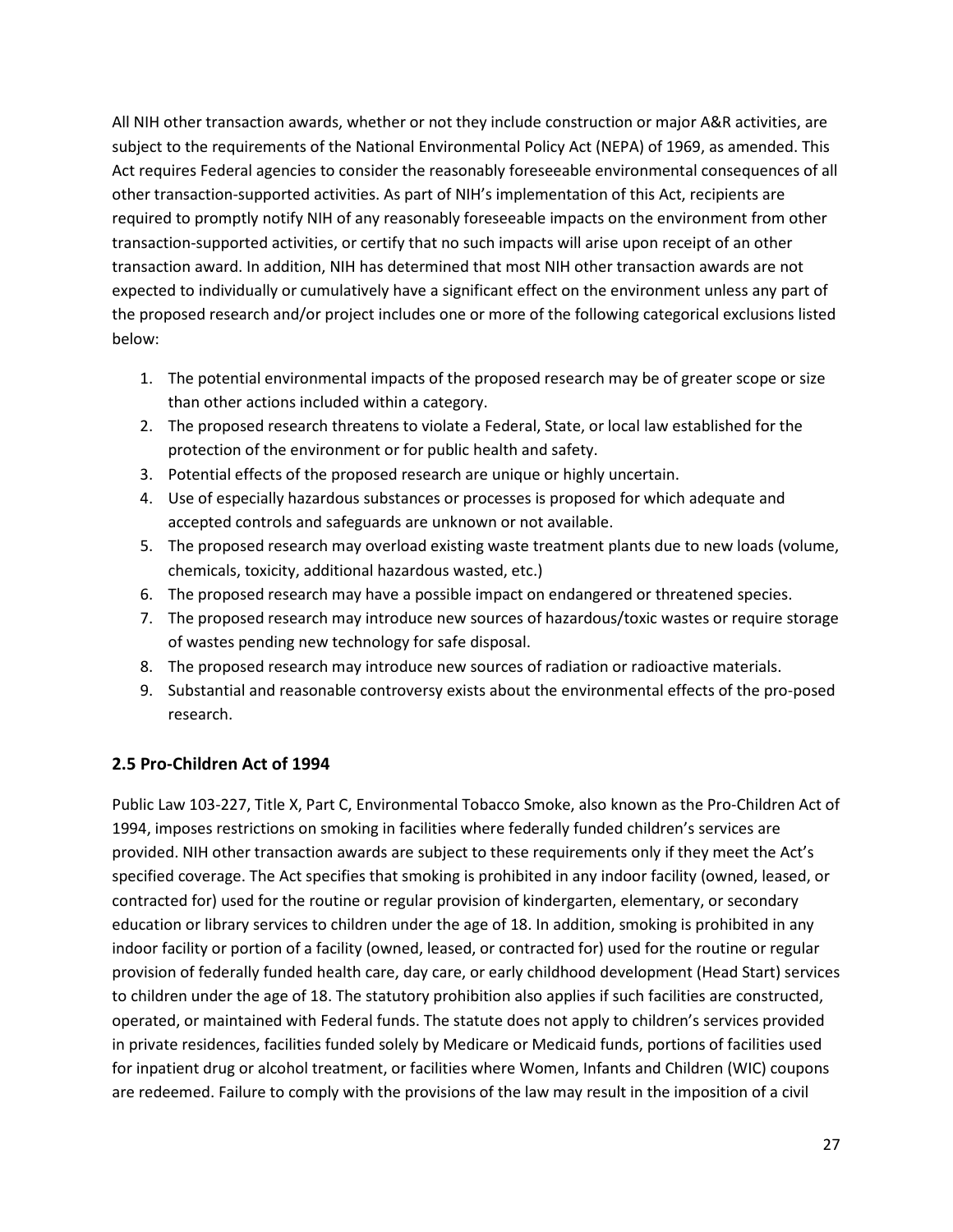monetary penalty of up to \$1,000 per violation and/or the imposition of an administrative compliance order on the responsible entity.

Because of the nature of NIH programs and funding, individual transactions, rather than entire programs, may be subject to these requirements. The signature of the AOR will indicate the intent to comply. Any questions concerning the applicability of these provisions to an NIH other transaction award should be directed to the AO.

## **2.6 Research Misconduct**

Title 42 CFR 93, PHS Policies on Research Misconduct, Subpart C, "Responsibilities of Institutions" specifies recipient responsibilities to have written policies and procedures for addressing allegations of research misconduct, to file an Assurance of Compliance with the HHS Office of Research Integrity, and take all reasonable and practical steps to foster research integrity. Research misconduct is defined as the fabrication, falsification, or plagiarism in proposing, performing, or reviewing research, or in reporting research results. The HHS Office of Research Integrity (ORI) has responsibility for addressing research integrity and misconduct, monitors institutional investigations of research misconduct and facilitates the responsible conduct of research through education, preventive, and regulatory activities [\(http://www.ori.dhhs.gov\)](http://www.ori.dhhs.gov/).

### **2.7 Research Involving Recombinant or Synthetic Nucleic Acid Molecules**

*The NIH Guidelines for Research Involving Recombinant or Synthetic Nucleic Acid Molecules (NIH Guidelines)* (November 2013 or latest revision) apply to all research projects (NIH-funded and non-NIHfunded) that involve recombinant or synthetic nucleic acid molecules and are conducted at or sponsored by an organization that receives NIH support for recombinant or synthetic nucleic acid molecule research. A copy of the *NIH Guidelines* is available at [http://osp.od.nih.gov/office-biotechnology](http://osp.od.nih.gov/office-biotechnology-activities/biosafety/nih-guidelines)[activities/biosafety/nih-guidelines.](http://osp.od.nih.gov/office-biotechnology-activities/biosafety/nih-guidelines)

According to the *NIH Guidelines*, recombinant and synthetic nucleic acid molecules are defined as (1) molecules that a) are constructed by joining nucleic acid molecules and b) can replicate in a living cell, i.e. recombinant nucleic acids, or (2) nucleic acid molecules that are chemically or by other means synthesized or amplified, including those that are chemically or otherwise modified but can base pair with naturally occurring nucleic acid molecules, i.e. synthetic nucleic acids, or (3)molecules that result from the replication of those described in (1) or (2). The *NIH Guidelines* apply to both basic and clinical research studies. Specific guidance for the conduct of human gene transfer studies appears in Appendix M of the *NIH Guidelines*.

Failure to comply with these requirements may result in suspension or termination of an award for recombinant or synthetic nucleic acid molecule research at the organization, or a requirement for NIH prior approval of any or all recombinant or synthetic nucleic acid molecule projects at the organization. Two specific requirements of the *NIH Guidelines* are discussed below, but the recipient should carefully review the *NIH Guidelines* in their entirety to ensure compliance with all of the requirements for projects involving recombinant or synthetic nucleic acid molecules.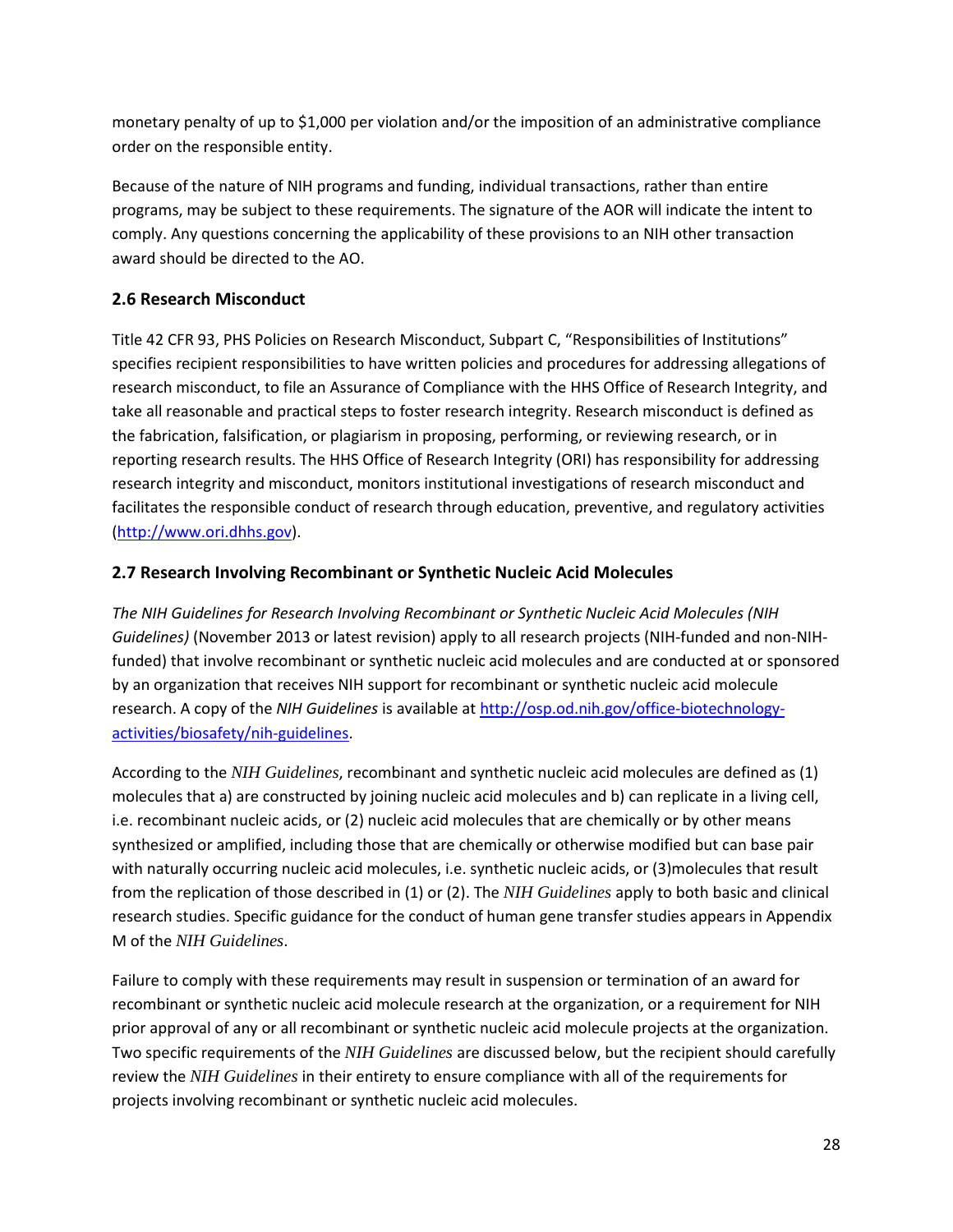Recombinant or synthetic nucleic acid research involving select agents also is subject to pertinent CDC and USDA regulations, 42 CFR 73, Select Agents and Toxins; and 7 CFR 331 and 9 CFR 121, Possession, Use, and Transfer of Biological Agents and Toxins.

### **2.8 Select Agents**

Domestic recipients who conduct research involving select agents or toxins (see Section 3 and 4 of 42 CFR 73 and 9 CFR 121 and Section 3 of 7 CFR 331) must maintain a registration with CDC (or USDA, depending on the agent) before using NIH funds. No funds can be used for research involving select agents or toxins if the registration certificate maintained by CDC or USDA is suspended or revoked.

## **2.9 USA Patriot Act**

The Uniting and Strengthening America by Providing Appropriate Tools Required to Intercept and Obstruct Terrorism Act (USA PATRIOT Act) (P.L. 107-56) amends 18 U.S.C. Chapter 10 and provides criminal penalties for possession of any biological agent, toxin, or delivery system of a type or in a quantity that is not reasonably justified by a prophylactic, protective, bona fide research, or other peaceful purpose. The Act also establishes restrictions on access to specified materials. "Restricted persons," as defined by the Act, may not possess, ship, transport, or receive any biological agent or toxin that is listed as a select agent.

## **2.10 Salary Cap/Salary Limitation**

None of the funds appropriated in the governing appropriation Act for the NIH (the Act), shall be used to pay the salary of an individual through a grant or other extramural mechanism at a rate in excess of that prescribed in the Act. Applications and proposals with categorical direct cost budgets reflecting direct salaries of individuals in excess of the rate prescribed in the Act will be adjusted in accordance with the legislative salary limitation.

## **2.11 Gun Control**

The Consolidated and Further Continuing Appropriations Act, 2015, provides that NIH funds may not be used, in whole or in part, to advocate or promote gun control.

## **2.12 Lobbying Prohibition**

(a) No part of any appropriation contained in the Consolidated and Further Continuing Appropriations Act, 2015, or transferred pursuant to Section 4002 of Public Law 111–148 shall be used, other than for normal and recognized executive-legislative relationships, for publicity or propaganda purposes, for the preparation, distribution, or use of any kit, pamphlet, booklet, publication, electronic communication, radio, television, or video presentation designed to support or defeat the enactment of legislation before the Congress or any State or local legislature or legislative body, except in presentation to the Congress or any State or local legislature itself, or designed to support or defeat any proposed or pending regulation, administrative action, or order issued by the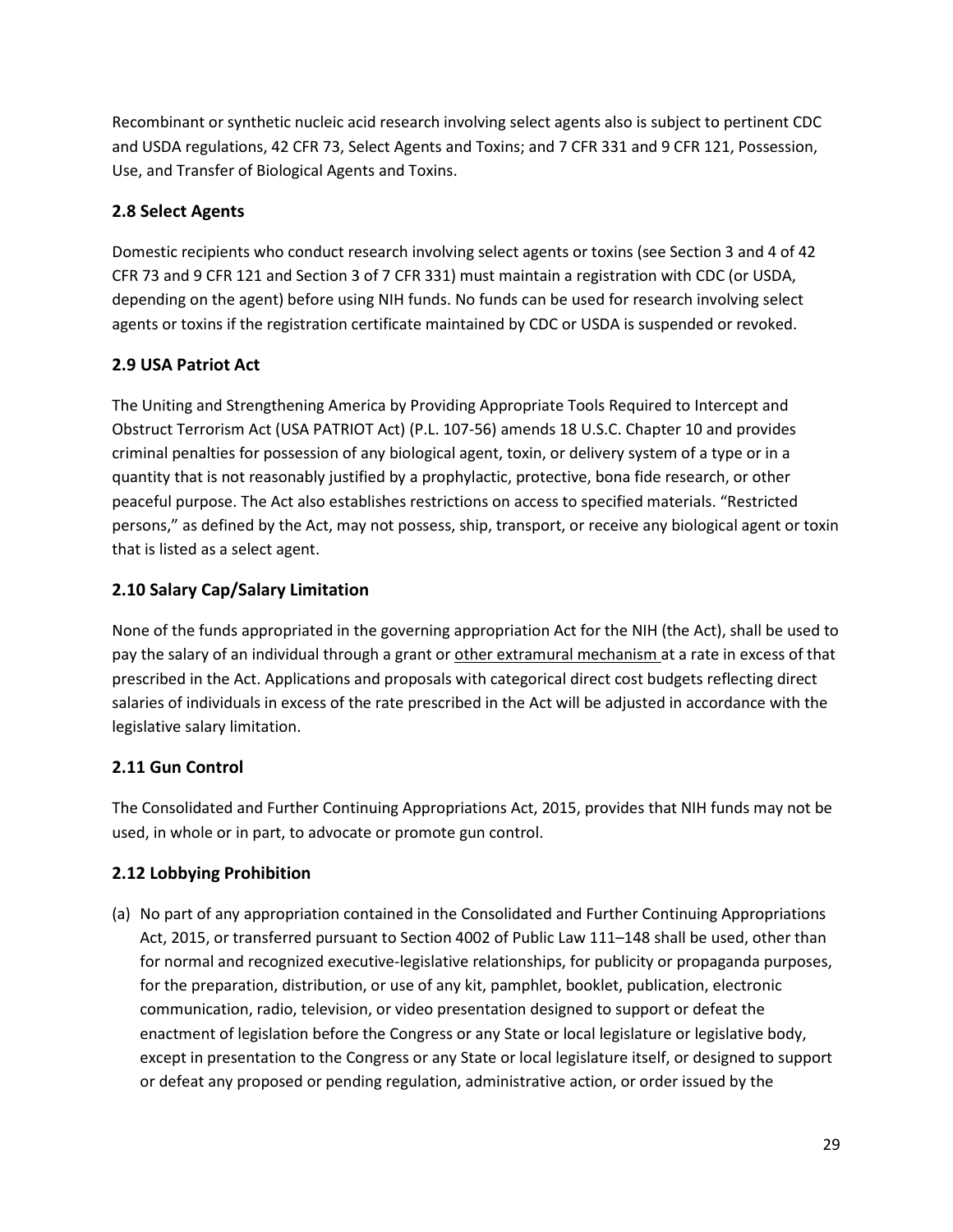executive branch of any State or local government, except in presentation to the executive branch of any State or local government itself.

- (b) No part of any appropriation contained in this Act or transferred pursuant to Section 4002 of Public Law 111–148 shall be used to pay the salary or expenses of any grant or contract recipient, or agent acting for such recipient, related to any activity designed to influence the enactment of legislation, appropriations, regulation, administrative action, or Executive order proposed or pending before the Congress or any State government, State legislature or local legislature or legislative body, other than for normal and recognized executive-legislative relationships or participation by an agency or officer of a State, local or tribal government in policymaking and administrative processes within the executive branch of that government.
- (c) The prohibitions in subsections (a) and (b) shall include any activity to advocate or promote any proposed, pending or future Federal, State or local tax increase, or any proposed, pending, or future requirement or restriction on any legal consumer product, including its sale or marketing, including but not limited to the advocacy or promotion of gun control.

## **2.13 Restriction on Abortion Funding**

NIH appropriated funds and funds in any trust fund to which funds are appropriated in the governing appropriation Act may not be spent for any abortion. None of the funds appropriated in the governing appropriation Act, and none of the funds in any trust fund to which funds are appropriated in this Act, shall be expended for health benefits coverage that includes coverage of abortion. The term ''health benefits coverage'' means the package of services covered by a managed care provider or organization pursuant to a contract or other arrangement.

### **2.14 Exceptions to Restrictions on Abortions**

(a) The limitations established in the preceding section shall not apply to an abortion— (1) if the pregnancy is the result of an act of rape or incest; or (2) in the case where a woman suffers from a physical disorder, physical injury, or physical illness, including a life endangering physical condition caused by or arising from the pregnancy itself, that would, as certified by a physician, place the woman in danger of death unless an abortion is performed.

(b) Nothing in the preceding section shall be construed as prohibiting the expenditure by a State, locality, entity, or private person of State, local, or private funds (other than a State's or locality's contribution of Medicaid matching funds).

(c) Nothing in the preceding section shall be construed as restricting the ability of any managed care provider from offering abortion coverage or the ability of a State or locality to contract separately with such a provider for such coverage with State funds (other than a State's or locality's contribution of Medicaid matching funds).

(d) (1) None of the funds appropriated to NIH may be made available to a Federal agency or program, or to a State or local government, if such agency, program, or government subjects any institutional or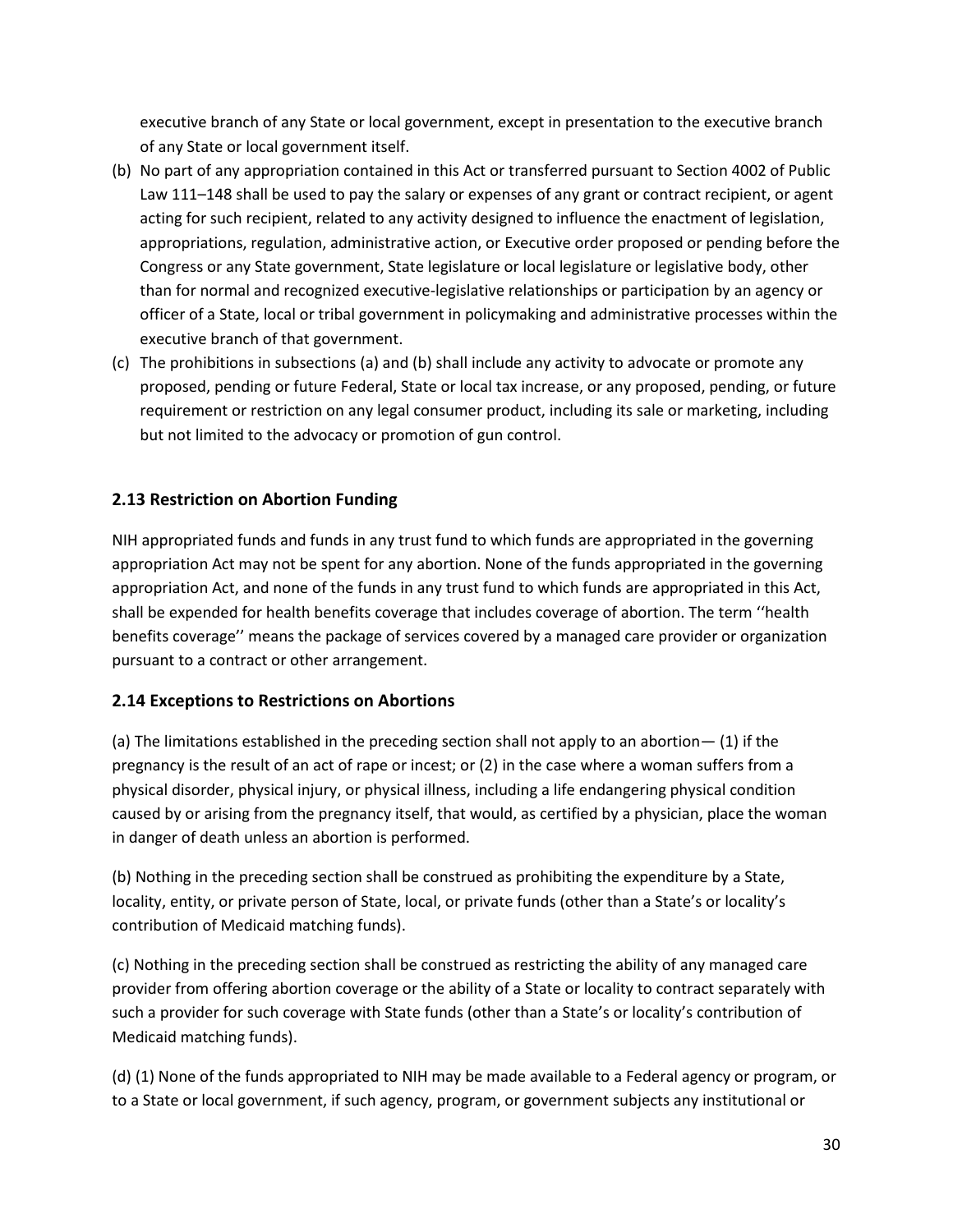individual health care entity to discrimination on the basis that the health care entity does not provide, pay for, provide coverage of, or refer for abortions. (2) In this subsection, the term ''health care entity'' includes an individual physician or other health care professional, a hospital, a provider-sponsored organization, a health maintenance organization, a health insurance plan, or any other kind of health care facility, organization, or plan.

### **2.15 ClinicalTrials.gov Requirement**

Applicants and recipients should familiarize themselves with the requirements of Title VIII, Sec. 801 of Public Law 110-85 (also known as the FDA Amendments Act of 2007 or FDAAA), with respect to registration and results reporting requirements that may apply to certain studies. In particular, recipients should be aware that if an applicable clinical trial is funded in whole or in part by an NIH other transaction award, any application or progress report shall include a certification that the Responsible Party has made all required submissions to ClinicalTrials.gov. The NIH strongly encourages registration of all clinical trials, whether required by FDAAA or not. For additional information, see [http://grants.nih.gov/clinicaltrials\\_fdaaa/index.htm](http://grants.nih.gov/clinicaltrials_fdaaa/index.htm) and https://clinicaltrials.gov/.

### **2.16 Human Stem Cell Research**

Under Executive Order 13505 NIH may support and conduct responsible, scientifically worthy human stem cell research, including human embryonic stem cell (hESC) research, to the extent permitted by law. [NIH Guidelines on Human Stem Cell Research,](http://stemcells.nih.gov/policy/pages/2009guidelines.aspx) effective July 7, 2009, implement the Executive Order. The Guidelines apply to the expenditure of NIH funds for research using hESCs and certain uses of induced pluripotent stem cells.

For the purpose of the NIH Guidelines, "human embryonic stem cells (hESCs)" are cells that are derived from the inner cell mass of blastocyst stage human embryos, are capable of dividing without differentiating for a prolonged period in culture, and are known to develop into cells and tissues of the three primary germ layers. Although hESCs are derived from embryos, such stem cells are not themselves human embryos. Induced pluripotent stem cells are human cells that are capable of dividing without differentiating for a prolonged period in culture, and are known to develop into cells and tissues of the three primary germ layers.

NIH recipients may use hESCs that have been approved by NIH in accord with the NIH Guidelines and are posted on the [NIH Human Embryonic Stem Cell Registry,](http://grants.nih.gov/stem_cells/registry/current.htm) or may establish eligibility of specific cell lines for NIH funding by submitting a [Request for Human Embryonic Stem Cell Line to be Approved for Use in](http://hescregapp.od.nih.gov/NIH_Form_2890_Login.htm)  [NIH Funded Research](http://hescregapp.od.nih.gov/NIH_Form_2890_Login.htm) (NIH Form 2890). Prior to the use of NIH funds, applicants and recipients must provide assurances, when endorsing applications and progress reports submitted to NIH for projects using hESCs, that the hESCs to be used are listed on the NIH Registry and will be used in accordance with any restrictions associated with the line as cited on the Registry. If a specific line from the NIH Registry cannot be identified at the time of submission, the applicant/recipient must provide a strong justification why one cannot be identified at that time and a certification that one from the NIH Registry will be used.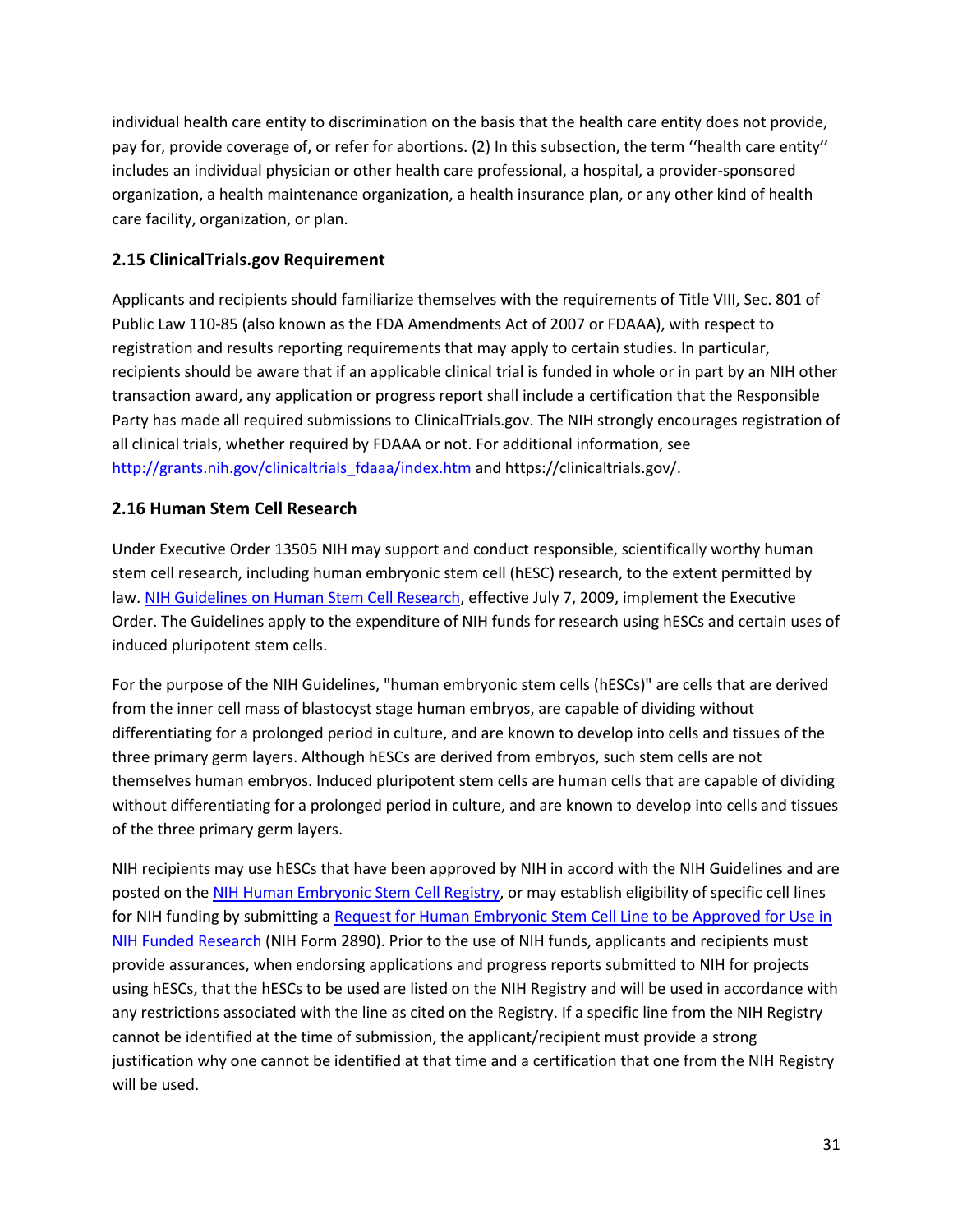#### **2.17 Human Embryo Research and Cloning Ban**

NIH funds may not be used to support human embryo research. NIH funds may not be used for (1) the creation of a human embryo or embryos for research purposes; or (2) for research in which a human embryo or embryos are destroyed, discarded, or knowingly subjected to risk of injury or death greater than that allowed for research on fetuses in utero under 45 CFR 46.204(b) and subsection 498(b) of the PHS Act (42 U.S.C. 289g(b)). The term "human embryo or embryos" includes any organism not protected as a human subject under 45 CFR 46, as of the date of enactment of the governing appropriations act, that is derived by fertilization, parthenogenesis, cloning, or any other means from one or more human gametes or human diploid cells.

In addition to the statutory restrictions on human fetal research under subsection 498(b) of the PHS Act, by Presidential memorandum of March 4, 1997, NIH is prohibited from using Federal funds for cloning of human beings.

#### **2.18 Human Fetal Tissue Research**

Human fetal tissue is defined as tissue or cells obtained from a dead human embryo or fetus after a spontaneous or induced abortion or stillbirth. This definition does not include established human fetal cell lines. Research involving the transplantation of human fetal tissue must be conducted in accordance with applicable Federal, State and local laws as well as the following NIH guidance.

Guidance for recipients conducting research on human fetal tissue and other information on the governing Federal statute is found in Sections 498A and 498B of the PHS Act, 42 U.S.C. 298g-2.

The scientific and ethical challenges associated with research utilizing human fetal tissue make it imperative that researchers and their organizations be fully aware of and in compliance with the Federal requirements, particularly Section 498B. When an application involving human fetal tissue research is submitted to NIH, the AOR's signature certifies that researchers using these tissues are in compliance with Section 498B of the PHS Act. The statute specifically prohibits any person from knowingly acquiring, receiving, or transferring any human fetal tissue for valuable consideration. The term "valuable consideration" is a concept similar to profit and does not include reasonable payment for costs associated with the collection, processing, preservation, storage, quality control, or transportation of these tissues. Violation of this statute carries criminal penalties that apply to both those that supply and those that acquire human fetal tissue.

#### **2.19 Human Subjects Protections**

The HHS regulations for the protection of human subjects, in 45 CFR 46, implement Section 491(a) of the PHS Act and provide a framework, based on established, internationally recognized ethical principles, to safeguard the rights and welfare of individuals who participate as subjects in research activities supported or conducted by the NIH or other HHS components.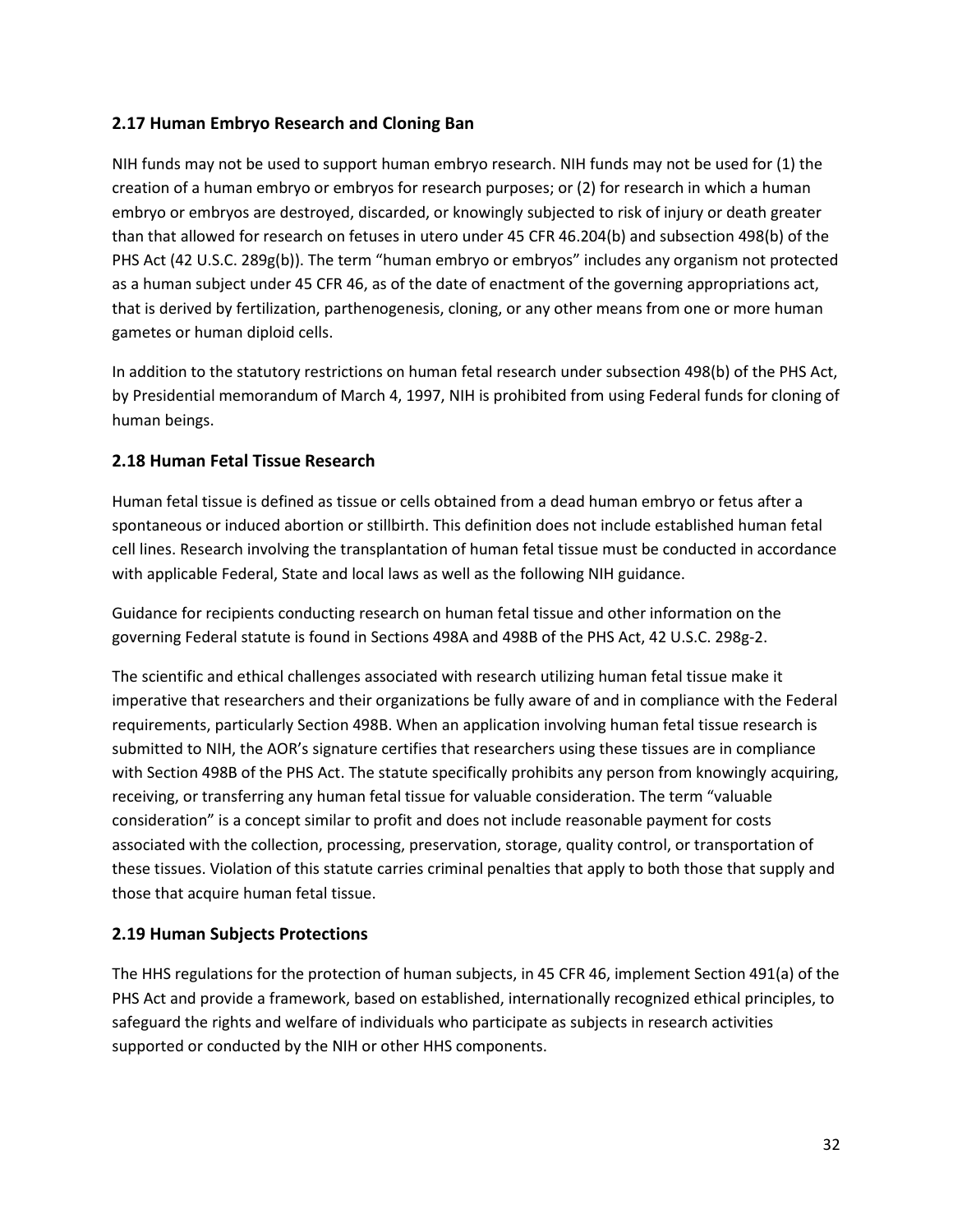The HHS regulations stipulate that the recipient organization(s), whether domestic or foreign, bears ultimate responsibility for safeguarding the rights and welfare of human subjects in HHS-supported activities (46.101(a) and 46.103(a)). Recipient organization(s) "engaged" in human subjects research must obtain a Federalwide Assurance (FWA) with the HHS Office for Human Research Protections (OHRP), and establish appropriate policies and procedures for the protection of human subjects.

## **2.20 Animal Welfare Requirements**

The *PHS Policy on Humane Care and Use of Laboratory Animals* (PHS Policy) requires that an approved Animal Welfare Assurance be on file with the Office of Laboratory Animal Welfare (OLAW) at the time of award for all recipient organizations receiving PHS support for research or related activities using live vertebrate animals. Recipient organizations must establish appropriate policies and procedures to ensure the humane care and use of animals, and bear ultimate responsibility for compliance with the PHS Policy in all PHS supported activities.

The PHS Policy incorporates the *U.S. Government Principles for the Utilization and Care of Vertebrate Animals used in Testing, Research, and Training*, and requires the recipient to maintain an animal care and use program based on the Guide for the Care and Use of Laboratory Animals. An Institutional Animal Care and Use Committee (IACUC) appointed by the Chief Executive Officer or designee, is federally mandated to oversee the institution's animal program, facilities, and procedures (Public Law 99-158, Sec. 495).

### **2.21 Promotion or Legalization of Controlled Substances**

Recipients are prohibited from knowingly using appropriated funds to support activities that promote the legalization of any drug or other substance included in Schedule I of the schedules of controlled substances established by Section 202 of the Controlled Substances Act, 21 U.S.C. 812 except for normal and recognized executive-congressional communications. This limitation does not apply if the recipient notifies the AO that there is significant medical evidence of a therapeutic advantage to the use of such drug or other substance or that federally sponsored clinical trials are being conducted to determine therapeutic advantage.

### **2.22 Dissemination of False or Deliberately Misleading Information**

None of the funds made available in the governing appropriations Act may be used to disseminate information that is deliberately false or misleading.

### **2.23 Restriction on Distribution of Sterile Needles**

NIH appropriated funds may not be used to carry out any program of distributing sterile needles or syringes for the hypodermic injection of any illegal drug.

## **2.24 Restriction of Pornography on Computer Networks**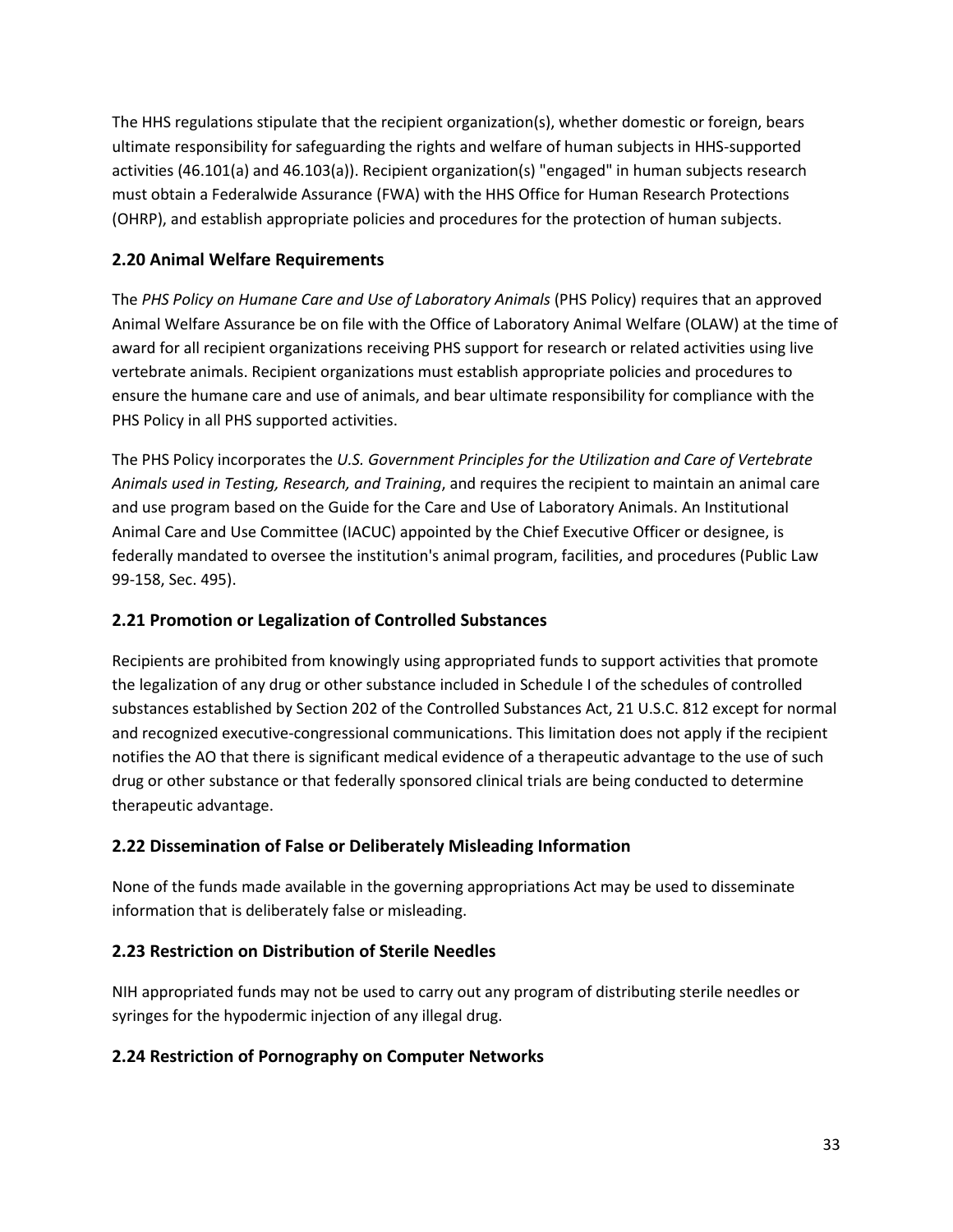The Consolidated and Further Continuing Appropriations Act, 2015 (P.L. 113-235) includes the following restriction:

(a) None of the funds made available in this Act may be used to maintain or establish a computer network unless such network blocks the viewing, downloading, and exchanging of pornography. (b) Nothing in subsection (a) shall limit the use of funds necessary for any Federal, State, tribal, or local law enforcement agency or any other entity carrying out criminal investigations, prosecution, or adjudication activities."

## **3. The Notice of Award**

The NoA is the legal document issued to notify the recipient that an award has been made and that funds may be requested from the designated HHS payment system or office. The NoA is issued for the initial budget period and each subsequent budget period in the approved project period. The NoA reflects any future-year commitments. A revised NoA may be issued during a budget period to effect an action resulting in a change in the period or amount of support or other change in the terms and conditions of award. NIH will not issue a revised NoA to reflect a recipient's post-award rebudgeting.

## **3.1 Notice of Award Notification**

NIH notifies the recipient organization via E-mail when an award has been issued-i.e., on the award date. In order to allow for the E-mail notification of the NoA, recipient organizations must register a valid E-mail address in the NoA E-mail field in the eRA Commons Institutional Profile once the initial eRA Commons registration process is complete. Organizations are encouraged to use a unique E-mail address that is not specific to an individual in order to avoid communication problems when personnel change. It is the responsibility of the recipient organization to maintain a current and accurate E-mail address for NoAs. NIH will not distribute NoAs other than through this system-generated E-mail notification process. Recipients that do not maintain a current NoA notification E-mail address will be responsible for accessing NoAs via the eRA Common.

## **3.2 Funding**

NIH uses the project period system of funding. Under this system, projects are programmatically approved for support in their entirety but are funded in annual increments called budget periods. The length of an initial project period (competitive segment) or of any subsequent competitive segment is determined by the NIH awarding IC on the basis of:

- any statutory or regulatory requirements,
- the length of time requested by the applicant to complete the project,
- limitation on the length of the project period recommended by the peer reviewers,
- the awarding IC's programmatic determination of the frequency of competitive review desirable for managing the project, and
- NIH funding principles.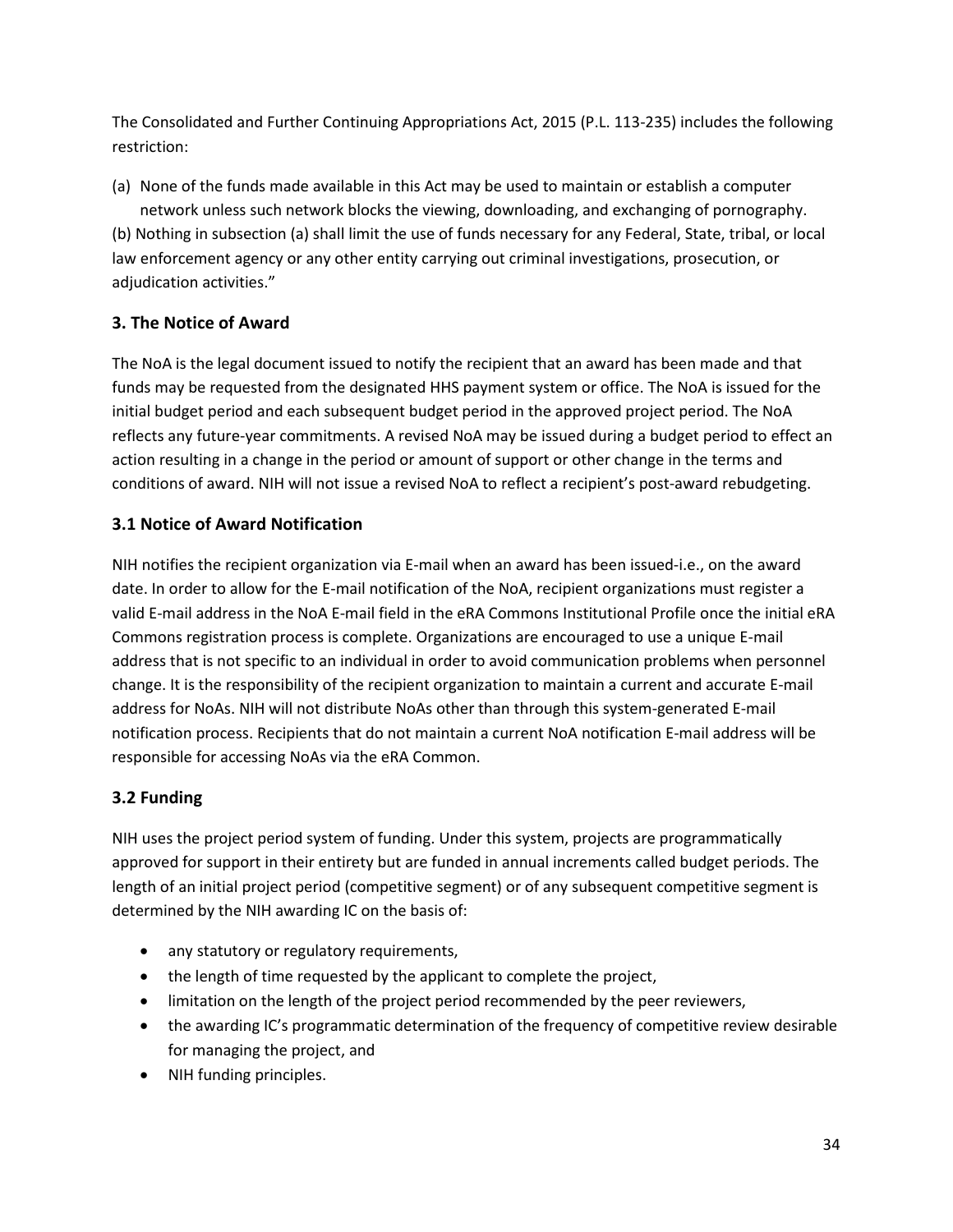The total project period consists of the initial competitive segment, any additional competitive segments authorized by approval of a competing continuation application, and any non-competing extensions. NIH policy limits each competitive segment to a maximum of 5 years (exclusive of non-competing extensions). A single award covering the entire period of support generally is used only if the project is solely for construction or modernization of real property, if the total planned period of support will be less than 18 months, or if the project is awarded under a special support mechanism.

The initial NoA provides funds for the project during the first budget period. Budget periods usually are 12 months long; however, shorter or longer budget periods may be established for compelling programmatic or administrative reasons. The NoA that documents approval of a project period that extends beyond the budget period for which funds are provided (including anticipated levels of future support) expresses NIH's intention to provide continued financial support for the project. The amounts shown for subsequent years represent projections of future funding levels based on the information available at the time of the initial award. Such projected levels of future support are contingent on satisfactory progress, the availability of funds, and the continued best interests of the Federal government. They are not guarantees by NIH that the project will be funded or will be funded at those levels and create no legal obligation to provide funding beyond the ending date of the current budget period as shown in the NoA.

Recipients are required to submit an annual progress report as a prerequisite to NIH approval and funding of each subsequent budget period (non-competing continuation award) within an approved project period. A decision to fund the next budget period will be formalized by the issuance of the NoA indicating the new budget period and the amount of new funding. The NoA also will reflect any remaining future-year commitments. NIH may withhold support for failure to meet the terms and conditions of the award.

## **3.3 Budget**

Each NoA sets forth the amount of funds awarded. The amount will be shown as a categorical (line item) budget. The recipient has certain rebudgeting flexibility within the overall amount awarded. The recipient may be required to provide matching funds under certain NIH programs or awards if specified in the FOA.

### **4. Payment**

The Payment Management System (PMS) is a centralized payment and cash management system, operated by HHS PSC, PMS. HHS other transaction award payments may be made by one of several advance payment methods, including SMARTLINK II/ACH, cash request, or by cash request on a reimbursement basis, as specified in the NoA and as described in this section. Payments under SPARC other transaction awards generally are made as advance payments. SPARC other transaction award payments are made by PMS, operated by PSC, in accordance with Department of the Treasury requirements (31 CFR part 208). These requirements are intended to minimize the time elapsing between the transfer of funds from the Federal government and disbursement by a recipient. Therefore, although the other transaction award may be financed by advance payments, the intent is that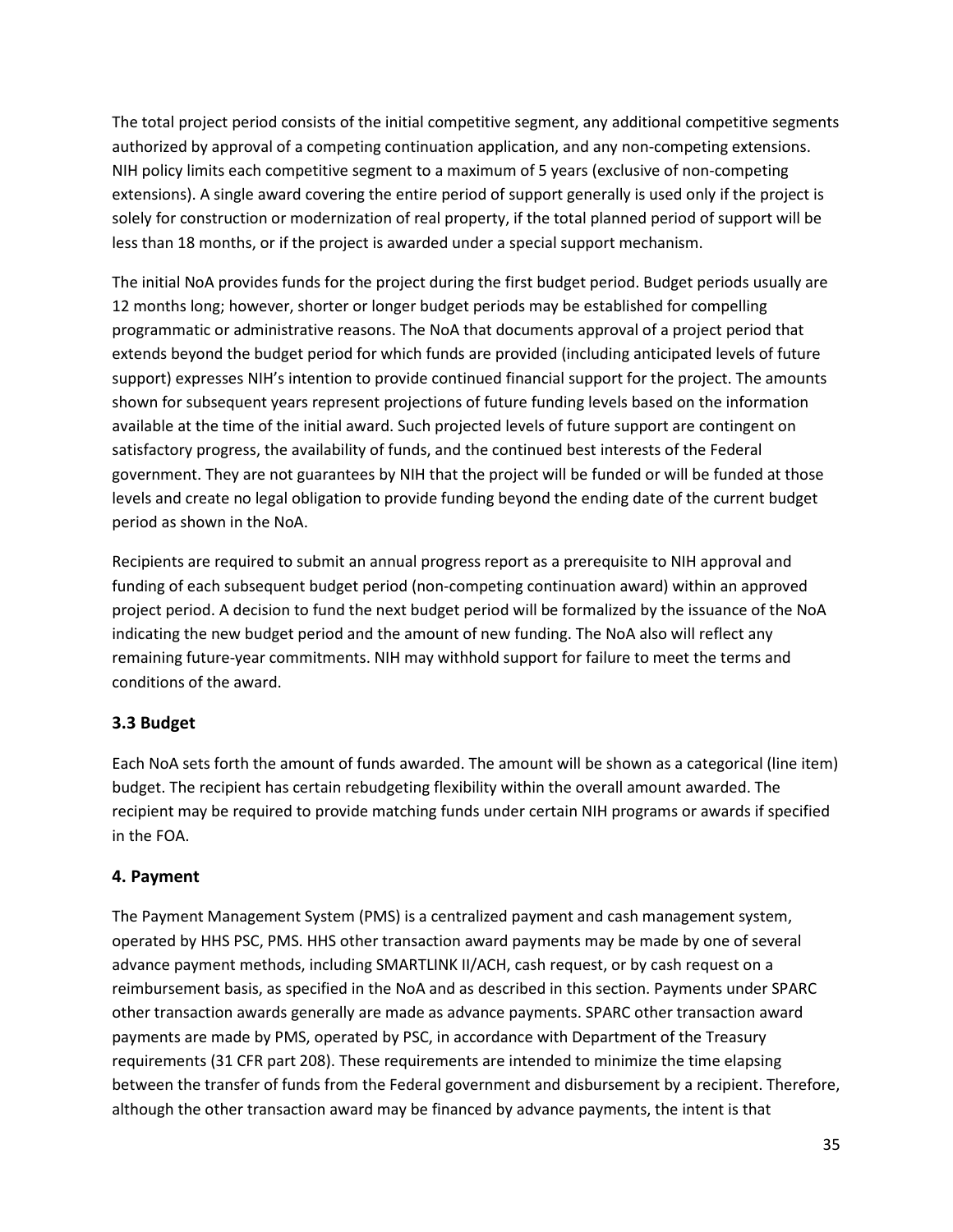recipients draw funds on an as-needed basis—specifically, no more than 3 business days before the funds are needed.

All Federal funds deposited by PMS in a recipient's bank account as an unrestricted advance payment should be fully disbursed (checks written, signed, and issued to the payees) by the close of business the next workday after receipt of the funds. The potential for excessive Federal cash on hand exists each time a recipient does not disburse Federal funds in this manner. The recipient is responsible for determining when the Federal funds have been deposited into its bank account for each drawdown, ensuring that the funds are fully disbursed by the close of business the next work day after they are received, and immediately returning all undisbursed Federal funds to PMS.

The Treasury and OMB policies also establish accountability for interest earned on advances of funds and provide for use of the reimbursement method if cash management requirements are not met. Advances made by recipients to consortium participants and contractors under other transaction awards must conform to substantially the same standards of timing and amount that govern advances to the recipient.

Operational guidance for recipients is provided through a training CD from PSC. Inquiries regarding drawdown requests, cash management rules, and the disbursement of funds through the Federal Financial Report (SF 425) should be directed to PSC/PMS.

## **4.1 SMARTLINK II/ACH**

The SMARTLINK II/ACH method of advance payment makes direct deposit of funds to a recipient's bank account and requires recipients to have Internet access to submit a request for funds to PMS. SMARTLINK II/ACH provides funds the day following the request with direct deposit using the Federal Reserve Bank's (Richmond, Virginia) ACH process.

## **4.2 Cash Request**

Recipients not eligible for an unrestricted advance of funds by SMARTLINK II/ACH must submit a cash request, usually monthly. The cash request may be on either an advance or reimbursement basis, as specified by the NIH awarding IC. Cash requests are used when a recipient's cash management must be closely monitored or under programs where reimbursement financing is appropriate. A recipient also may be converted from an unrestricted advance payment method to a cash request basis if, during postaward administration, the AO determines that a recipient is not complying with the cash management requirements or other requirements of the award, including the submission of complete and timely reports.

If the cash request is for an advance payment, the recipient may request funds from PMS monthly on the basis of expected disbursements during the succeeding month and the amount of Federal funds already on hand. A request for reimbursement may be submitted more often, if authorized. For timely receipt of cash, a recipient must submit the request through the awarding IC early enough for it to be forwarded to PMS at least 2 weeks before the cash is needed. PMS makes payment to the recipient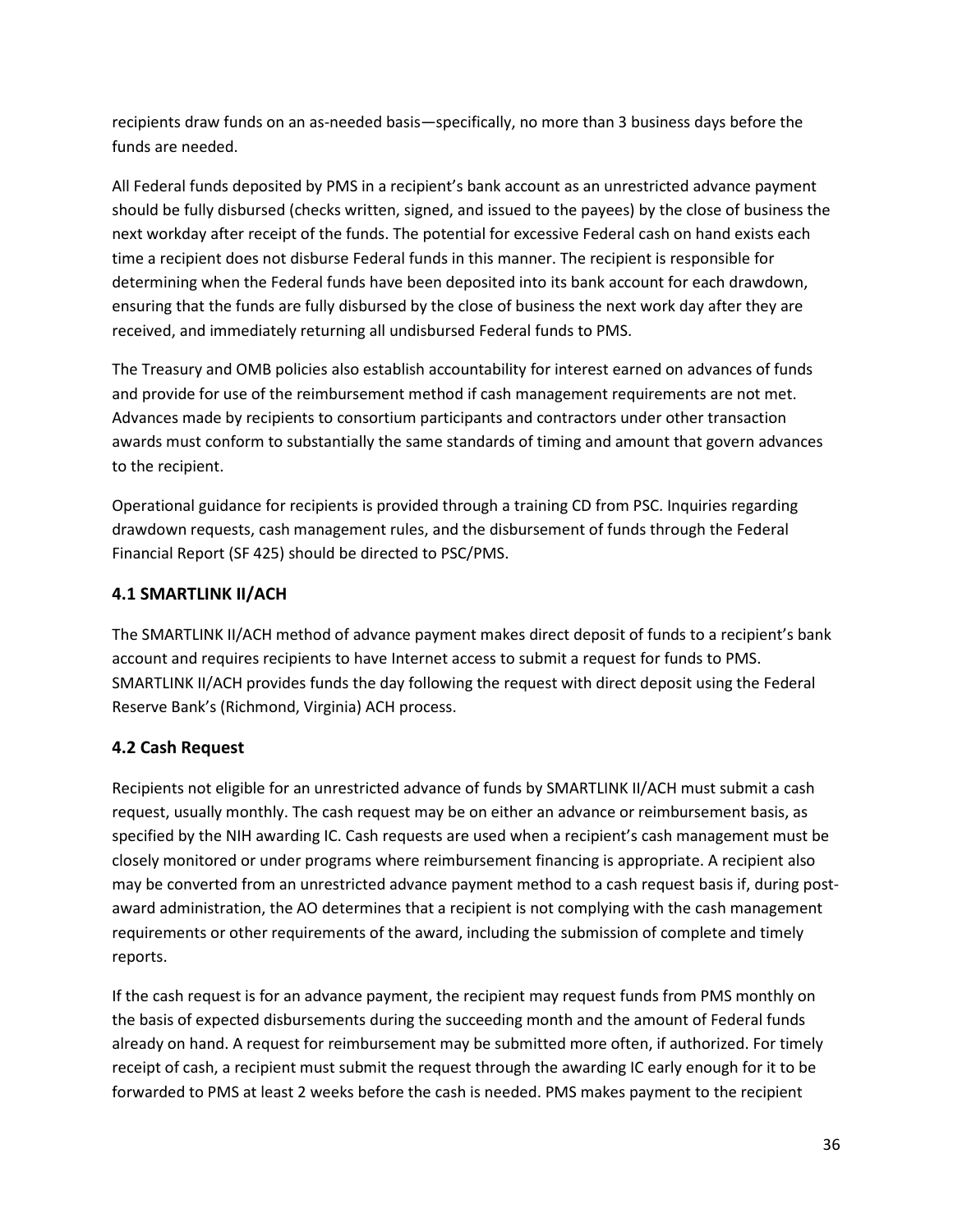electronically through the ACH process upon receipt of the approved payment request from the awarding IC.

#### **4.3 Interest Earned on Advances of SPARC Other Transaction Award Funds**

NIH recipients that receive advance payments must maintain those advances in an interest-bearing account. Recipients are expected to promptly return any funds not spent within three business days. Interest earned on Federal advance payments deposited in interest-bearing accounts must be remitted annually to the Department of Health and Human Services, Payment Management System, Rockville, MD 20852. Interest amounts up to \$500 per year may be retained by the recipient for administrative expenses.

### **5. Cost Consideration**

Cost considerations are critical throughout the life cycle of an other transaction award. An applicant's budget request is reviewed using the governing cost principles and other requirements and policies applicable to the type of recipient as a guide. Any resulting award will include a budget that is consistent with these requirements.

NIH anticipates that, because of the nature of research, the recipient may need to modify its award budget during performance to accomplish the award's programmatic objectives. Therefore, NIH provides some flexibility for recipients to deviate from the award budget, depending on the deviation's significance to the project or activity. More significant post-award changes require NIH prior approval.

During post-award administration, the AO monitors expenditures for conformance with cost policies. The AO's monitoring includes, among other things, responding to prior approval requests and reviewing progress reports, audit reports, and other periodic reports.

### **5.1 The Cost Principles**

In general, SPARC other transaction awards provide for reimbursement of actual, allowable costs incurred and are subject to the Federal cost principles. The cost principles establish standards for the allowability of costs, provide detailed guidance on the cost accounting treatment of costs as direct or F&A costs, and set forth the allowability and allocability principles for selected items of cost. Applicability of a particular set of cost principles depends on the type of organization making the expenditure. For example, a for-profit organization collaborating with a university recipient would be subject to the cost principles for commercial organizations, while the university would be subject to the cost principles for Institutions of Higher Educations (IHEs). The cost principles are set forth in HHS regulations at 45 CFR 75, Subpart E and Appendix IX (hospitals) to Part 75. Commercial organizations are subject to the cost principles located at 48 CFR 31.2 Federal Acquisition Regulation.

### **5.2 Direct Costs and Facilities and Administrative Costs**

A direct cost is any cost that can be specifically identified with a particular project, program, or activity or that can be directly assigned to such activities relatively easily and with a high degree of accuracy.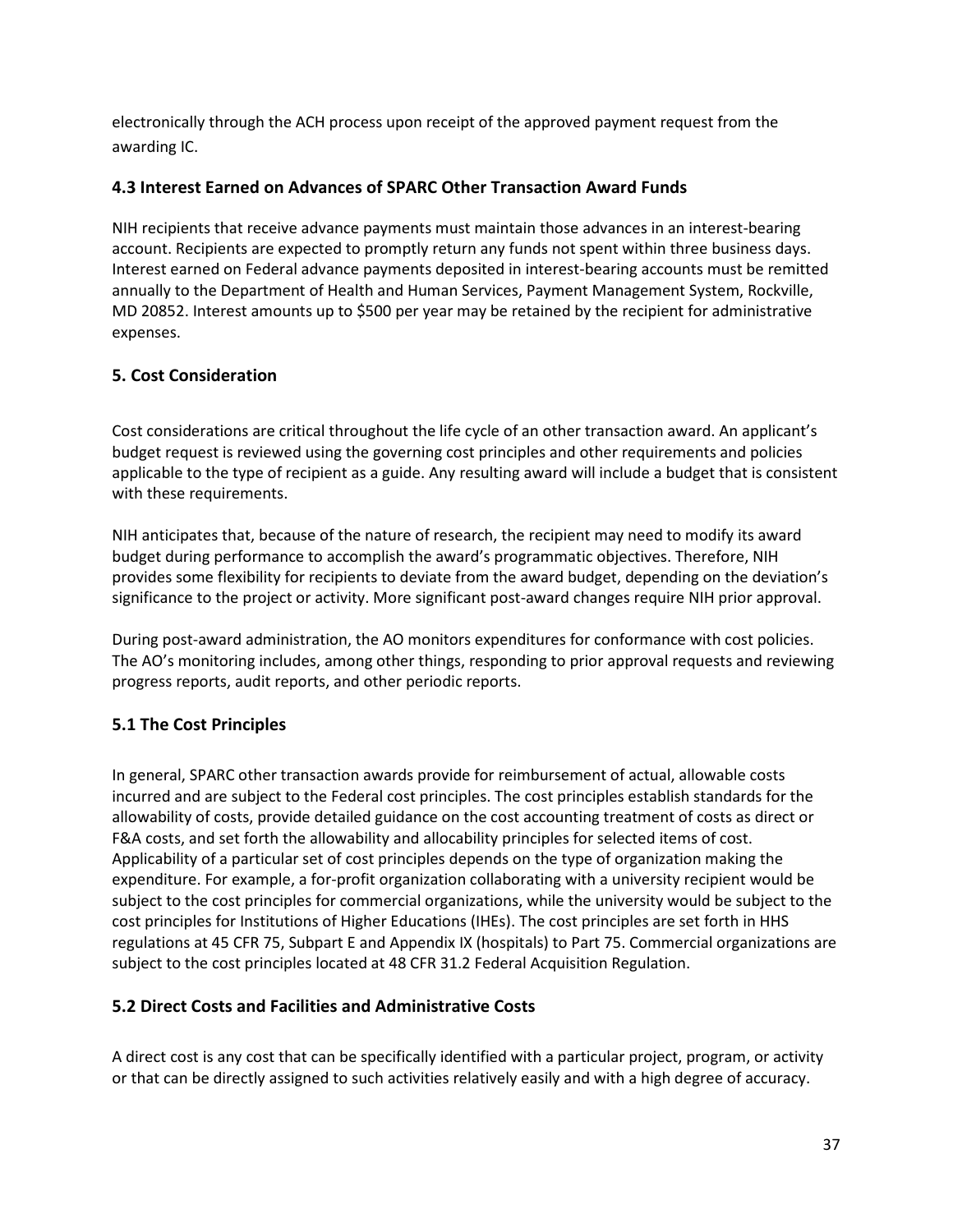Direct costs include, but are not limited to, salaries, travel, equipment, and supplies directly benefiting the other transaction-supported project or activity.

Most organizations also incur costs for common or joint objectives that cannot be readily identified with an individual project or program. Facilities operation and maintenance costs, depreciation, and administrative expenses are examples of costs that usually are treated as F&A costs. The organization is responsible for the management and accounting of costs consistently and must not include costs associated with its F&A rate as direct costs. As a general policy NIH will reimburse F&A costs under other transaction awards using the applicants federal negotiated indirect cost rate. Any applicant that has never received a negotiated indirect cost rate, may elect to charge a de minimis rate of 10 percent of modified total direct costs.

F&A costs on foreign awards will be reimbursed at a rate of eight (8) percent of total direct cost, less only equipment.

NIH will not provide F&A reimbursement on awards to individuals.

## **6. Availability of Research Results: Publications, Invention Rights, and Sharing Research Resources**

It is NIH policy that the results and accomplishments of the activities that it funds should be made available to the public. PD/PIs and recipient organizations are expected to make the results and accomplishments of their activities available to the research community and to the public at large. Depending on each SPARC program and as stated in the applicable FOA, the award issued may adopt the prescriptions and requirements of the Bayh-Dole Act (Act), as amended by the Technology Transfer Commercialization Act of 200 (P.L. 404) and 37 C.F.R. 401.14 in their entirety, portions thereof, or none at all.

### **6.1 Rights in Data (Publication and Copyrighting)**

In general, recipients own the rights in data resulting from an other transaction-supported project. Special terms and conditions of the award may indicate alternative rights, e.g., based on specific programmatic considerations as stated in the applicable FOA. Except as otherwise provided in the terms and conditions of the award, any publications, data, or other copyrightable works developed under a SPARC other transaction award may be copyrighted without NIH approval. For this purpose, "data" means recorded information, regardless of the form or media on which it may be recorded, and includes writings, films, sound recordings, pictorial reproductions, drawings, designs, or other graphic representations, procedural manuals, forms, diagrams, work flow charts, equipment descriptions, data files, data processing or computer programs (software), statistical records, and other research data.

Rights in data also extend to students, fellows, or trainees under awards whose primary purpose is educational, with the authors free to copyright works without NIH approval. In all cases, NIH must be given a royalty-free, nonexclusive, and irrevocable license for the Federal government to reproduce, publish, or otherwise use the material and to authorize others to do so for Federal purposes. Data developed by a consortium participant also is subject to this policy.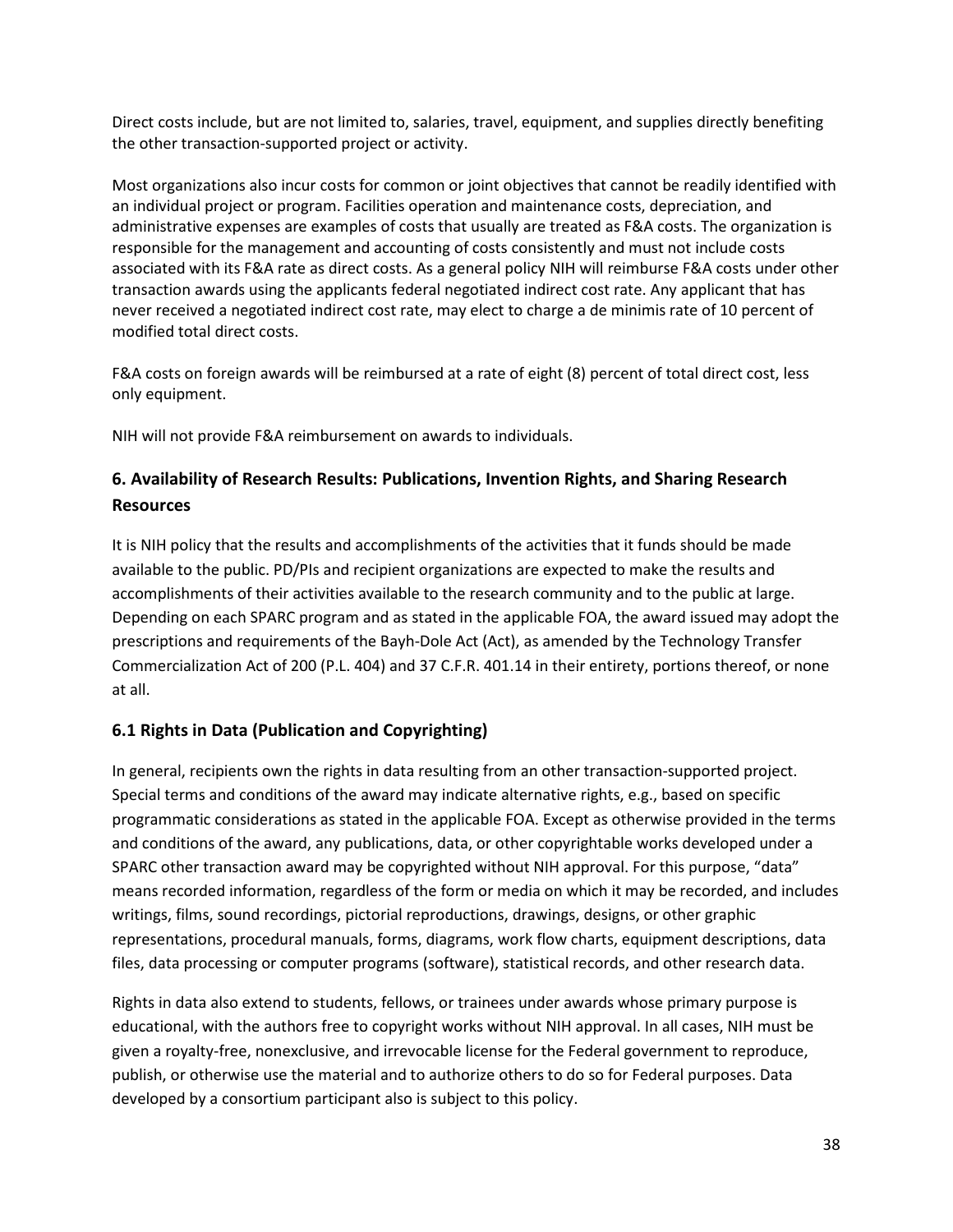As a means of sharing knowledge, NIH encourages recipients to arrange for publication of NIHsupported original research in primary scientific journals. Recipients also should assert copyright in scientific and technical articles based on data produced under the other transaction award where necessary to effect journal publication or inclusion in proceedings associated with professional activities.

Journal or other copyright practices are acceptable unless the copyright policy prevents the recipient from making copies for its own use. All recipients must acknowledge Federal funding when issuing statements, press releases, requests for proposals, bid invitations, and other documents describing projects or programs funded in whole or in part with Federal money. Each publication, press release, or other document about research supported by an NIH other transaction award must include:

- 1) An acknowledgment of NIH other transaction award support such as: "Research reported in this [publication, release] was supported by [name of the Institute, Center, or other funding component] of the National Institutes of Health under other transaction award number [specific NIH other transaction award number in this format: OT2GM012345]."
- 2) A disclaimer that says:

"The content is solely the responsibility of the authors and does not necessarily represent the official views of the National Institutes of Health."

If the recipient plans to issue a press release about research supported by a SPARC other transaction award, it should notify the NIH funding component in advance to allow for coordination. Publications resulting from work performed under an NIH other transaction-supported project must be included as part of the annual or final progress report submitted to the NIH awarding IC. When publications are available electronically, the URL or the PMCID number must be provided. If not available electronically, one copy of the publication may be provided along with the progress report.

#### **6.2 NIH Public Access Policy**

The NIH Public Access Policy implements Division F, Section 217 of PL 111-8 (Omnibus Appropriations Act, 2009). The policy ensures that the public has access to the published results of NIH-funded research at the NIH NLM PMC, a free digital archive of full-text biomedical and life sciences journal literature [\(http://www.pubmedcentral.nih.gov/\)](http://www.pubmedcentral.nih.gov/).Under the policy NIH-funded investigators are required by Federal law to submit (or have submitted for them) to PMC an electronic version of the final, peerreviewed manuscript upon acceptance for publication, to be made publicly available no later than 12 months after the official date of publication. The author's final peer-reviewed manuscript is defined as the final version accepted for journal publication on or after 4/7/2008, and includes all modifications from the publishing peer review process, and all graphics and supplemental material associated with the article. Institutions and investigators are responsible for ensuring that any publishing or copyright agreements concerning submitted articles reserve adequate right to fully comply with this policy. Applicants citing articles in NIH applications, proposals, and progress reports that fall under the policy, were authored or co-authored by the applicant and arose from NIH support must include the PMCID or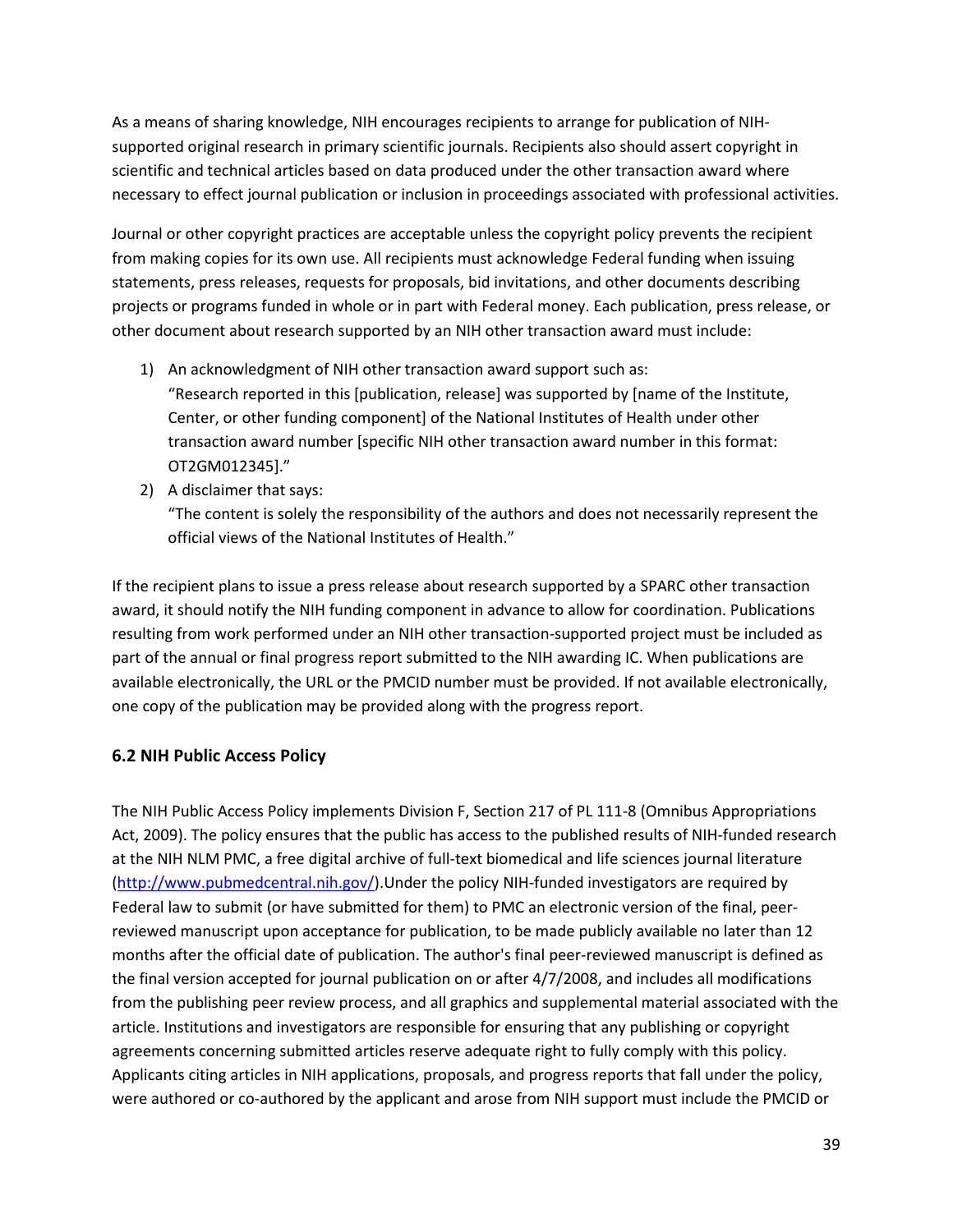NIHMS ID. The NIHMSID may be used to indicate compliance with the Public Access Policy in applications and progress reports for up to three months after a paper is published. After that period, a PMCID must be provided to demonstrate compliance.

This policy applies to all peer-reviewed articles resulting from research supported in whole or in part with direct costs from NIH.

#### **6.3 Sharing Research Resources**

Investigators conducting biomedical research frequently develop unique research resources. NIH considers the sharing of such unique research resources (also called research tools) an important means to enhance the value of NIH-sponsored research. Restricting the availability of unique resources can impede the advancement of further research. Therefore, when these resources are developed with NIH funds and the associated research findings have been accepted for publication, or after they have been provided to NIH, it is important that they be made readily available for research purposes to qualified individuals within the scientific community. At the same time NIH recognizes the rights of recipients and contractors to elect and retain title to subject inventions as may be set forth in the terms of the FOA.

Program staff are responsible for overseeing resource sharing policies and for assessing the appropriateness and adequacy of any proposed resource sharing plans. To provide further clarification of the NIH policy on disseminating unique research resources, NIH published Principles and Guidelines for Recipients of NIH Research Grants and Contracts on Obtaining and Disseminating Biomedical Research Resources (64 FR 72090, December 23, 1999; [http://grants.nih.gov/grants/intell](http://grants.nih.gov/grants/intell-property_64FR72090.pdf)[property\\_64FR72090.pdf\)](http://grants.nih.gov/grants/intell-property_64FR72090.pdf) and Best Practices for the Licensing of Genomic Inventions (70 FR 18413, April 11, 2005). These policy documents will assist recipients in determining reasonable terms and conditions for disseminating and acquiring research tools.

As specified in the SPARC FOA, the terms of the SPARC program other transaction awards may adopt the prescriptions and requirements of the Bayh-Dole Act to ensure that inventions made are used in a manner to promote free competition and enterprise without unduly encumbering future research and discovery.

In addition to sharing research resources with the research community, upon request of the NIH, the recipient also must provide a copy of documents or a sample of any material developed under an NIH other transaction award. The recipient may charge a nominal fee to cover shipping costs for providing this material.

To facilitate the availability of unique or novel materials and resources developed with NIH funds, investigators may distribute the materials through their own laboratory or organization or submit them, if appropriate, to entities such as the American Type Culture Collection or other repositories and should ensure that those entities distribute them in a way that is consistent with the above referenced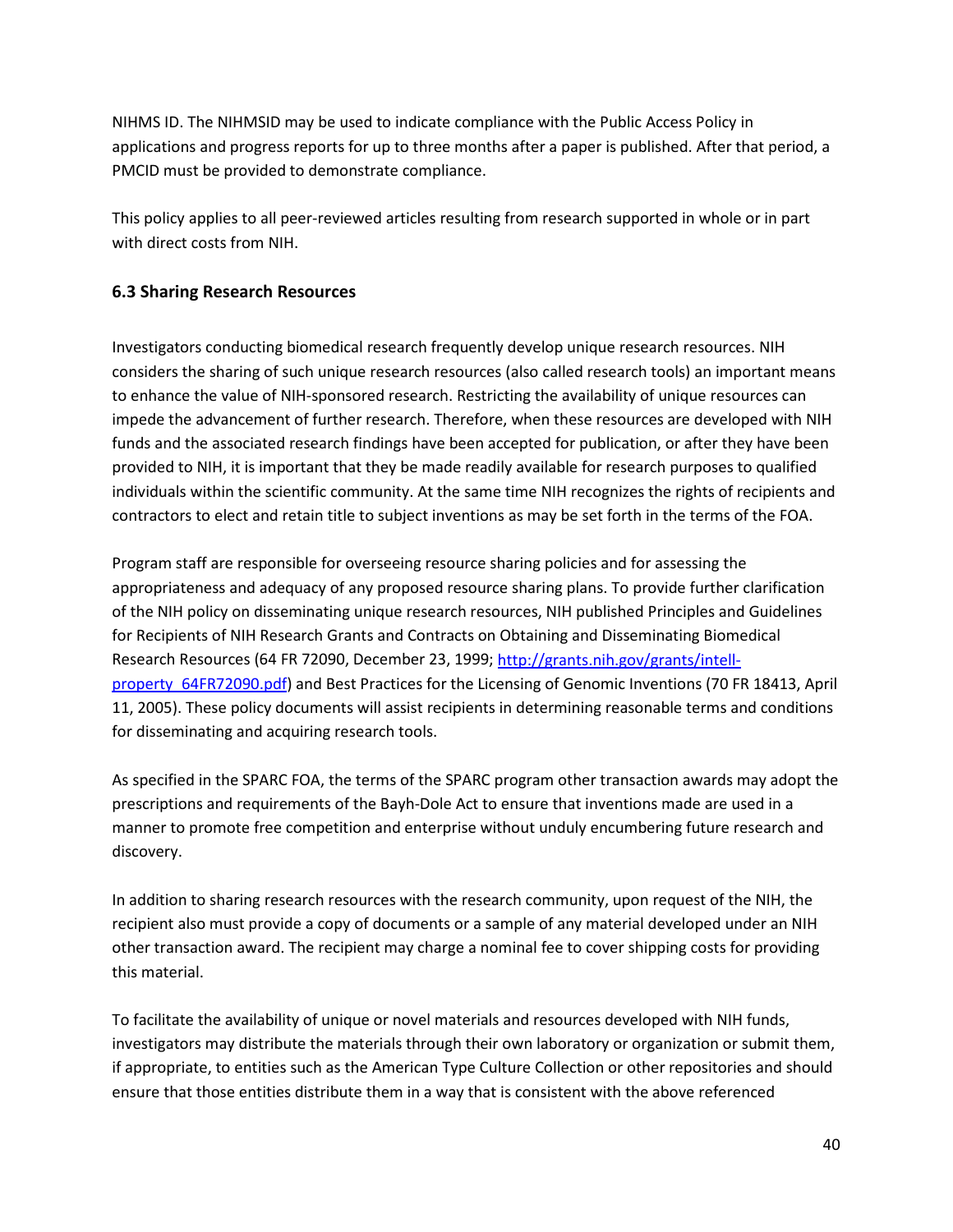*Principles and Guidelines for Recipients of NIH Research Grants and Contracts on Obtaining and Disseminating Biomedical Research Resources*. Investigators are expected to submit unique biological information, such as DNA sequences or crystallographic coordinates, to the appropriate data banks so that they can be made available to the broad scientific community. When distributing unique resources, investigators are to include pertinent information on the nature, quality, or characterization of the materials.

## **6.3.1 Data Sharing Policy**

NIH believes that data sharing is essential for expedited translation of research results into knowledge, products, and procedures to improve human health. NIH endorses the sharing of final research data to serve these and other important scientific goals and expects and supports the timely release and sharing of final research data from NIH-supported studies for use by other researchers. "Timely release and sharing" is defined as no later than the acceptance for publication of the main findings from the final data set.

NIH recognizes that data sharing may be complicated or limited, in some cases, by organizational policies, local IRB rules, and local, State and Federal laws and regulations, including the HIPAA Privacy Rule. The rights and privacy of individuals who participate in NIH-sponsored research must be protected at all times. Thus, data intended for broader use should be free of identifiers that would permit linkages to individual research participants and variables that could lead to deductive disclosure of the identity of individual subjects. When data sharing is limited, applicants should explain such limitations in their data sharing plans.

Investigators must exercise great care to ensure that resources involving human cells or tissues do not identify original donors or subjects, directly or through identifiers such as codes linked to the donors or subjects.

Organizations that believe they will be unable to meet these expectations should promptly contact the AO to discuss the circumstances, obtain information that might enable them to share data, and reach an understanding in advance of an award.

### **6.3.2 Sharing Model Organisms**

All applications where the development of model organisms is anticipated are expected to include a description of a specific plan for sharing and distributing unique model organism research resources generated using NIH funding so that other researchers can benefit from these resources, or state appropriate reasons why such sharing is restricted or not possible. Model organisms include but are not restricted to mammalian models, such as the mouse and rat; and non-mammalian models, such as budding yeast, social amoebae, round worm, fruit fly, zebra fish, and frog. Research resources to be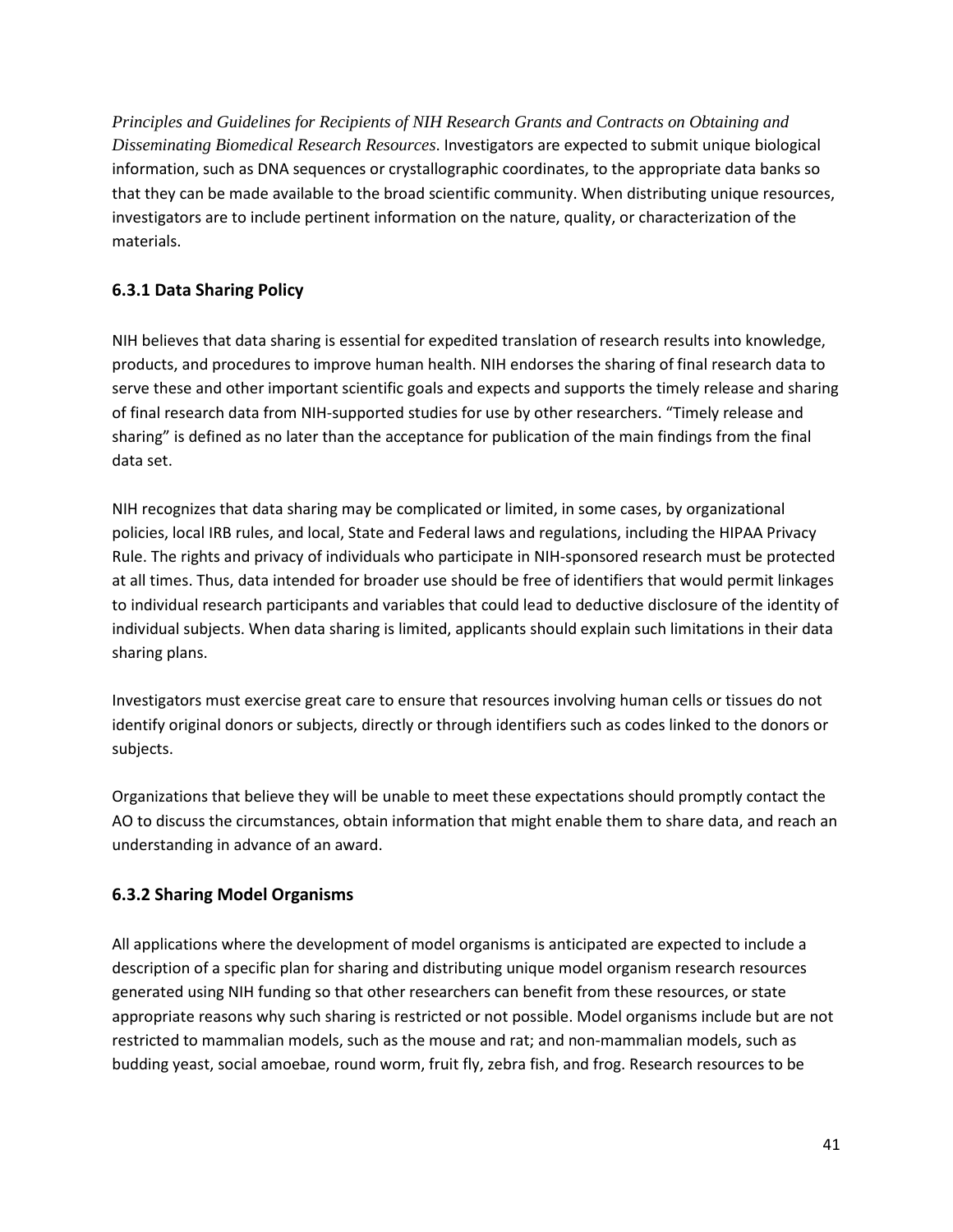shared include genetically modified or mutant organisms, sperm, embryos, protocols for genetic and phenotypic screens, mutagenesis protocols, and genetic and phenotypic data for all mutant strains. This expectation is for **all** applications where the development of model organisms is anticipated, regardless of funding amount.

For additional information on this policy, see the NIH Model Organism for Biomedical Research Web site at: [http://www.nih.gov/science/models/.](http://www.nih.gov/science/models/)

# **6.3.3 Genomic Data Sharing (GDS) Policy/ Policy for Genome-Wide Association Studies (GWAS)**

The NIH Genomic Data Sharing (GDS) Policy sets forth expectations that ensure the broad and responsible sharing of genomic research data. Sharing research data supports the NIH mission and facilitates the translation of research results into knowledge, products, and procedures that improve human health.

The GDS Policy, an extension of the 2008 NIH Policy for Sharing of Data Obtained in NIH Supported or Conducted Genome-Wide Association Studies (the NIH GWAS Policy), applies to all NIH-funded research that generates large-scale human or non-human genomic data, as well as the use of these data for subsequent research. For the purposes of this Policy, the genome is the entire set of genetic instructions found in a cell and large-scale genomic data include GWAS, single nucleotide polymorphisms (SNP) arrays, and genome sequence, transcriptomic, epigenomic, and gene expression data. Supplemental Information to the GDS Policy (available at [https://gds.nih.gov/pdf/supplemental\\_info\\_GDS\\_Policy.pdf\)](https://gds.nih.gov/pdf/supplemental_info_GDS_Policy.pdf) provides examples of genomic research projects that are subject to the Policy and the timeline for submission and sharing of data from such projects.

The GDS Policy became effective on January 25, 2015 for applications with due dates on or after that date. Research that was initiated prior to the effective date of the GDS Policy will continue to operate under the terms of the policies that were in effect when the research began, such as the NIH GWAS Policy, however, NIH strongly encourages investigators to comply with the expectations outlined in the GDS Policy. All applications, regardless of the amount requested, proposing research that will generate large-scale genomic data, are expected to include a genomic data sharing plan (see [http://gds.nih.gov/pdf/NIH\\_guidance\\_developing\\_GDS\\_plans.pdf](http://gds.nih.gov/pdf/NIH_guidance_developing_GDS_plans.pdf) for guidance on developing a genomic data sharing). For additional information, see[: http://gds.nih.gov/.](http://gds.nih.gov/) Questions about the GDS policy can be E-mailed to [GDS@mail.nih.gov.](mailto:GDS@mail.nih.gov)

### **6.3.4 Inventions and Patents**

The Bayh-Dole Act of 1980 (Public Law 96-517; 35 U.S.C. 200-212) and the related EO 12591 (April 10, 1987) provide incentives for the practical application of research supported through Federal grants, cooperative agreements, or contracts. For some SPARC other transaction awards, all or some of the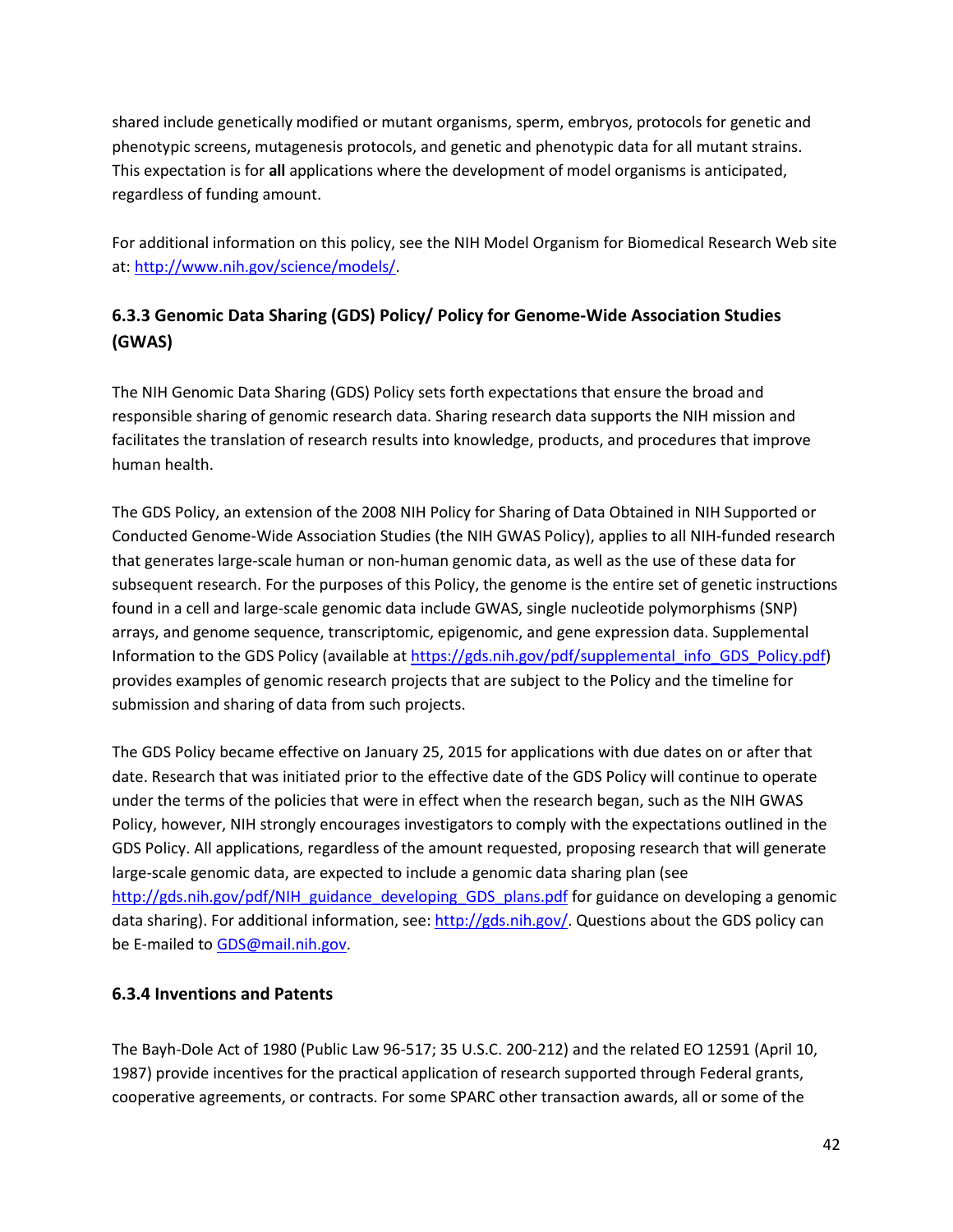prescriptions and requirements of the Bayh-Dole Act [\(http://grants.nih.gov/grants/bayh-dole.htm\)](http://grants.nih.gov/grants/bayh-dole.htm) will be adopted, as specified in the FOA and NoA. There may be circumstances where the scientific goals of the SPARC program may require management of inventions made under a SPARC other transaction award to be managed consistent with NIH's policies for the dissemination and use of information and technologies without the adoption of the prescriptions and requirements of the Bayh-Dole Act in their entirety or at all.

Some of the adopted rights and obligations required by the Bayh-Dole statute and regulation for an award recipient to retain intellectual property rights to inventions and provide the Federal Government with all of its rights include:

- Report all subject inventions to NIH and annually report an OT award recipient of their efforts to transfer the invention for the public's use.
- For all inventions that the funding recipient retains ownership, the funding recipient is obligated to file and prosecute all patent applications in a manner that protects the government's rights worldwide.
- Make reasonable efforts to and take effective steps to achieve practical application of an invention.
- Protect the Federal government's rights in all filed patent applications and issued patents by: (1) conveying to the government a confirmatory license that evidences the government's rights in the invention; and, (2) include a statement of the Federal government's rights in each patent application or issued patent.

For all prescriptions and requirements of the Bayh-Dole Act that may be adopted as specified in the FOA and NoA, recipients should refer to 37 C.F.R. 401 (available at the NIH Interagency Edison site: [http://grants.nih.gov/grants/intell-property.htm\)](http://grants.nih.gov/grants/intell-property.htm).

### **7. Management Systems and Procedures**

Recipient organizations are expected to have systems, policies, and procedures in place by which they manage funds and activities. Recipients may use their existing systems to manage NIH other transaction award funds and activities as long as they are consistently applied regardless of the source of funds.

NIH seeks to foster within recipient organizations an organizational culture that is committed to compliance, leading to both exemplary research and exemplary supporting systems and use of resources to underpin that research. Actions to achieve this result should include a clear delineation of the roles and responsibilities of the organization's staff, both programmatic and administrative; written policies and procedures; training; management controls and other internal controls; performance assessment; administrative simplifications; and information sharing.

### **7.1 Financial Management System Standards**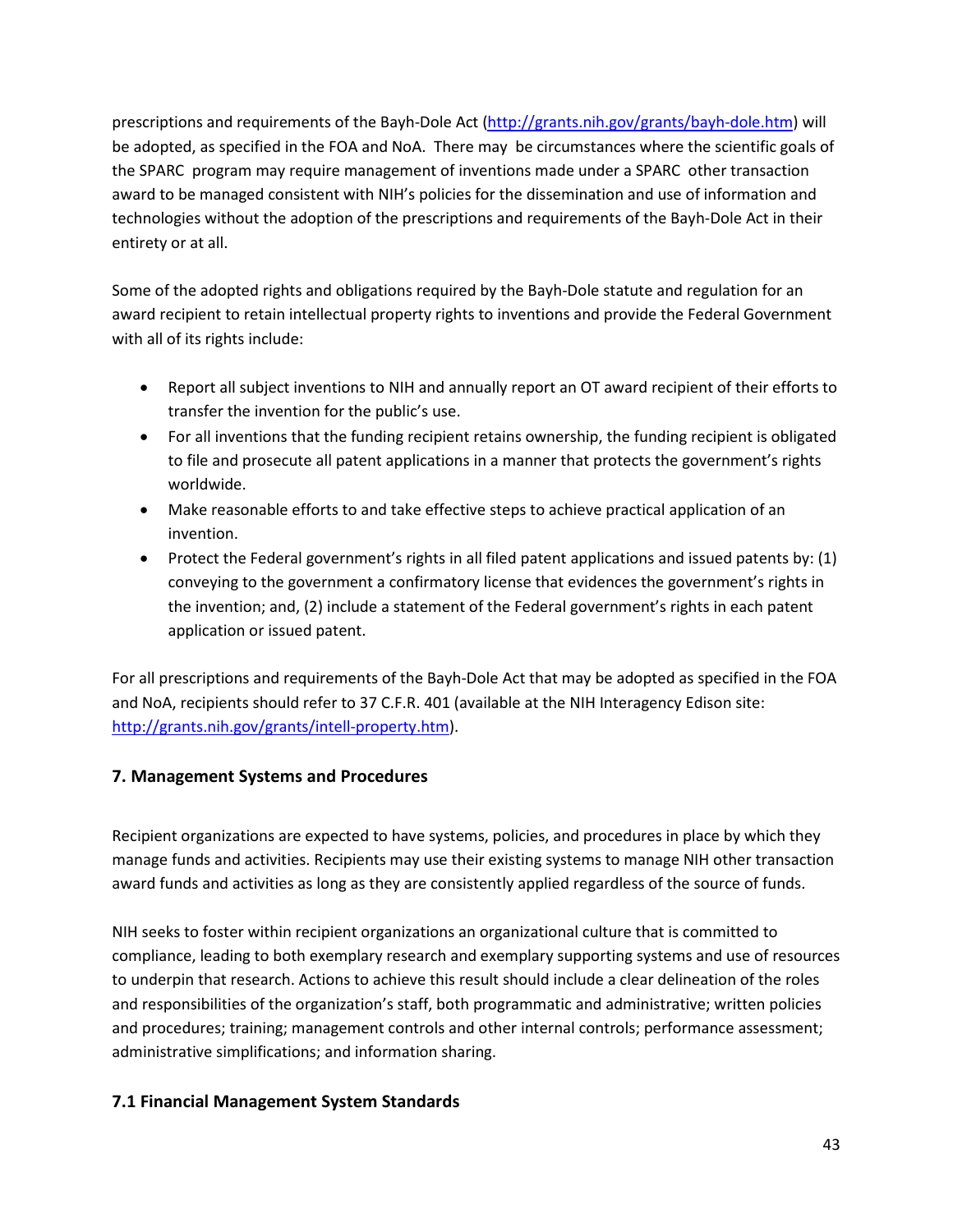The standards and requirements for a financial management system are essential to the other transaction relationship. NIH cannot support the research unless it has assurance that its funds will be used appropriately, adequate documentation of transactions will be maintained, and assets will be safeguarded.

Recipients must have in place accounting and internal control systems that provide for appropriate monitoring of other transaction accounts to ensure that obligations and expenditures are reasonable, allocable, and allowable. In addition, the systems must be able to identify large unobligated balances, accelerated expenditures, inappropriate cost transfers, and other inappropriate obligation and expenditure of funds, and recipients must notify NIH when problems are identified. A recipient's failure to establish adequate control systems constitutes a material violation of the terms of the award.

#### **7.2 Program Income**

Program income is gross income—earned by a recipient, a consortium participant, or a contractor under an other transaction award—that was directly generated by the other transaction-supported activity or earned as a result of the award. (Note: Program income from license fees and royalties from copyrighted material, patents, and inventions is exempt from reporting requirements unless otherwise specified in the terms and conditions of award.) Unless otherwise specified in the terms and conditions of the award, NIH recipients are not accountable for program income accrued after the period of other transaction support.

NIH applies the additive alternative to all recipients, including for-profit entities, unless there is a concern with the recipient, or the program requires a different program income alternative.

### **7.3 Reporting Program Income**

The amount of program income earned must be reported in the non-competing continuation progress report (RPPR). Income resulting from royalties or licensing fees is generally exempt from reporting as program income.

### **7.4 Royalties and Licensing Fees from Copyrights, Inventions, and Patents**

NIH recipients do not have to report program income resulting from royalties or licensing fees from sale of copyrighted material unless specific terms and conditions of the award provide otherwise. The NoA may include special terms and conditions if commercialization of an invention is an anticipated outcome of a research project.

### **7.5 Property Management System Standards**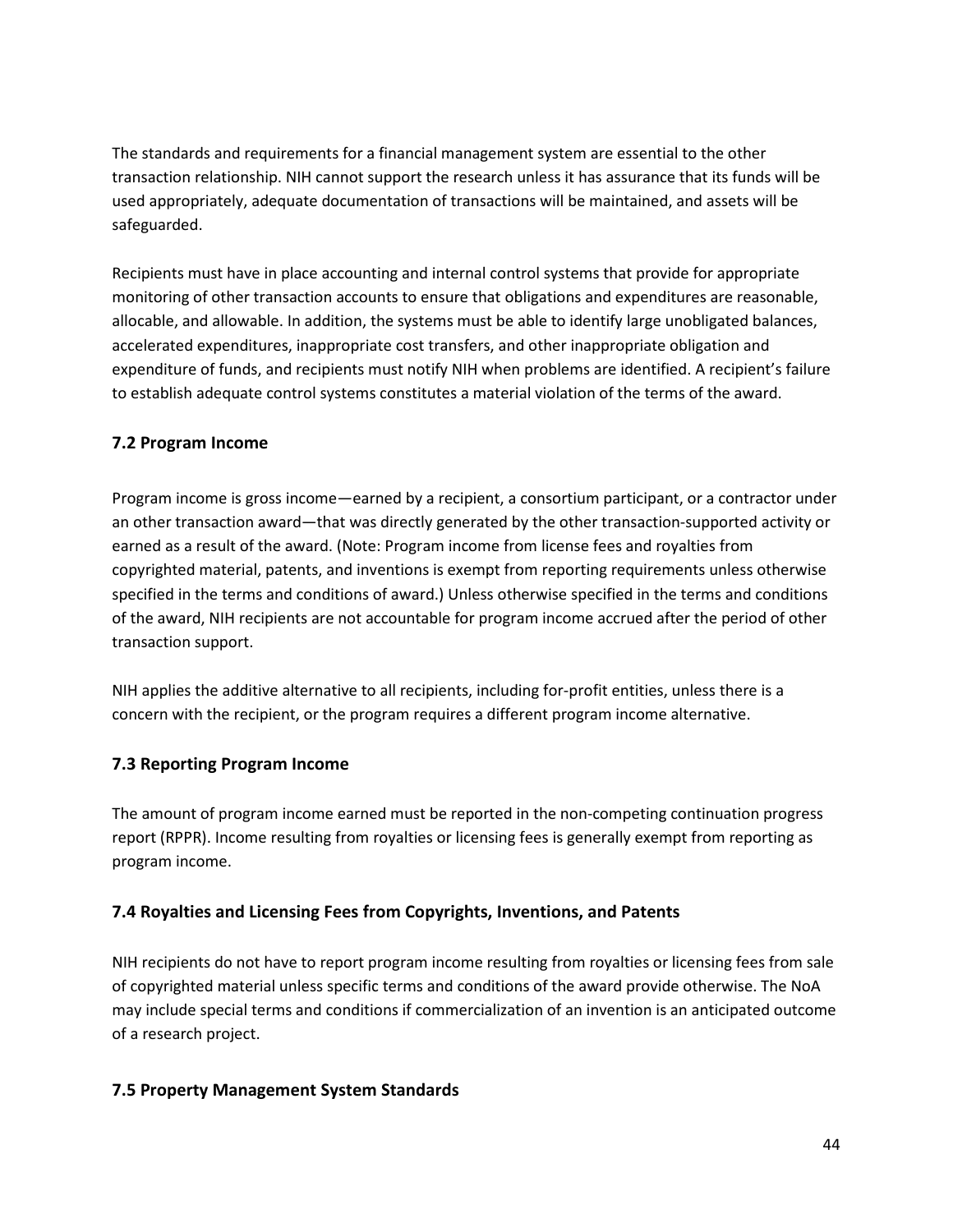Generally, recipients may use their own property management policies and procedures for property purchased, constructed, or fabricated as a direct cost using SPARC other transaction award funds. Recipients are required to be prudent in the acquisition of property under an other transactionsupported project. It is the recipient's responsibility to conduct a prior review of each proposed property acquisition to ensure that the property is needed and that the need cannot be met with property already in the possession of the organization.

#### **7.6 Procurement System Standards and Requirements**

Recipients may acquire a variety of goods or services in connection with an other transaction-supported project, ranging from those that are routinely purchased goods or services to those that involve substantive programmatic work. Recipients must acquire goods and services under other transaction awards in compliance with the organizations established policies and procedures.

#### **8. Monitoring**

Recipients are responsible for managing the day-to-day operations of other transaction-supported activities using their established controls and policies, as long as they are consistent with NIH requirements. However, to fulfill their role in regard to the stewardship of Federal funds, NIH awarding ICs monitor their other transaction awards to identify potential problems and areas where technical assistance might be necessary. This active monitoring is accomplished through review of reports and correspondence from the recipient, audit reports, site visits, and other information available to NIH. The names and telephone numbers of the individuals responsible for monitoring the programmatic and business management aspects of a project or activity will be provided to the recipient at the time of award.

Monitoring of a project or activity will continue for as long as NIH retains a financial interest in the project or activity as a result of property accountability, audit, and other requirements that may continue for a period of time after the other transaction award is administratively closed out and NIH is no longer providing active other transaction award support.

### **8.1 Reporting**

NIH requires that recipients periodically submit financial and progress reports. Other required reports may include annual invention utilization reports, lobbying disclosures, conflict of interest reports, audit reports, reports to the appropriate payment points (in accordance with instructions received from the payment office), and specialized programmatic reports. Recipients also are expected to publish the results of research in peer-reviewed journals and to provide information to the public on the objectives, methodology, and findings of their NIH-supported research activities.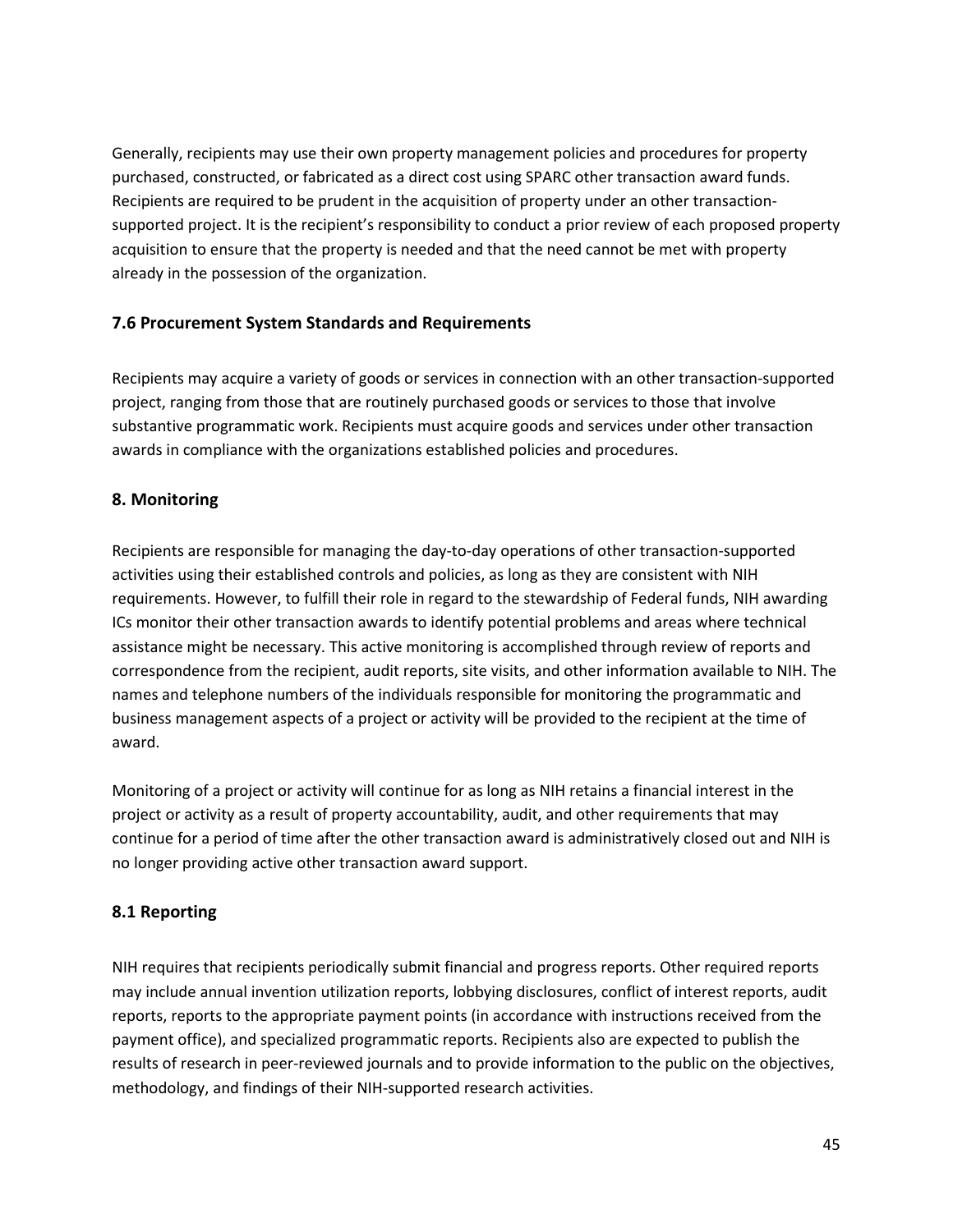The AO is the official receipt point for most required reports. However, NIH has centralized the submission of annual progress reports; details are provided below. In addition, electronic submission through the eRA Commons is required for some annual progress reports and available for all closeout documents (final progress reports, final invention statements and certifications, and final financial status reports).

Recipients are allowed a specified period of time to submit required financial and final progress reports (**within 120 calendar days of the end of SPARC other transaction award support**). Failure to submit complete, accurate, and timely reports may indicate the need for closer monitoring by NIH or may result in possible award delays or enforcement actions.

#### **8.2 Progress Reports**

Progress reports usually are required annually as part of the non-competing continuation award process and NIH requires use of the RPPR for all other transaction progress reports. NIH may require more frequent updates on research progress in a different format such as slides or oral presentations.

Recipients have an obligation to submit a complete and accurate progress report. NIH program or agreements management staff may require additional information to evaluate the project for continued funding. Failure to provide this information will result in a delayed award. Incomplete or inadequate progress reports may result in a delay of continued support.

The progress report for the final budget period of a competitive segment for which a competing continuation application is submitted will be part of that application; however, if an award is not made or the recipient does not submit an application for continued support, a final progress report is required.

#### **8.3 Submitting Progress Reports**

For SPARC other transaction awards, all progress reports are due the 15th of the month preceding the month in which the budget period ends (e.g., if the budget period ends 11/30, the due date is 10/15). If the 15th falls on a weekend or Federal holiday, the due date is automatically extended to the next business day.

The RPRR module in the eRA Commons allows recipients to electronically prepare and submit progress reports and supporting documentation. The RPPR module provides the user with dedicated screens to collect the required progress report information, including appropriate uploads for text documents. Data submitted through RPPR for Performance Sites and Participants is retained in the system to assist the recipient in completion of future progress reports.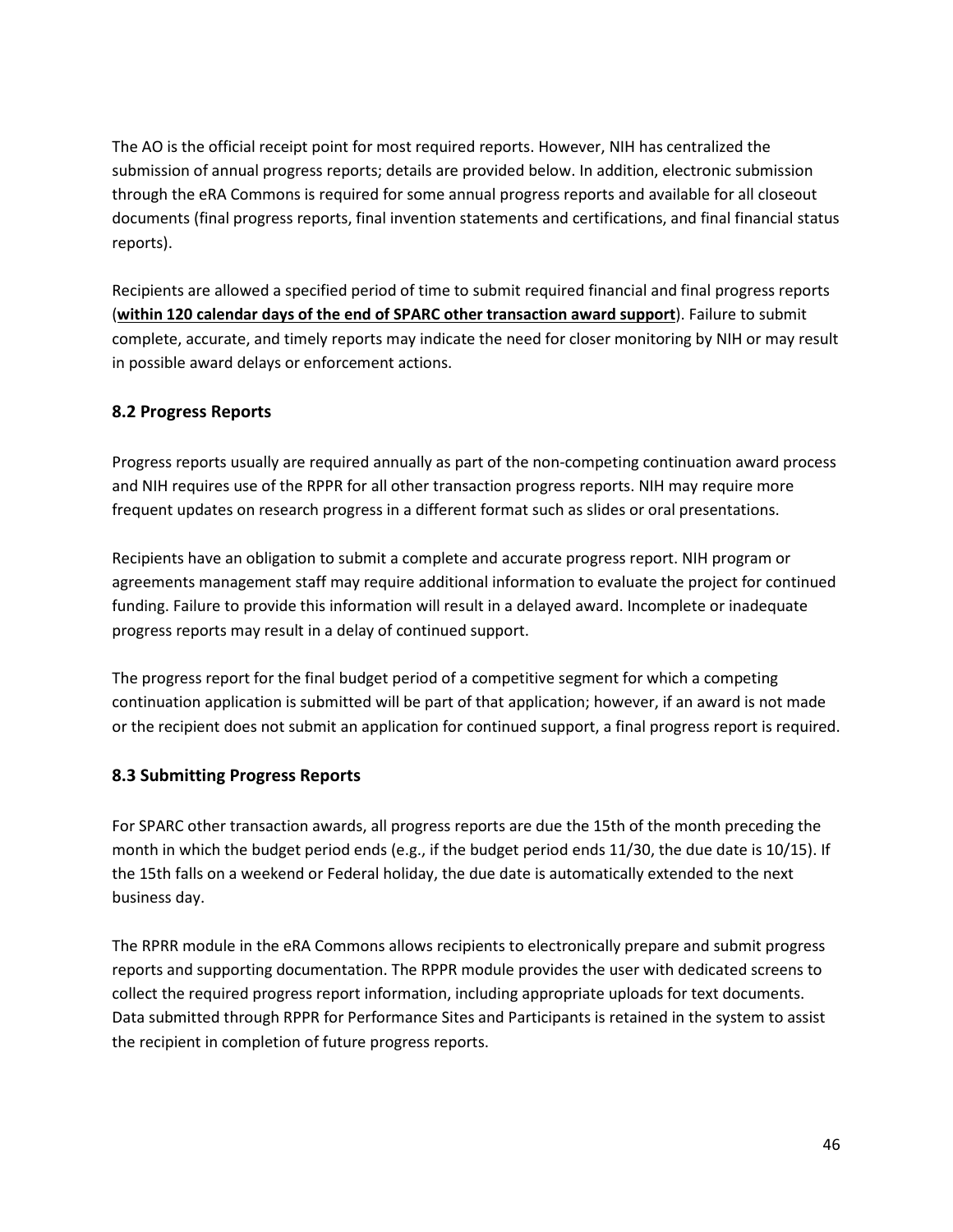The RPRR may be routed to authorizing officials at the applicant institution for review and approval prior to submission to NIH. The RPPR module provides recipients with the option to delegate to the PD/PI the authority to submit the progress report directly to NIH. This optional authority is managed on a PD/PI basis in the eRA Commons; such authority can be rescinded at any time.

Guidance on RPPR submission is documented in the RPPR Instruction Guide found at: [http://grants.nih.gov/grants/rppr/index.htm.](http://grants.nih.gov/grants/rppr/index.htm)

### **8.4 Final Progress Reports**

A final progress report is required for any SPARC other transaction award that is terminated and any award that will not be extended through award of a new competitive segment.

#### **8.5 Financial Reports**

For SPARC other transaction awards, there is one type of financial report used. Cash transaction data is submitted on a quarterly basis directly to PMS. Expenditure data which is submitted directly to the NIH will not be required.

#### **8.6 Cash Transaction Reports**

The FFR has a dedicated section to report Federal cash receipts and disbursements. For domestic recipients this information is submitted quarterly directly to the PMS using the web-based tool. Quarterly reports are due 30 days following the end of each calendar quarter. The reporting period for this report continues to be based on the calendar quarter. Questions concerning the requirements for this quarterly financial report should be directed to the PMS.

#### **8.7 Revised Financial Reports and Expenditures**

Revised Expenditure Reports. NIH requires all financial expenditure reports to be submitted using the electronic FSR/FFR system located in eRA Commons. This includes the initial FFR and any FSR/FFR revisions being submitted or resubmitted to NIH. In some cases the recipient may have to revise or amend a previously submitted FSR/FFR. The revised report should be submitted in the same format as the original; e.g., if the original was an FSR, the revision will also be submitted using the FSR format. When the revision results in a balance due to NIH, the recipient must submit a revised report whenever the overcharge is discovered, no matter how long the lapse of time since the original due date of the report. Revised expenditure reports representing additional expenditures by the recipient that were not reported to NIH within the 90-day time frame may be submitted electronically through the eFSR/FFR system to OFM with an explanation for the revision. The explanation also should indicate why the revision is necessary and describe what action is being taken by the recipient to preclude similar situations in the future. This should be done as promptly as possible, but no later than 1 year from the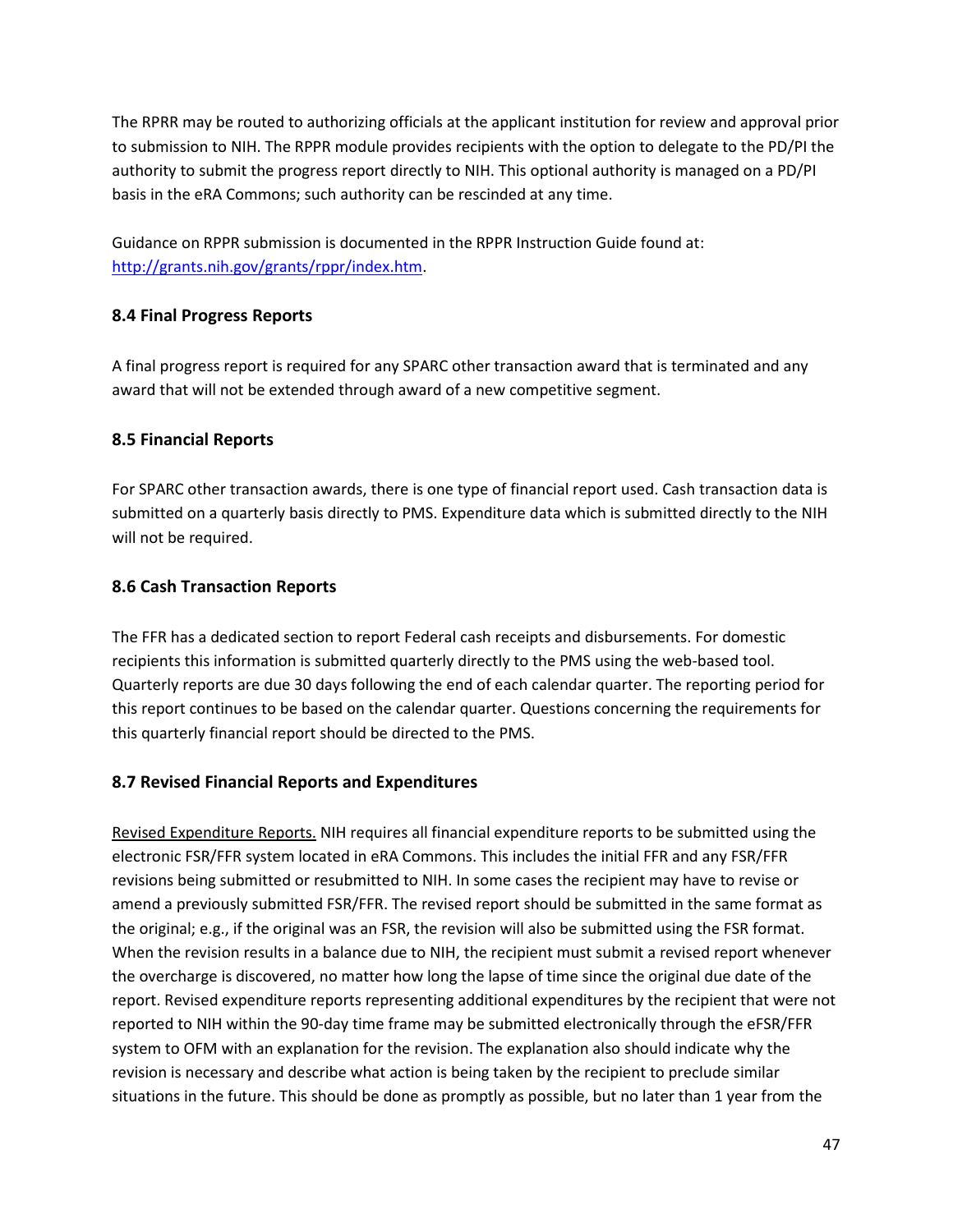due date of the original report for annual FFRs and no later than 60 calendar days from the due date of the original report for final FFRs (i.e., 180 days from the project end date). If an adjustment is to be made, the NIH awarding IC will advise the recipient of actions it will take to reflect the adjustment.

#### **8.8 Unobligated Balances and Actual Expenditures**

Disposition of unobligated balances is determined in accordance with the terms and conditions of the award. Using the principle of "first in-first out," unobligated funds carried over are expected to be used before newly awarded funds.

### **8.9 Invention Reporting**

Each SPARC NoA will identify the funding recipients' obligations to report inventions, which may include filing for appropriate patent protection as well as how to report any inventions made under the NoA. If awards issued under the FOA will adopt the prescriptions and requirements of the Bayh-Dole Act (37 C.F.R. 401.14), all invention reporting requirements are set forth. In addition NIH requires awardees to provide an annual invention utilization report on their efforts to achieve practical application of all inventions. Each annual and final progress report must include a listing of all subject inventions. If the prescriptions and requirements of the Bayh-Dole Act are not adopted in their entirety or at all, each SPARC award will set forth how and when inventions are to be reported to NIH.

A recipient's failure to comply with invention reporting requirements and/or associated NIH policies on intellectual property and resource sharing may result in the loss of patent rights or a withholding of other transaction award funds or other enforcement actions, including the imposition of special terms and conditions.

If the NoA includes invention reporting requirements, and unless stated otherwise, NIH strongly supports electronic reporting through an Internet-based system, Interagency Edison [\(http://iEdison.gov\)](http://iedison.gov/). The system supports confidential transmission of required information and provides a utility for generating reports and reminders of pending reporting deadlines. Further information about the system, including instructions for creating an account needed to submit reports electronically, are on the iEdison site. Recipients also may contact the Division of Extramural Inventions and Technology Resources Branch, OPERA, OER.

### **8.10 Financial Conflict of Interest Reports**

NIH requires recipients of SPARC other transaction awards and their investigators to comply with requirements consistent with 42 CFR 50, Subpart F, "Responsibility of Applicants for Promoting Objectivity in Research for which PHS Funding is Sought." A Final Rule amending the 1995 PHS regulation (and the companion regulation at 45 CFR 94, "Responsible Prospective Contractors,"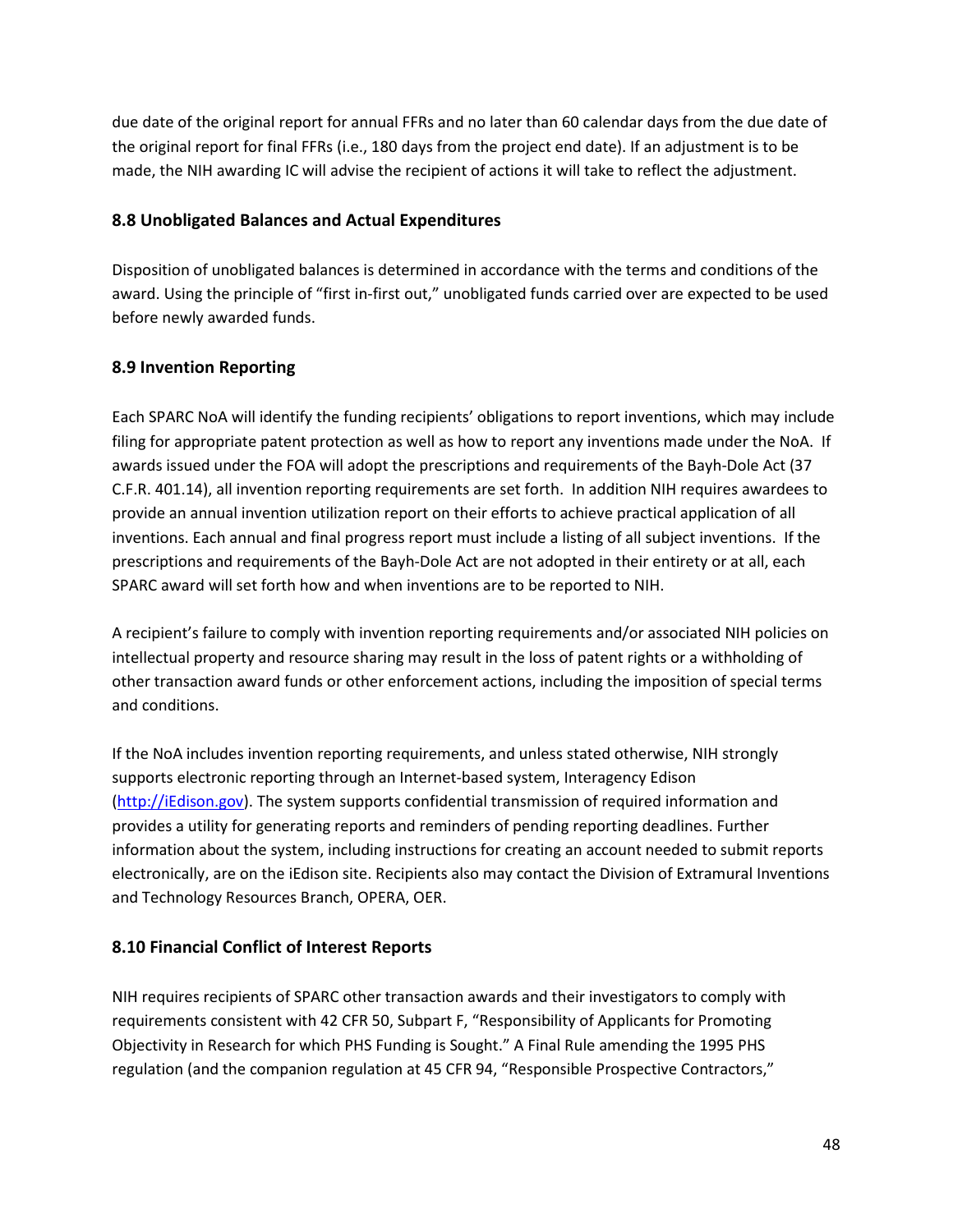imposing similar requirements for research contracts) was published on August 25, 2011 in the Federal Register [\(http://www.gpo.gov/fdsys/pkg/FR-2011-08-25/pdf/2011-21633.pdf\)](http://www.gpo.gov/fdsys/pkg/FR-2011-08-25/pdf/2011-21633.pdf).

When submitting an other transaction application, the signature of the AOR certifies the applicant Institution's compliance with requirements consistent with 42 CFR 50, Subpart F, including that:

- 1. There is in effect at the Institution an up-to-date, written and enforced administrative process to identify and manage Financial Conflicts of Interest (FCOI) with respect to all research projects for which NIH funding is sought or received;
- 2. The Institution shall promote and enforce Investigator compliance with the regulation's requirements including those pertaining to disclosure of Significant Financial Interests;
- 3. The Institution shall identify and manage FCOIs and provide initial and ongoing FCOI reports to the NIH consistent with this subpart;
- 4. When requested, the Institution will promptly make information available to the NIH/HHS relating to any Investigator disclosure of financial interests and the Institution's review of, and response to, such disclosure, whether or not the disclosure resulted in the Institution's determination of an FCOI;
- 5. The Institution shall fully comply with the requirements of the regulation.

When the Institution determines that an FCOI exists (see #3 above), the Institution must report to the NIH awarding IC through the submission of an initial and annual FCOI report using the eRA Commons FCOI Module. The initial FCOI report will include the following information:

- Other transaction award number and PD/PI;
- Name of Investigator (if different from the PD/PI) with the FCOI;
- Name of the entity with which the Investigator has an FCOI;
- Nature of the FCOI (e.g., consulting fees, honoraria, paid authorship, equity interest, intellectual property rights and interests);
- Value of the financial interest  $$0-4,999; $5,000-9,999; $10,000-19,999;$  amounts between \$20,000-100,000 by increments of \$20,000; amounts above \$100,000 by increments of \$50,000 or a statement that a value cannot be readily determined;
- A description how the financial interest relates to the NIH-funded research and the basis for the Institution's determination that the financial interest conflicts with such research; and
- Key elements of the Institution's management plan, including:
	- 1. Role and principal duties of the conflicted Investigator in the research project;
	- 2. Conditions of the management plan;
	- 3. How the management plan is designed to safeguard objectivity in the research project;
	- 4. Confirmation of the Investigator's agreement to the management plan;
	- 5. How the management plan will be monitored to ensure Investigator compliance; and
	- 6. Other information as needed.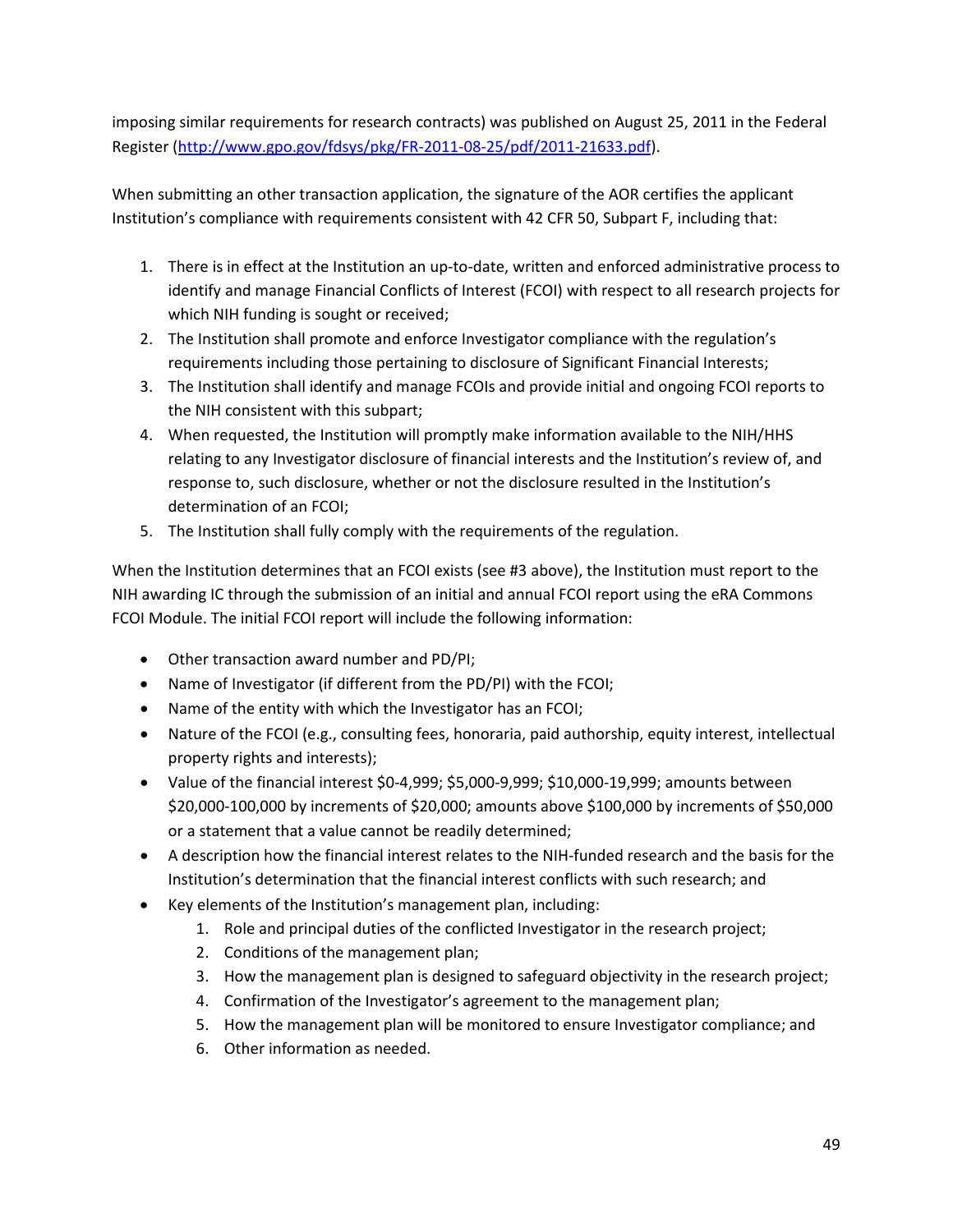For other transaction awards an annual FCOI report is due only when there are changes to the previous report. When changes occur, the FCOI report will include the following information:

- Status of the FCOI
- Changes to the management plan, if applicable

The Institution will incorporate, as part of a written agreement with a subrecipient, terms that establish whether the FCOI policy of the awardee Institution or that of the subrecipient will apply to subrecipient Investigators and include time periods to meet disclosure and/or FCOI reporting requirements. Subrecipient Institutions who rely on their FCOI policy must report identified Financial Conflicts of Interest to the awardee Institution in sufficient time to allow the awardee Institution to report the FCOI to the NIH to meet its reporting obligations.

The Institution will make certain information available concerning identified FCOI held by senior/key personnel as defined in the regulation via a publicly accessible Web site or by a written response to any requestor within five business days of a request, and update such information as specified in the regulation.

The Institution will require each Investigator (including subrecipient Investigators, if applicable) to complete training prior to engaging in NIH-supported research and at least every four years, and immediately under the designated circumstances:

- Institutional FCOI policies change in a manner that affects Investigator requirements
- An Investigator is new to an Institution
- An Institution finds an Investigator noncompliant with the Institution's FCOI policy or management plan.

As described in the regulation, examples of how FCOIs might be addressed include but are not limited to, the following:

- Public disclosure of FCOI (e.g., when presenting or publishing the research);
- Disclosure of FCOI directly to human subjects research participants;
- Monitoring of research by independent reviewer(s);
- Modification of the research plan;
- Change of personnel or personnel responsibilities, or disqualification of personnel from participation in all or a portion of the research;
- Reduction or elimination of Significant Financial Interests (e.g., sale of an equity interest)
- Severance of relationships that create financial conflicts.

The information above is only a sample of the regulatory requirements found in 42 CFR 50, Subpart F, and applicants and recipients must comply with standards equivalent to these requirements. Applicants and recipients must review the regulation in its entirety to ensure compliance with all of the requirements. Resources applicable to FCOI, including Frequently Asked Questions, etc. can be found on OER's Conflict of Interest Web site at [http://grants.nih.gov/grants/policy/coi/.](http://grants.nih.gov/grants/policy/coi/)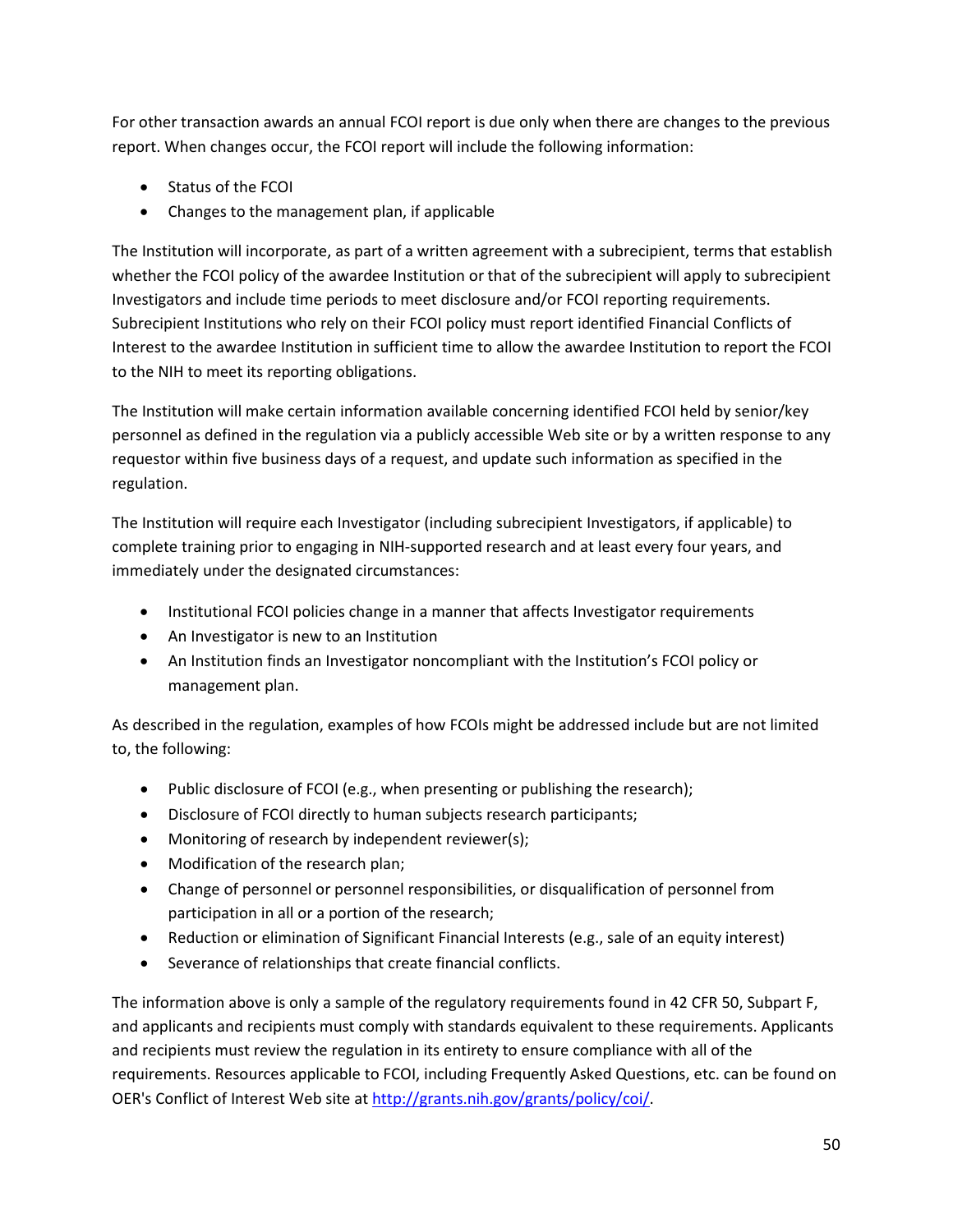#### **8.11 Record Retention and Access**

For awards under other transactions authority, the 3-year retention period will be calculated from the date the FFR for the entire competitive segment is submitted. Therefore, recipients must retain the records pertinent to the entire competitive segment for 3 years from the date the FFR is submitted to NIH. If any litigation, claim, financial management review, or audit is started before the expiration of the 3-year period, the records must be retained until all litigation, claims, or audit findings involving the records have been resolved and final action taken.

These record retention policies apply to both paper and electronic storage of applicable information, including electronic storage of faxes, copies of paper document, images, and other electronic media. Institutions that rely on an electronic storage system must be able to assure such a system is stable, reliable, and maintains the integrity of the information. When storing electronic images of paper documents, the system must also assure a full, complete, and accurate representation of the original, including all official approvals.

#### **8.12 Audit**

NIH recipients are subject to the audit requirements of OMB 2 CFR 200, Subpart F-Audit Requirements, as implemented by HHS 45 CFR Subpart F. In general, 45 CFR 75, Subpart F-Audit Requirements requires a State government, local government, or non-profit organization (including institutions of higher education) that expends \$750,000 or more per year under Federal awards must have a single or program-specific audit conducted for that year in accordance with the provisions in Subpart F.

A for-profit organization is required to have a non-Federal audit if, during its fiscal year, it expended a total of \$750,000 or more in HHS awards. For-profit organizations have two options regarding the type of audit that will satisfy the audit requirements. The recipient either may have (1) a financial-related audit (as defined in, and in accordance with, the Government Auditing Standards (commonly known as the "Yellow Book"), GPO stock 020-000-00-265-4, of a particular award in accordance with Government Auditing Standards, in those cases where the recipient receives awards under only one HHS program, or (2) an audit that meets the requirements of 45 CFR 75, Subpart F—Audit Requirements.

For-profit organizations expending less than \$750,000 a year are not required to have an annual audit for that year but must make their award-related records available to NIH or other designated officials for review or audit.

# **9. Remedies for Noncompliance or Enforcement Actions: Suspension, Termination, and Withholding of Support**

If a recipient has failed to materially comply with the terms and conditions of award, NIH may take one or more enforcement actions which include disallowing costs, withholding of further awards, or wholly or partly suspending the other transaction award, pending corrective action. NIH may also terminate the award for cause.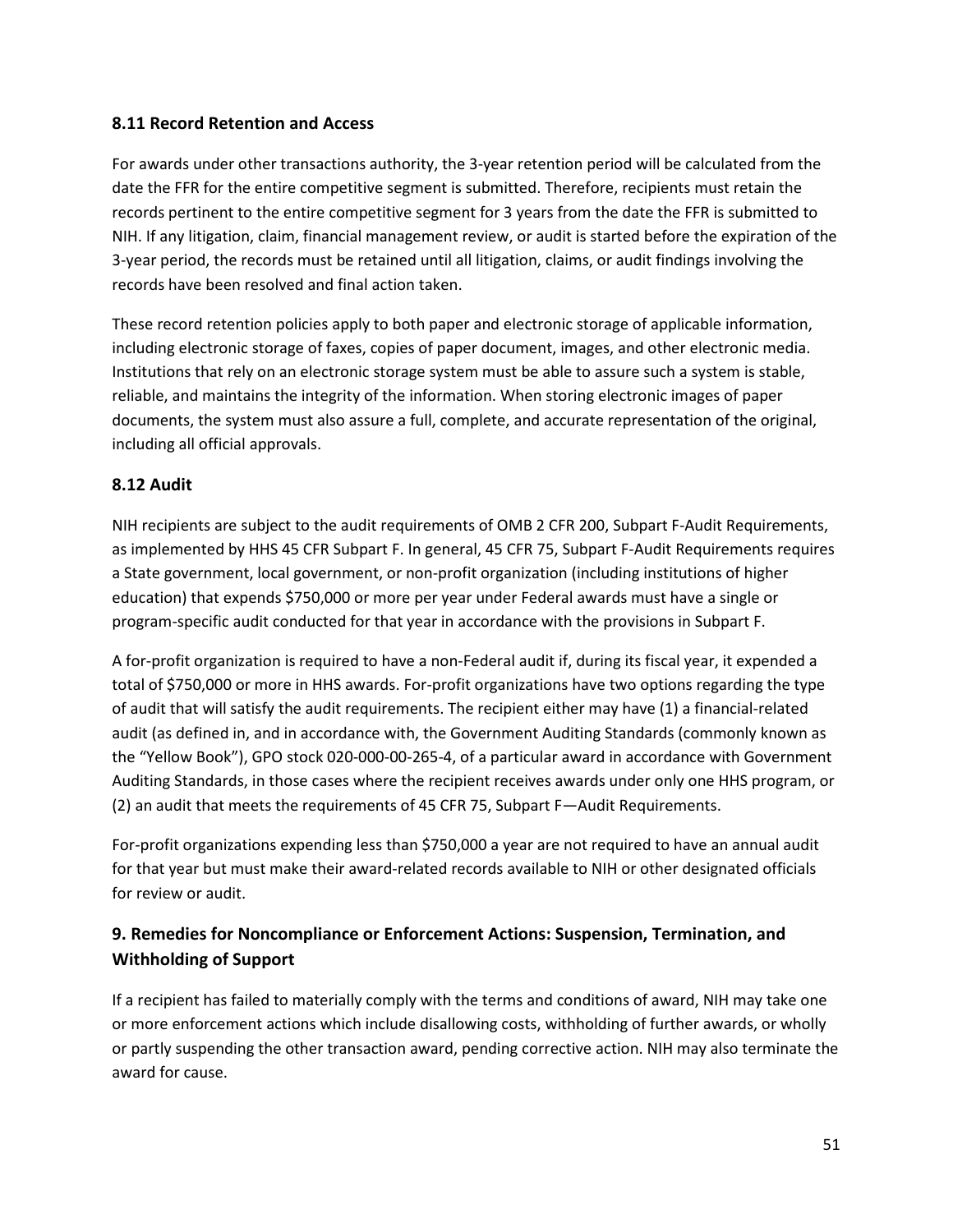NIH generally will suspend (rather than immediately terminate) an other transaction award and allow the recipient an opportunity to take appropriate corrective action before NIH makes a termination decision. However, NIH may decide to terminate the award if the recipient does not take appropriate corrective action during the period of suspension. NIH may immediately terminate an other transaction award when necessary, such as to protect the public health and welfare from the effects of a serious deficiency.

An other transaction award also may be terminated, partially or totally, by the recipient. If the recipient decides to terminate a portion of an other transaction award, NIH may determine that the remaining portion of the award will not accomplish the purposes for which the other transaction award was originally awarded. In any such case, NIH will advise the recipient of the possibility of termination of the entire other transaction award and allow the recipient to withdraw its termination request. If the recipient does not withdraw its request for partial termination, NIH may initiate procedures to terminate the entire award for cause.

#### **10. Termination**

If the NIH decides to terminate an other transaction award, the termination of the award will be considered a unilateral change and the recipient will not have the right to appeal. Although a decision is made to terminate an award, the recipient must continue to comply with the Record Retention and Access requirements contained in Section 8.11.

#### **11. Recovery of Funds**

NIH may identify and administratively recover funds paid to a recipient at any time during the life cycle of an other transaction award. Debts may result from cost disallowances, unobligated balances, unpaid share of any required matching or cost sharing, funds in the recipient's account that exceed the final amount determined to be allowable, or other circumstances.

### **12. Debt Collection**

The debt collection process is governed by the Federal Claims Collection Act, as amended (Public Law [P.L.] 89-508, 80 Stat. 308, July 19, 1966); the Federal Debt Collection Act of 1982 (P.L. 97-365, 96 Stat. 1749, October 25, 1982); the Debt Collection Improvement Act (P. L.104-134, 110 Stat. 1321, April 26, 1996); and, the Federal Claims Collection Standards (31 CFR Parts 900-904), which are implemented for HHS in 45 CFR 30. NIH is required to collect debts due to the Federal government and, except where prohibited by law, to charge interest on all delinquent debts owed to NIH by recipients.

### **13. Closeout**

The requirement for timely closeout is generally a recipient responsibility. Closeout includes ensuring timely and accurate submission of all required reports and adjustments for amounts due to the recipient or NIH. Therefore, recipients must submit the last quarterly FFR (FCTR portion), final progress report,